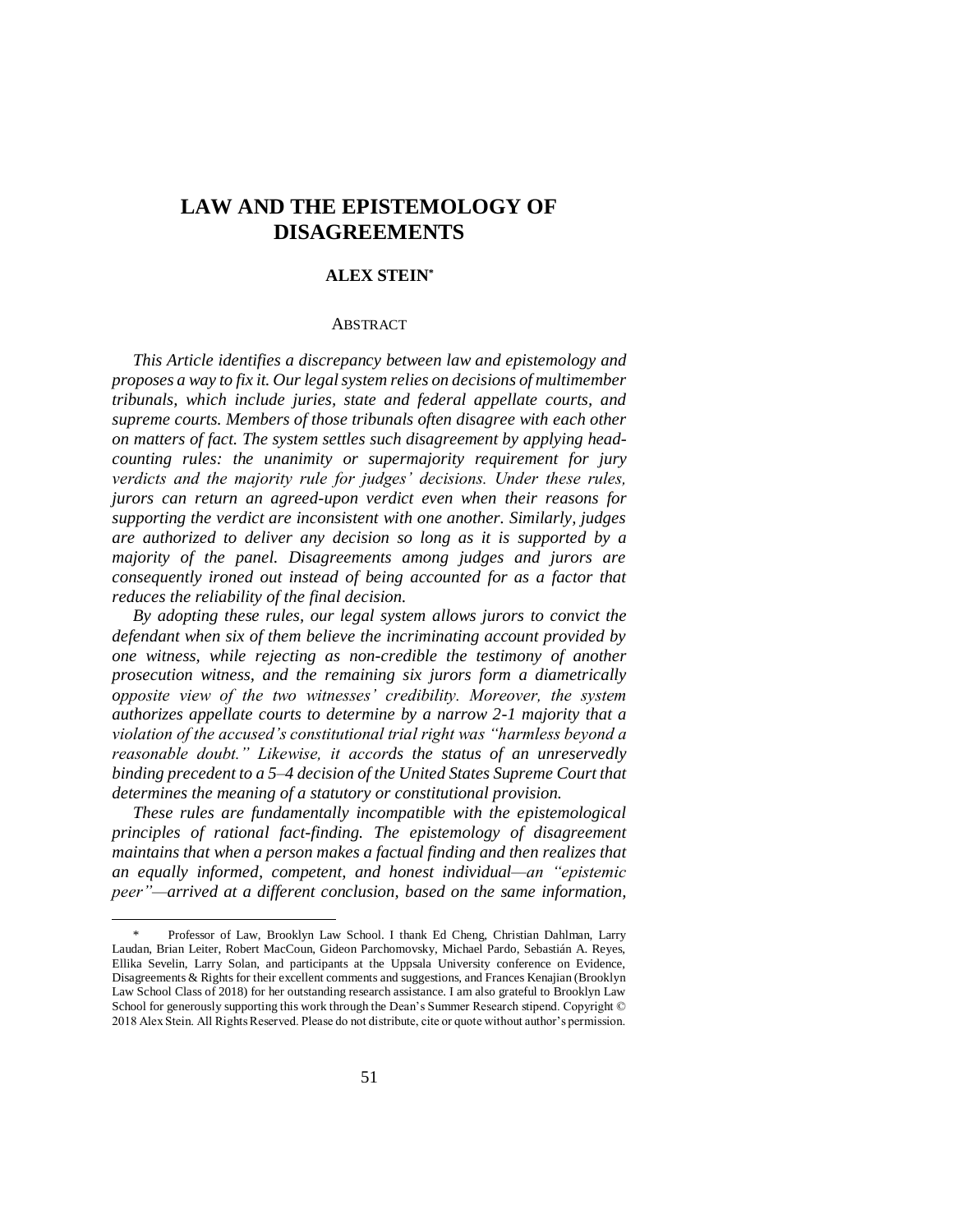*she ought to scale down her level of confidence in her own opinion. A peer's disagreement is evidence writ large that a person cannot rationally ignore or discount. Rather, it must be given weight and cause one to revisit her original opinion.* 

*This epistemological principle has far-reaching implications for the law. For example, a guilty verdict rendered by a jury cannot be considered unanimous when the underlying reasons contradict each other; a dissent by a single appellate judge should preclude a guilty sentence under the "beyond a reasonable doubt" standard; and a precedent laid down by a narrow majority of the Supreme Court should remain open to reconsideration.* 

## TABLE OF CONTENTS

|                                                  | 53 |
|--------------------------------------------------|----|
|                                                  |    |
|                                                  |    |
|                                                  |    |
|                                                  |    |
|                                                  |    |
|                                                  |    |
|                                                  |    |
|                                                  |    |
|                                                  |    |
|                                                  |    |
|                                                  |    |
| IV. DISAGREEMENTS ABOUT MEANINGS OF STATUTES AND |    |
|                                                  |    |
|                                                  |    |
|                                                  |    |
|                                                  |    |
|                                                  |    |
|                                                  |    |
|                                                  |    |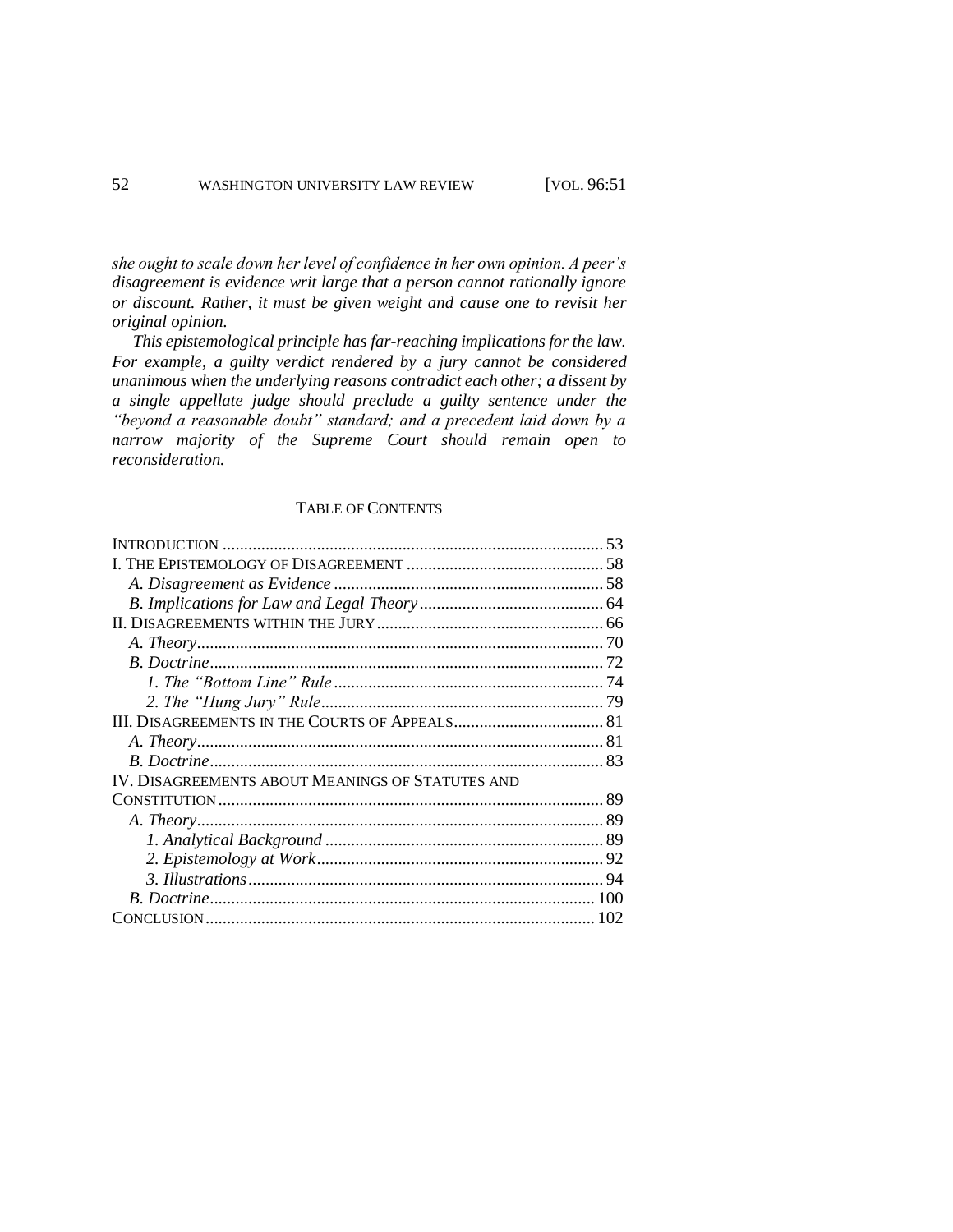#### **INTRODUCTION**

Judges, jurors, and other decision-makers who make factual findings, identify applicable laws, ascertain the meanings of those laws, and determine their implications for individual cases are the lifeblood of our legal system. These decision-makers, however, often disagree with each other. The disagreements span across facts of individual cases and the meanings of statutes, common law doctrines, and the constitution. To address disagreements, the legal system has developed different decision rules for multimember tribunals, which include the unanimity or nearunanimity requirement for jury verdicts and the majority vote for appellate courts' and the Supreme Court's decisions.<sup>1</sup>

Scholars have examined those rules from an economic, political, and psychological perspective.<sup>2</sup> Conspicuously absent from this list is the epistemology of disagreement—a rapidly developing discipline that analyzes the effects of a disagreement on the truth-value of the underlying decision.<sup>3</sup>

This discipline focuses on two big questions. First and most importantly, should a person revise and possibly modify her decision after learning that an "epistemic peer"—a decision-maker with roughly similar information and decisional capabilities—disagrees with it? Relatedly, does the fact that

<sup>1.</sup> *See infra* Sections II.B. and III.B.

<sup>2.</sup> *See, e.g.*, J.H. Davis *et al*., *The Empirical Study of Decision Processes in Juries: A Critical Review*, *in* LAW, JUSTICE, AND THE INDIVIDUAL IN SOCIETY: PSYCHOLOGICAL AND LEGAL ISSUES 341 (June L. Tapp & Felice J. Levine, eds., 1977) (surveying psychological studies of jury deliberations as a group); Frank H. Easterbrook, *Ways of Criticizing the Court*, 95 HARV. L. REV. 802, 811–17 (1982) (arguing that the Supreme Court is doomed to make inconsistent decisions, as predicted by Kenneth Arrow's "impossibility theorem"); Lewis A. Kornhauser & Lawrence G. Sager, *The Many as One: Integrity and Group Choice in Paradoxical Cases*, 32 PHIL. & PUB. AFFS. 249 (2004) (identifying structural distortions in democratic group choices); Lewis A. Kornhauser & Lawrence G. Sager, *The One and the Many: Adjudication in Collegial Courts*, 81 CAL. L. REV. 1 (1993) (uncovering and analyzing voting paradoxes in appellate court decisions); Lewis A. Kornhauser & Lawrence G. Sager, *Unpacking the Court*, 96 YALE L.J. 82 (1986) (identifying systemic misalignment between reasons and decisions of multimember tribunals); Stephen Morris, *The Common Prior Assumption in Economic Theory*, 11 ECON. & PHIL. 227 (1995) (surveying economic models presupposing that actors have a common prior probability for making decisions and analyzing the models' implications); Eric Posner & Adrian Vermeule, *The Votes of Other Judges*, 105 GEO. L.J. 159, 175–80 (2016) (developing theory of interdependent judicial voting as a rational choice that includes reciprocal updating of information).

<sup>3.</sup> For two notable exceptions, see William Baude & Ryan D. Doerfler, *Arguing with Friends*, 117 MICH. L. REV. (forthcoming 2018) (manuscript at 17–27), https://ssrn.com/abstract=2985032 (drawing on epistemology of disagreement to develop a concept of "methodological friends" to whose opinions judges should give weight in interpreting Constitution); Youngjae Lee, *Reasonable Doubt and Disagreement*, 23 LEGAL THEORY 203 (2017) (introducing a normative assumption that ascribes equal weight to jurors' divergent assessments of the probability of criminal accusations and identifying its effect on the aggregate probability of the defendant's guilt).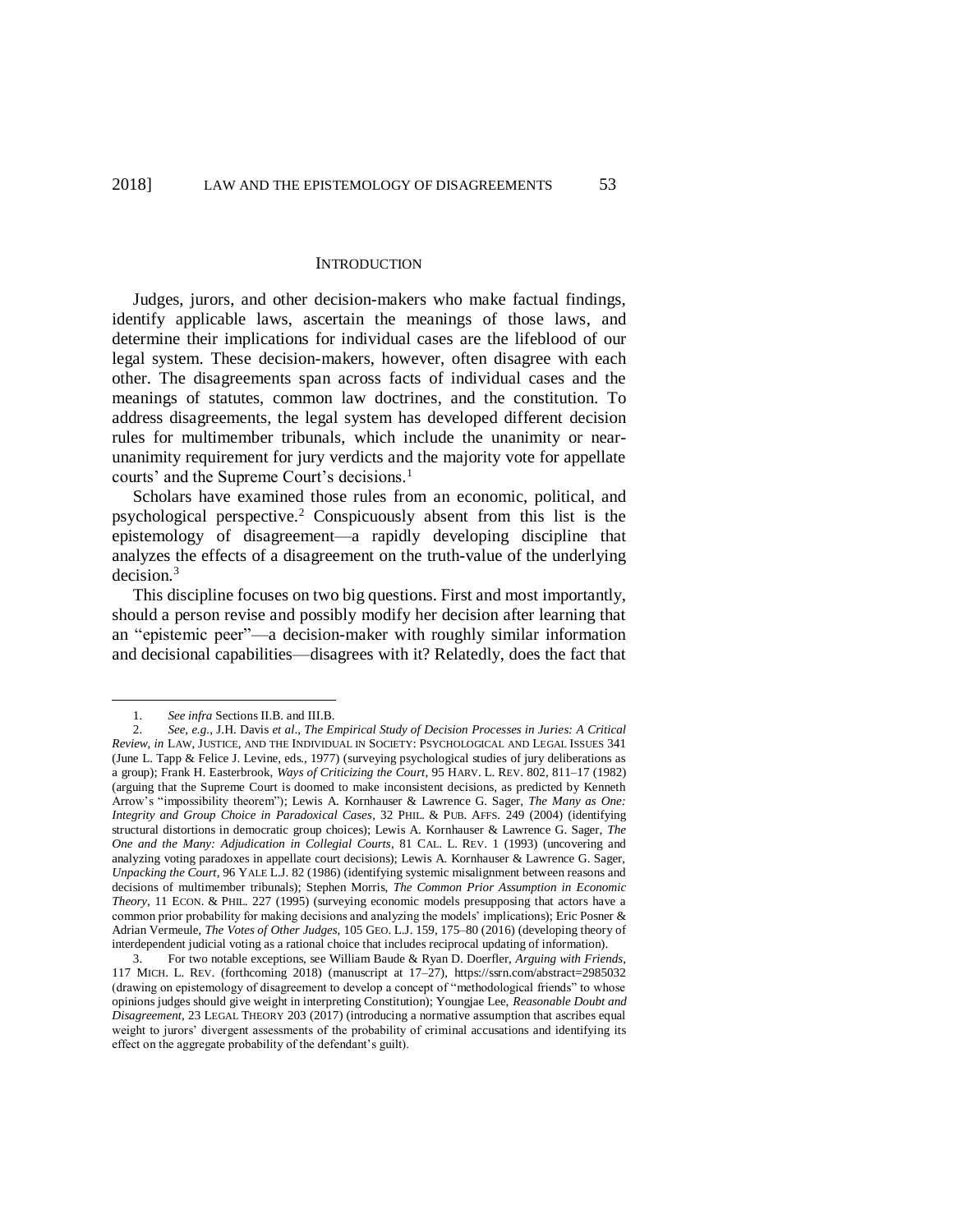<span id="page-3-0"></span>an equally informed and competent decision-maker disagrees with the person's decision reduce the decision's reliability?<sup>4</sup>

As I explain in this Article, both of these questions should be answered affirmatively. <sup>5</sup> When a person's decision encompasses factual findings, the fact that her epistemic peer disagrees with her makes the decision less reliable than the decision-maker originally thought. Any such disagreement is evidence writ large, which the person cannot justifiably ignore, concerning the accuracy of the decision. From an epistemological perspective, a decision-maker must revise her confidence in the decision in a way that takes account of her peer's disagreement.

The revision process can proceed along one of three different paths. First and most straightforwardly, a decision-maker may decide to modify her initial decision. Alternatively, she may acknowledge that her decision is not as reliable as she originally thought. Finally, she may choose to disavow her factual claims and recast her decision into a subjective opinion, intuition, or value preference. From an epistemological standpoint, if the person digs her heels in the ground and makes neither of these decisional adjustments, her decision would be unjustified, if not altogether irrational.<sup>6</sup>

To illustrate this pivotal insight, consider a case featuring two young associates in a law firm, Anna and Bill, who go out to lunch together and agree to split the check. When the check arrives, Anna and Bill glance at the check and continue their conversation. Ten minutes later, they discover that the check disappeared from the table. Asking the waiter to bring a new check is against social etiquette. Anna calculates that she and Bill must pay for the meal \$26 each. She tells Bill about it, but Bill informs her that according to his calculation, each must pay \$30. Can Anna justifiably refuse to modify her decision?<sup>7</sup>

<span id="page-3-2"></span><span id="page-3-1"></span>Epistemologists widely believe that Anna cannot justifiably refuse to do so.<sup>8</sup> Bill and she have the same information about the cost of the meal.

<sup>4.</sup> *See generally* David Christensen & Jennifer Lackey, *Introduction*, *in* THE EPISTEMOLOGY OF DISAGREEMENT: NEW ESSAYS 1, 1–3 (David Christensen & Jennifer Lackey, eds., 2013) (outlining issues focused upon by epistemologists of disagreement). For excellent surveys of the literature, see Jonathan Matheson, *Disagreement and Epistemic Peers*, *in* OXFORD HANDBOOKS ONLINE: SCHOLARLY RESEARCH REVIEWS (2015) [https://perma.cc/5UJY-4HDF]; David Christensen, *Disagreement as Evidence: The Epistemology of Controversy*, 4 PHIL. COMPASS 756 (2009) [hereinafter Christensen, *Disagreement as Evidence*]. *See also* Mattias Skipper & Asbjørn Steglich-Petersen, *Group Disagreement: A Belief Aggregation Perspective*, 195 SYNTHESE (forthcoming in 2018) (extending epistemological inquiry to disagreements among groups).

<sup>5.</sup> *See infra* Section I.B.

<sup>6.</sup> *Id.*

<sup>7.</sup> This example is adapted from David Christensen, *Epistemology of Disagreement: The Good News*, 116 PHIL. REV. 187, 193–94 (2007) [hereinafter Christensen, *Epistemology of Disagreement*].

<sup>8.</sup> *See* Christensen & Lackey, *supra* not[e 4,](#page-3-0) at 2. For a contrary view, see Thomas Kelly, *The*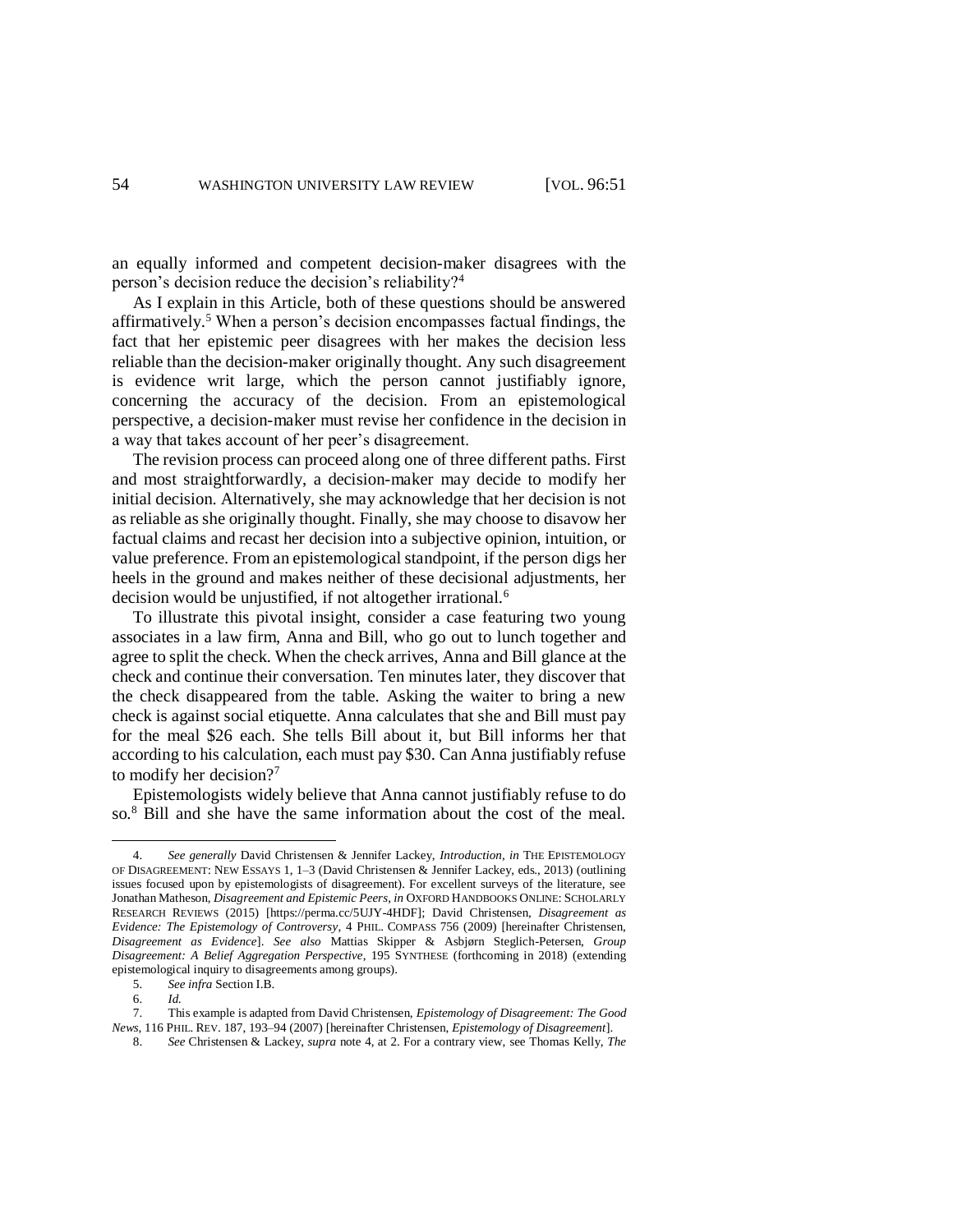Presumptively, Bill's memory and capacity to make simple algebraic calculations is not inferior to Anna's. Bill's disagreement with Anna consequently constitutes evidence that requires Anna to revise and modify her statement. Perhaps Anna should tell Bill that, since he and she were equally likely to miscalculate the requisite payment, each of them should leave \$28 on the table.<sup>9</sup> At a minimum, Anna ought to acknowledge that her decision is not as reliable and creditworthy as she initially thought it was.<sup>10</sup>

<span id="page-4-1"></span><span id="page-4-0"></span>The fact that a person's epistemic peer disagrees with her is best conceptualized as second-order evidence.<sup>11</sup> Second-order evidence is a broad category: it includes any information pertaining to the reliability and implications of the primary (first-order) evidence that supports the person's factual findings. From this perspective, Bill's disagreement with Anna constitutes second-order evidence that affects the reliability of Anna's factual finding. This disagreement indicates that Anna may have miscalculated the payment, or, alternatively, missed something when she looked at the check. Hence, if Anna is interested in making an epistemically justified decision, she ought to account for these possibilities and update her initial finding accordingly. Not doing so would be a mistake. If Anna could justifiably ignore Bill's calculation, then Bill, too, could justifiably do the same and stand steadfastly behind his original evaluation. Consequently, both Bill's and Anna's decisions would be deemed creditworthy and reliable, which is patently absurd.

This epistemological insight has profound implications for the law. Specifically, it can help policymakers improve the rules governing nonunanimous decisions of multimember tribunals: the jury, courts of appeals, state supreme courts, and the United States Supreme Court. These tribunals consist of epistemic peers<sup>12</sup>: judges and jurors who exercise equal participatory powers in the tribunal's decision after weighing the same

*Epistemic Significance of Disagreement*, *in* 1 OXFORD STUDIES IN EPISTEMOLOGY 167 (John Hawthorne & Tamar Gendler eds., 2005) (arguing that whether a person is justified in believing something is solely a matter of her first-order evidence even when she faces a peer's disagreement because to the extent her belief requires second-order validation, her peer's contrary belief requires it too—and hence a "wash," which justifies each side to disregard the dissent).

<sup>9.</sup> This adjustment follows the "equal weight" principle for resolving peer disagreements. *See* Adam Elga, *Reflection and Disagreement*, 41 NOÛS 478, 484–90 (2007) (analyzing the "equal weight" principle). For criticism of this principle, see *infra* note[s 43–](#page-11-0)[48](#page-12-0) and accompanying text.

<sup>10.</sup> *See* Christensen, *Epistemology of Disagreement*, *supra* not[e 7,](#page-3-1) at 193.

<sup>11.</sup> *See* Richard Feldman, *Evidentialism, Higher-Order Evidence, and Disagreement*, 6 EPISTEME 294, 295 (2009) [hereinafter Feldman, *Evidentialism*] ("[E]vidence of peer disagreement is …. higher-order evidence—evidence about the significance of one's first-order evidence."); Matheson, *supra* note [4,](#page-3-0) at 5–6.

<sup>12.</sup> *See* Matheson, *supra* not[e 4,](#page-3-0) at 2–3 (defining "epistemic peers" in terms of decision-makers' equality in evidential possession and ability to process evidence).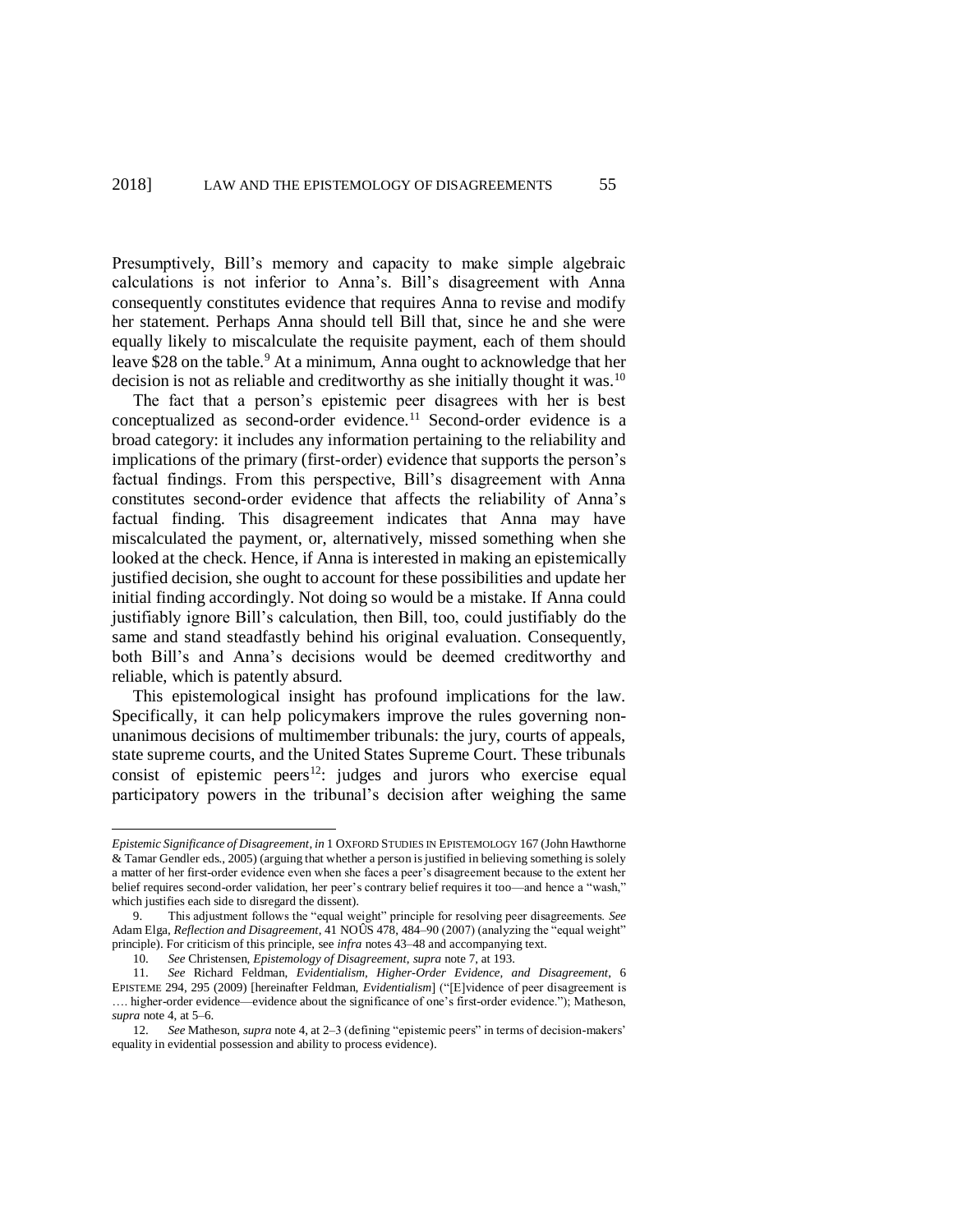evidence and same information about relevant legal issues. At the end of the proceeding, these epistemic peers consult with each other, deliberate and vote. They do not always vote the same way, and for that reason their disagreements must be properly accounted for in the final decision. Unfortunately, rules that presently resolve such disagreements do not achieve this result.<sup>13</sup>

Consider a bank robbery case in which twelve jurors unanimously conclude that the defendant perpetrated the alleged crime. Of the twelve, six base their conclusion on the testimony of a passerby who identified the defendant as a robber, while rejecting as untrustworthy a similar testimony of the bank's cashier. The remaining six form the opposite view: they believe the cashier and assign no credibility to the passerby. From an epistemological point of view, the dissent coming from each group of jurors reduces the reliability of the other jurors' decision. This second-order evidence undercuts the credibility that jurors assign to each witness to a degree that arguably should preclude the jury from convicting the defendant.

Assume now that ten jurors out of twelve unreservedly believe the passerby, while the remaining two jurors do not consider any of the witnesses credible. From an epistemological standpoint, the prosecution's case now becomes stronger than before. Although the defendant can still rely on the two jurors' dissent as second-order evidence, this dissent has weak epistemic credentials because the ten other jurors rejected it. Arguably, therefore, the dissent here is not strong enough to create a reasonable doubt as to whether the defendant robbed the bank.

In each of these disagreement scenarios, the prevalent rules of criminal procedure go in the opposite direction. These rules require that jurors' guilty verdicts be unanimous, but the unanimity requirement only applies to the bottom line.<sup>14</sup> All that jurors need to agree about is that the defendant committed the crime of which he is accused beyond a reasonable doubt. Their reasons for arriving at this conclusion need not be the same and may even be mutually inconsistent.<sup>15</sup> Under these rules, the judge presiding over the case in the first scenario must instruct the jurors that they should convict the defendant, whereas in the second scenario the judge must declare a mistrial.<sup>16</sup> The fact that the prosecution's case is epistemically weaker in the

<sup>13.</sup> *See infra* Section II.B.1.

<sup>14.</sup> *See infra* Section II.B.1 (analyzing and criticizing the "bottom line" rule).

<sup>15.</sup> *See infra* note [66](#page-17-0) and sources cited therein. *See also infra* Section II.B.1 (discussing the "bottom line" rule).

<sup>16.</sup> *See infra* Section II.B.2 (discussing the "hung jury" rule).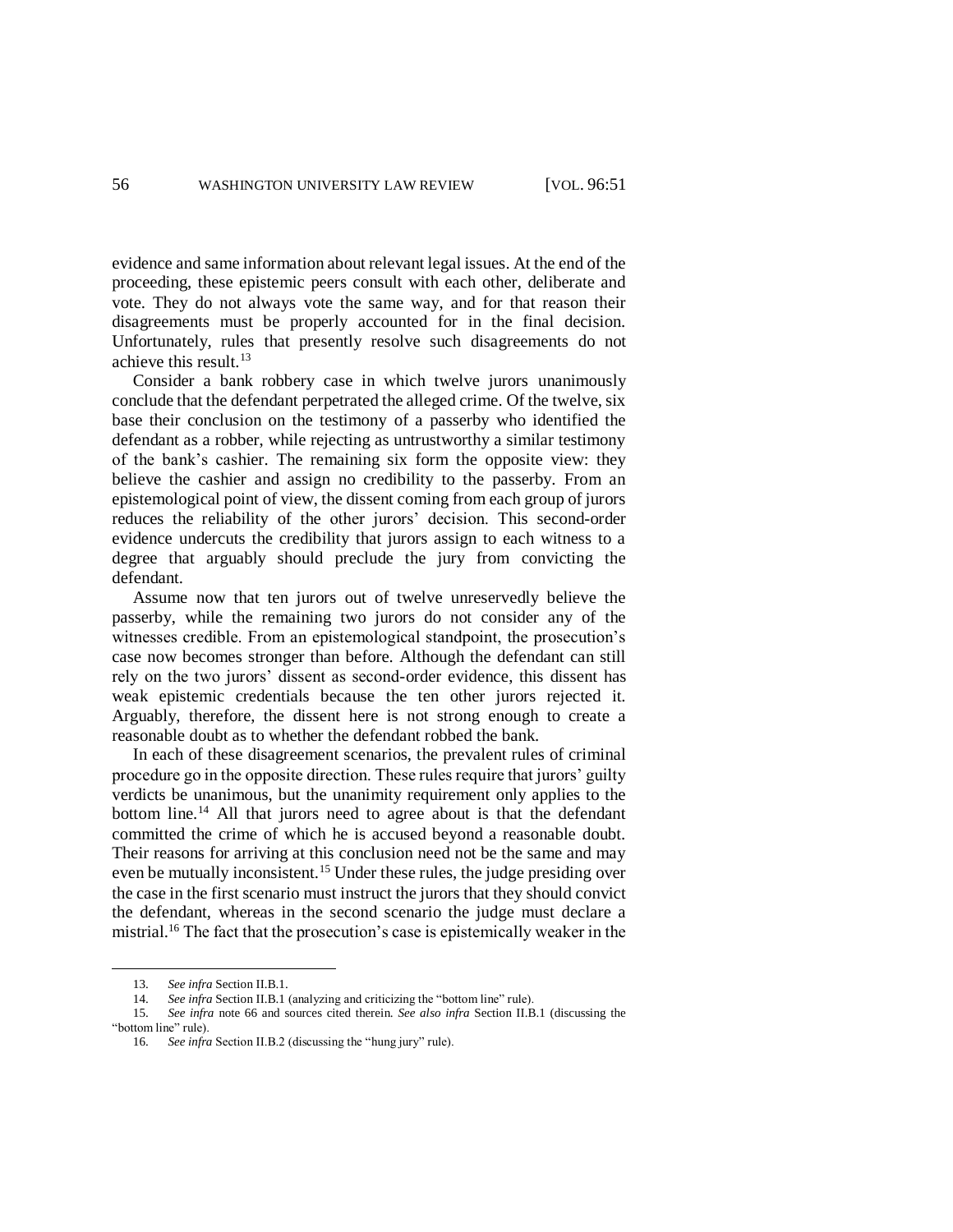first scenario than in the second is of no consequence. Criminal procedure and epistemology thus sail apart from each other. This sailing apart diminishes the truth-value of verdicts and court decisions.

Consider now a criminal appeal decided by a panel of three judges. Two judges estimate that the evidence presented at the defendant's trial allowed the jury to find him guilty beyond a reasonable doubt, while the remaining judge disagrees. From an epistemological standpoint, here too, the dissenting opinion makes the majority decision less reliable. Whether this factor should mandate reversal of the defendant's conviction is a separate question and not an easy one. The answer to this question depends on the socially desired level of appellate scrutiny. In deciding what this level should be, policymakers should take the epistemology of disagreement into account. Failure to do so is bound to create distortions in the appellate system.<sup>17</sup>

Take a defendant who appeals his conviction and shows a violation of his Sixth Amendment right to confront witnesses.<sup>18</sup> Under extant law, the court of appeals may still uphold the defendant's conviction if it determines that the violation was "harmless beyond a reasonable doubt."<sup>19</sup> Moreover, this determination can be made by two appellate judges over their peer's disagreement. From an epistemological perspective, two-against-one decisions in criminal cases are unjustified. The dissenting judge's opinion that the error helped the prosecution prove the defendant's guilt and was consequently harmful reduces the reliability of the majority's decision and creates a reasonable doubt as to whether the error was harmless.<sup>20</sup>

Finally, consider a disagreement among the United States Supreme Court Justices about the meaning of a statutory or constitutional provision. Five Justices out of nine decide that the provision in question has a certain meaning (*M1*). The remaining four Justices disagree: according to them, the provision has a different meaning (*M2*). From an epistemological standpoint, the critical question here is whether these conflicting understandings are about facts, as would be the case, for example, if *M1* and *M2* purported to reproduce the directive that the Constitution's framers intended to lay down. If the Justices genuinely disagree about the truth of *M1* as opposed to *M2*, the fact that four of them favor *M2* over *M1* should count as second-order evidence that decreases the reliability of the

<sup>17.</sup> *See infra* Section III.A.

<sup>18.</sup> *See* U.S. CONST. amend. VI (granting every criminal defendant the right "to be confronted with the witnesses against him").

<sup>19.</sup> *See infra* note[s 153–](#page-32-0)[156](#page-33-0) and accompanying text.

<sup>20.</sup> *See infra* Section III.B.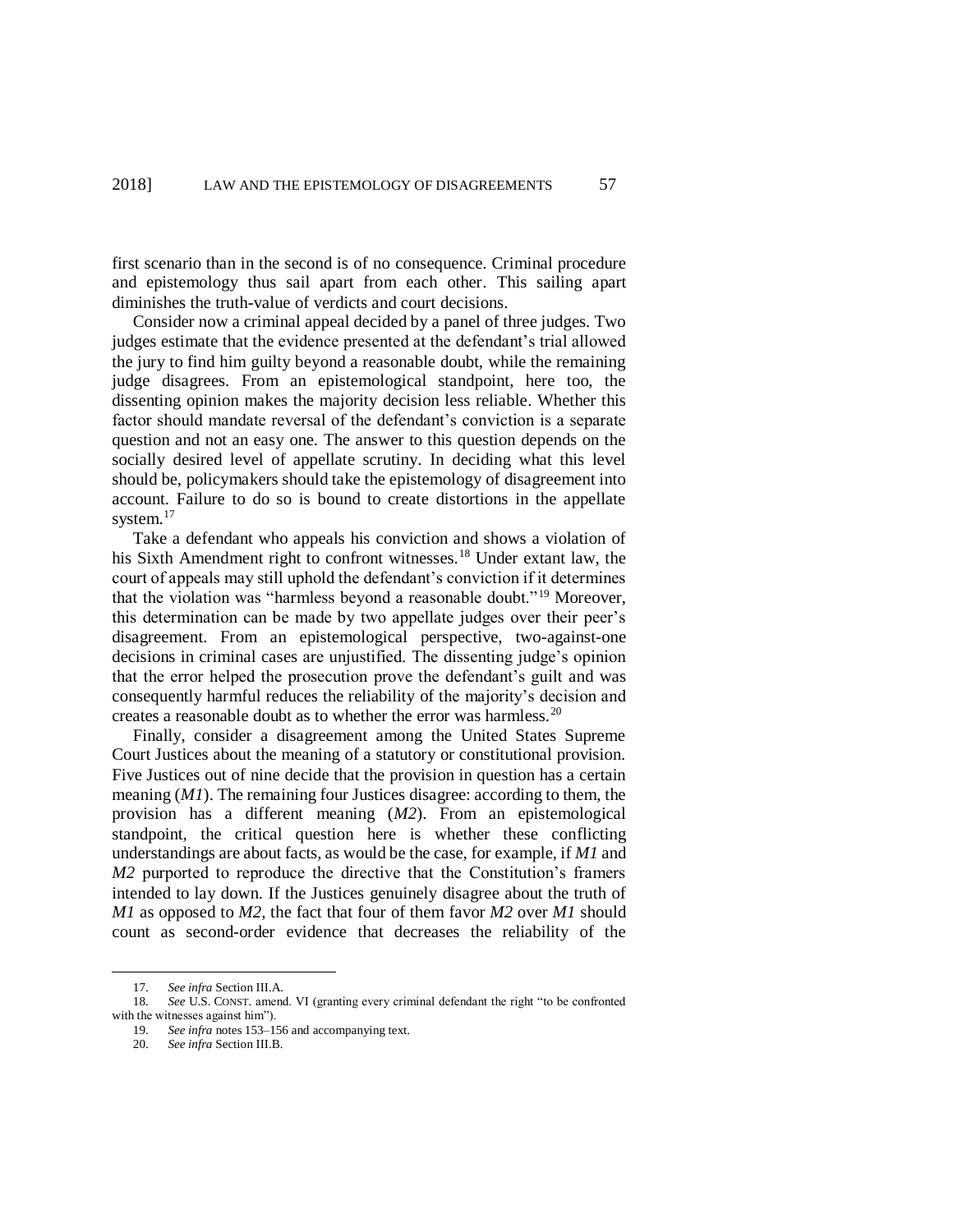majority's decision. The majority, of course, should still have its way. After all, the Court must interpret the provision in question one way or the other, and a decision of five Justices is still more reliable than their four colleagues' dissent. From an epistemological standpoint, however, a 5–4 decision on a factual matter should be assigned a diminished truth-value relative to a unanimous or supermajority decision. For that reason, it should receive less deference from lower courts and should also be more open for reconsideration than decisions made by six or more Justices.<sup>21</sup>

This Article calls for the incorporation of the insights of the epistemology of disagreement into law and provides a blueprint of how it should be done.

Structurally, the Article proceeds in four parts. In Part I, I outline the core insights developed by this branch of analytical philosophy and connect them to law and legal theory. In Parts II, III, and IV, respectively, I identify the implications of those insights for jurors' disagreements about a verdict and the verdict's supporting reasons, for disagreements among appellate judges on whether the decision appealed against should stand, and for disagreements about the meanings of statutory and constitutional provisions that unfold in state supreme courts and at the United States Supreme Court.

## <span id="page-7-1"></span>I. THE EPISTEMOLOGY OF DISAGREEMENT

### *A. Disagreement as Evidence*

Should a person revise her belief when she finds out that another, equally informed, individual sees the facts differently? $22$ 

<span id="page-7-0"></span>This question entered the epistemological debate at the beginning of this century<sup>23</sup> and stirred a controversy that is not about to end.<sup>24</sup> Both sides to

<sup>21.</sup> *See infra* Section IV.A.

<sup>22.</sup> *See* Christensen, *Epistemology of Disagreement*, *supra* note [7,](#page-3-1) at 188–89 (formulating the same question).

<sup>23.</sup> For a seminal work on the subject, see Richard Feldman, *Reasonable Religious Disagreements*, *in* PHILOSOPHERS WITHOUT GODS: MEDITATIONS ON ATHEISM AND THE SECULAR LIFE 194 (Louise M. Antony, ed. 2007) [hereinafter Feldman, *Religious Disagreements*].

<sup>24.</sup> *See generally* THE EPISTEMOLOGY OF DISAGREEMENT: NEW ESSAYS, *supra* note [4](#page-3-0) (representative collection of essays); *see also* Matheson, *supra* note [4](#page-3-0) (analyzing epistemological approaches to peer disagreement and recommending treating such disagreements as evidence); Christensen, *Disagreement as Evidence*, *supra* note [4](#page-3-0) (same); Kelly, *supra* not[e 8](#page-3-2) (arguing that a peer's dissent is not a reason a rational individual to update her findings of fact); Elga, *supra* not[e 9](#page-4-0) (advocating the "equal weight" approach to peer disagreements); David Enoch, *Not Just a Truthometer: Taking Oneself Seriously (But Not Too Seriously) in Cases of Peer Disagreement*, 119 MIND 953 (2010) (surveying the epistemological debate on peer disagreement, criticizing the "equal weight" and other conciliatory approaches, and proposing a common-sense approach).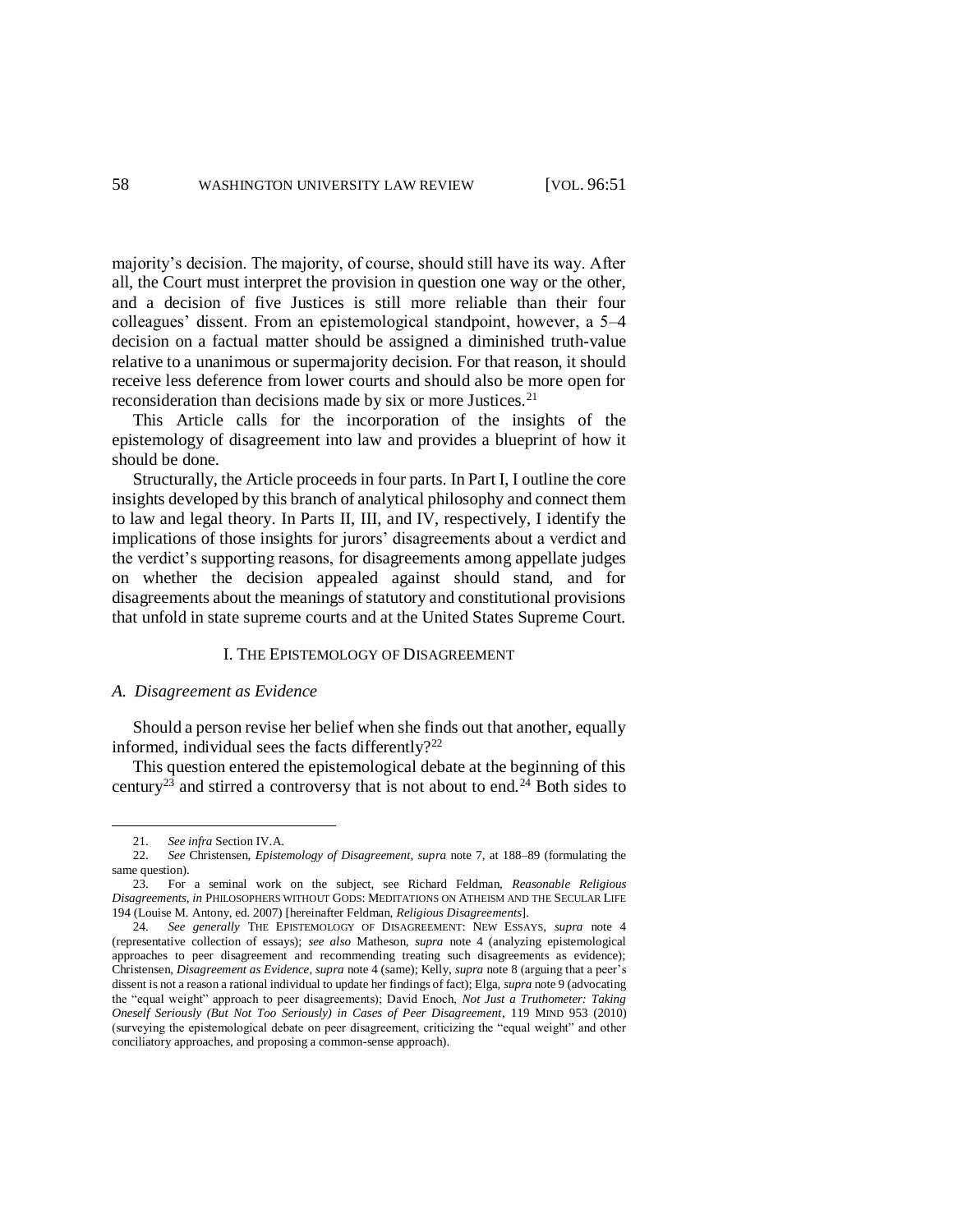this controversy agree that a person need not revise her belief when her dissenter is not as well informed about the relevant facts as she is. The dissenter's opinion can only be consequential when he bases it on the same evidence and same background information. The dissenter's opinion also must be honest rather than intentionally misleading or strategic. As epistemologists put it, the dissenter must be the person's epistemic peer.<sup>25</sup>

Some epistemologists adopt a non-conciliatory, or steadfast, approach to peer disagreements.<sup>26</sup> They argue that a peer's disagreement with a person's justified belief does not call for a revision of that belief. According to these epistemologists, a person should only care about the connection between her belief and the available evidence. When the evidence justifies the belief, the person should hold onto that belief. Because her belief is justified by the available evidence, the dissenter's contradictory opinion cannot be justified as well.<sup>27</sup> The person consequently will do well to ignore that opinion.

The proponents of the steadfast approach also underscore the dependency of individuals' beliefs on their reasoning faculties. Arguably, when a person's belief originates from the interaction between her reasoning faculties and the available evidence, the dissenter's contradictory belief being a product of different reasoning faculties—is immaterial.<sup>28</sup> Each of those conflicting beliefs is justified on its own terms and is consequently as good as the other belief. Hence, granted that the person must account for the dissenter's opinion as a factor that makes her belief less dependable than she originally thought it was, the dissenter must do the same with his own opinion. The dissenter's opinion must undergo the same discounting because it is being disagreed with as well. This discounting will offset the doubt created by the dissenter and reinstate the person's original faith in her own belief.<sup>29</sup>

<span id="page-8-0"></span>Other epistemologists believe that the steadfast approach is mistaken and endorse, instead, a conciliatory approach to peer disagreements.<sup>30</sup> Under the conciliatory approach, a peer's disagreement constitutes evidence that the

<sup>25.</sup> *See* Matheson, *supra* not[e 4,](#page-3-0) at 2–3. *See also* Christensen, *Disagreement as Evidence*, *supra* note [4,](#page-3-0) at 756–57 (defining "epistemic peer" as one's equal "in terms of exposure to the evidence, intelligence, freedom from bias, etc.").

<sup>26.</sup> *See, e.g.*, Kelly, *supra* not[e 8](#page-3-2) (recommending the steadfast approach).

<sup>27.</sup> *See, e.g.*, Ralph Wedgwood, *The Moral Evil Demons*, *in* DISAGREEMENT 216, 228 (Richard Feldman & Ted A. Warfield, eds., 2010).

<sup>28.</sup> *Id.*

<sup>29.</sup> *See* Kelly, *supra* note [8,](#page-3-2) at 177–79 (explaining the "wash" principle).<br>30. *See generally* Elga, *supra* note 9: Feldman, *Evidentialism, supra* note

<sup>30.</sup> *See generally* Elga, *supra* not[e 9;](#page-4-0) Feldman, *Evidentialism*, *supra* not[e 11;](#page-4-1) Feldman, *Religious Disagreements*, *supra* note [23;](#page-7-0) Christensen, *Disagreement as Evidence*, *supra* note [4;](#page-3-0) Christensen, *Epistemology of Disagreement*, *supra* not[e 7;](#page-3-1) Matheson, *supra* not[e 4.](#page-3-0)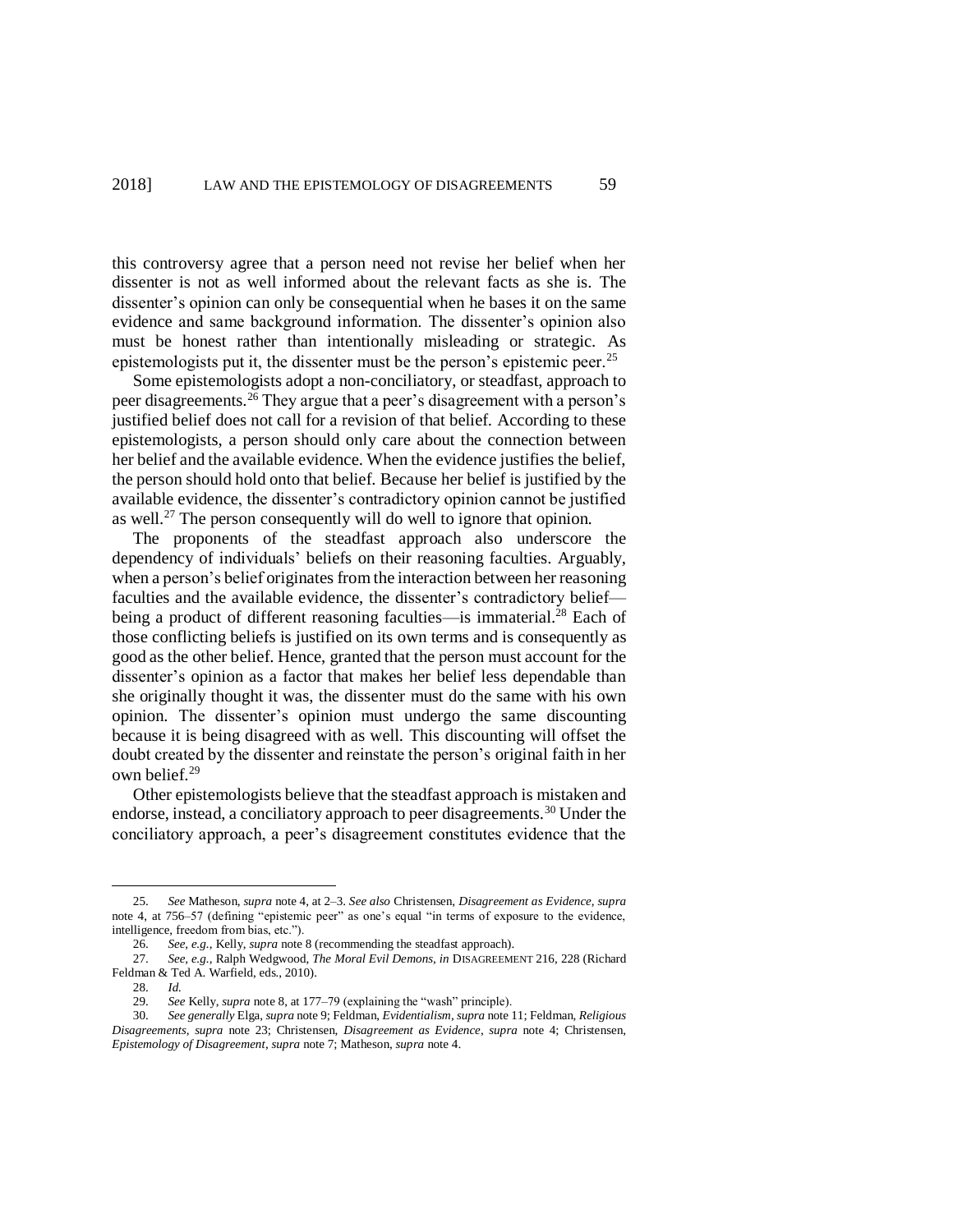<span id="page-9-0"></span>person cannot rationally ignore.<sup>31</sup> Conceptually, such disagreements are best understood as second-order evidence that reduces the reliability of the person's belief.<sup>32</sup> This second-order evidence indicates that the person's belief may have some flaws that she failed to identify. The person therefore cannot simply brush the dissent aside. Doing so would amount to an epistemically irrational disregard of relevant evidence.<sup>33</sup>

<span id="page-9-1"></span>The steadfast approach is suitable for decision-makers who justifiably believe that they know the true facts.<sup>34</sup> Consider a decision-maker who holds a justified belief in the occurrence of event *E*. This belief is justified for the following reason: evidence supporting it is counterfactually sensitive to *E* in the sense that such evidence never shows up when *E* does not occur and is always present in *E*'s occurrence. Evidence that passes this rigorous test, identified as "sensitivity,"<sup>35</sup> does more than merely justify the decisionmaker's belief: it also makes the decision-maker's belief likely correct.<sup>36</sup>

Assume now that the decision-maker encounters a dissenter who tells her that, in his opinion, *E* actually did not occur. The dissenter gives the decision-maker no information besides this opinion. Because the dissenter is a human being and is not omniscient, his opinion fails the sensitivity test. This failure is predicated on the fact that the dissenter occasionally makes mistakes and it is therefore entirely possible for him to express an opinion about an event's non-occurrence in a case in which the event actually does occur. Hence, although the dissenter's opinion still constitutes evidence that runs against the decision-maker's belief, the decision-maker can safely ignore it because her evidence passed the sensitivity test and the dissenter's opinion failed it.

The upshot of this discussion is straightforward. Justified beliefs in true facts are self-sufficient: they require no headcounts or other second-order confirmations.<sup>37</sup> Holders of such categorical beliefs can rationally stick to their guns until they are presented with new evidence that falsifies their

<sup>31.</sup> *See supra* note [30](#page-8-0) and sources cited therein.

<sup>32.</sup> *See supra* note [11](#page-4-1) and sources cited therein.

<sup>33.</sup> *Id.* There is also a middle-ground view that justifies switching between the steadfast and conciliatory approaches, as circumstances require. *See* Enoch, *supra* not[e 24,](#page-7-1) at 965. Ultimately, Enoch seems to support a rebuttable presumption in favor of conciliation. *See id.* at 993 ("[T]hat someone you (justifiably) take to be your peer disagrees with you about *p* should *usually* reduce your confidence in *p*." (emphasis added)).

<sup>34.</sup> *Cf*. Enoch, *supra* not[e 24,](#page-7-1) at 994 (arguing that a person's rational choice between the steadfast and conciliatory approaches depends, inter alia, on "other things [the person justifiably] believe[s], on other evidence [she has,] [and] on the epistemic methods [she is] justified in employing . . .").

<sup>35.</sup> *See* TIMOTHY WILLIAMSON, KNOWLEDGE AND ITS LIMITS 147–50 (2000).

<sup>36.</sup> *Id.*

<sup>37.</sup> *Id.* at 147.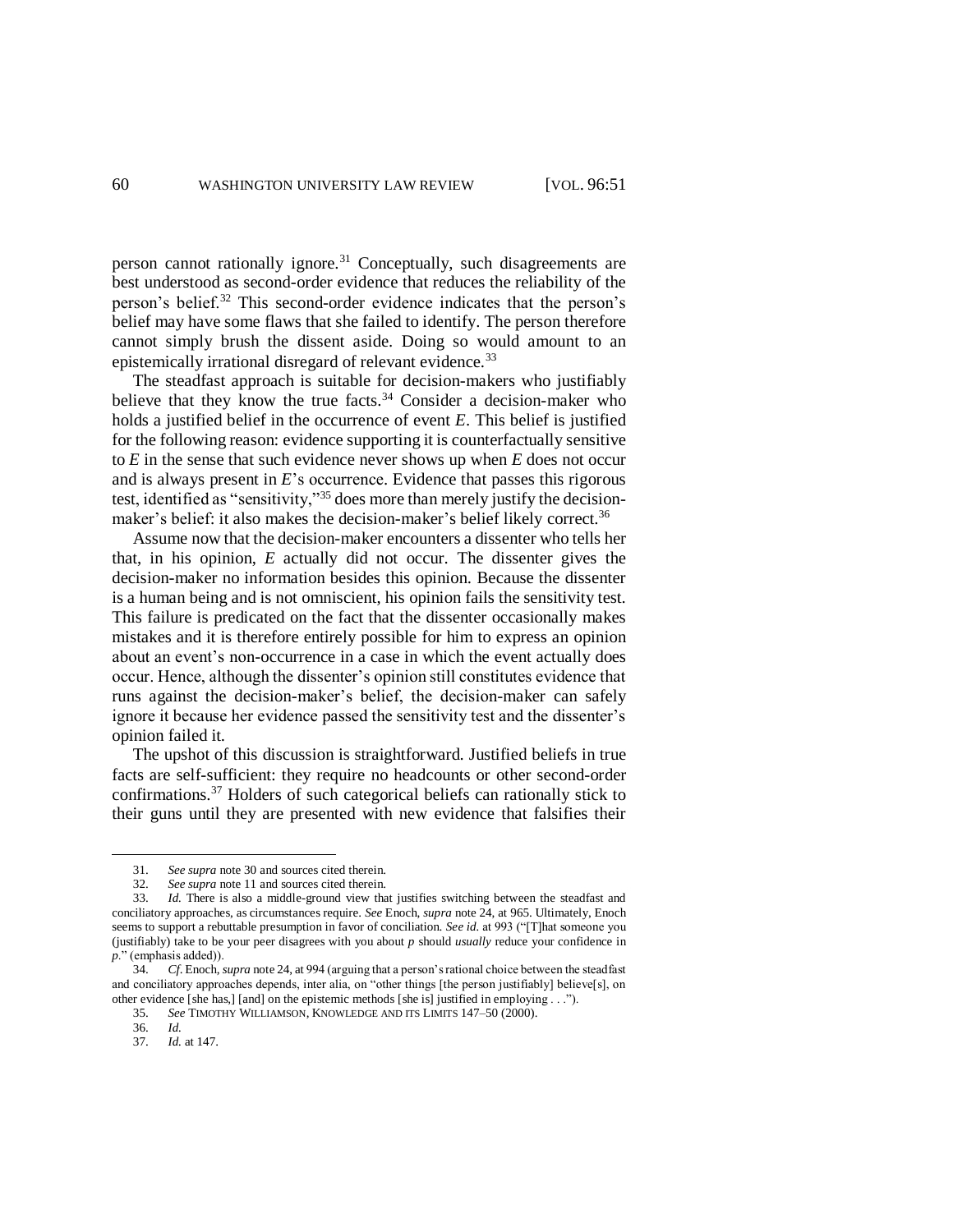beliefs. The mere fact that another individual disagrees with a person's justified categorical belief is of no consequence.

Move now to non-categorical, or defeasible, beliefs, also identifiable as probabilistic. Consider a decision-maker who forms a belief in the likely, but still not certain, occurrence of event *E*. In forming that belief, the decision-maker relies on evidence indicating that *E* probably has occurred. This indication is uncertain because similar evidence was also present, although not as frequently, in circumstances different from *E*. The decisionmaker encounters a dissenter who estimates that *E* was unlikely to occur because—according to her experience or intuition—circumstances in which similar evidence was present, but *E* nonetheless did not occur, are not rare.

The two parties may now try to compare their experiences in the hope to reach an agreement. Reaching such an agreement, however, would often be difficult, if not altogether impossible, because people's experiences and intuitions are not—and need not be—identical. Such incompatibilities of opinion on matters of fact are inevitable and widespread. This pluralism often proves to be constructive in that it prompts people to be self-critical and periodically revise their opinions and beliefs. Yet, it does not indicate that the parties to a disagreement are both right. In fact, the exact opposite is the case: one of those parties, if not both of them, is mistaken. Each party should therefore acknowledge the defeasibility of her own decision.

For decisions based on defeasible beliefs in the underlying facts, secondorder confirmations and disconfirmations matter a lot. If so, the number of well-informed individuals opining on whether the underlying factual proposition, or belief, is likely to be true is also of consequence. As the old saying goes, "Two heads are better than one."<sup>38</sup>

The implications of this epistemological insight are straightforward. People seldom make any decisions that rest upon justified categorical beliefs in the truth of the underlying facts.<sup>39</sup> Beliefs underlying people's decisions are overwhelmingly probabilistic and defeasible. <sup>40</sup> They incorporate experience and intuitions by which the decision-makers interpret evidence. <sup>41</sup> Any such belief is consequently weakened by the

<span id="page-10-2"></span><span id="page-10-1"></span><span id="page-10-0"></span><sup>38.</sup> JOHN HEYWOOD, DIALOGUE OF PROVERBS I 9 (Julian Sharman ed., 1874).

<sup>39.</sup> *See, e.g.*, ALEX STEIN, FOUNDATIONS OF EVIDENCE LAW 34–36 (2005) (explaining why certainty in factfinding is not within reach).

<sup>40.</sup> *See, e.g.*, Peter Tillers, *Introduction*, 66 B.U. L. REV. 381, 381 (1986) ("Practically every lawyer, judge, and law teacher believes that some degree of uncertainty infects nearly all inferences drawn from evidence.").

<sup>41.</sup> *See, e.g.*, Steven Lubet, *The Forgotten Trial of Wyatt Earp*, 72 U. COLO. L. REV. 1, 4 (2001) ("This is an inevitable feature of historical fact finding—the use of one's experience and intuitions to deduce what must have happened.") (emphasis omitted); Louis L. Jaffe, *Judicial Review: Question of Fact*, 69 HARV. L. REV. 1020, 1040 n.69 (1956) ("[A]ll fact finding must rest to some degree on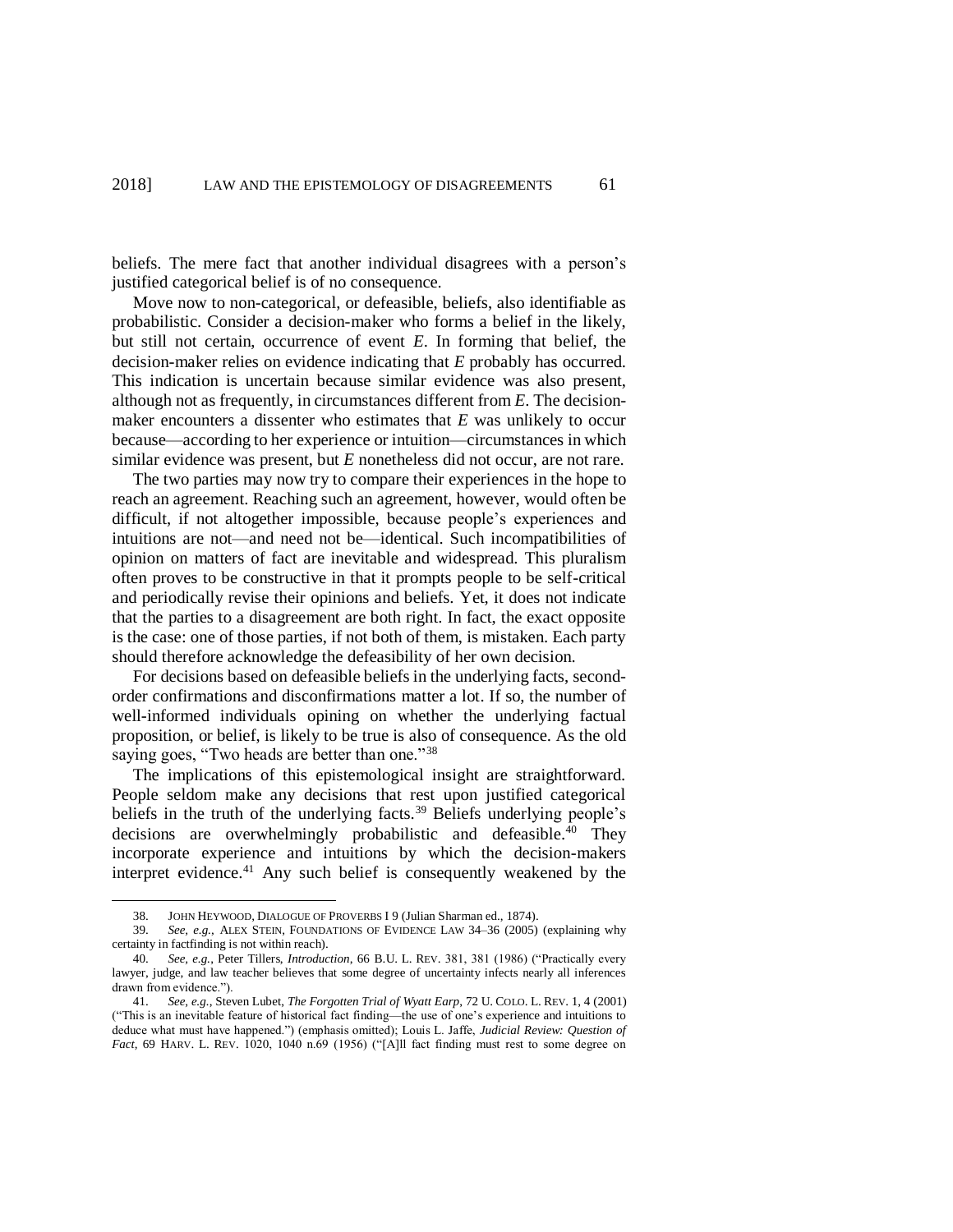existence of an equally informed dissenter. A person who faces such a dissenter therefore must reduce her level of confidence in the opinion she holds about relevant facts and become aware of the possibility that it is mistaken. The person will then have to evaluate the implications of that prospect for her position. Specifically, she must compare the scenario in which she stands behind her opinion, but it turns out to be a mistake, against the scenario in which she accepts the dissenter's opinion, but the dissenter's opinion proves to be erroneous. Consequences of these two possible errors may differ in their severity, and the person should take it into account as well. The person should make a decision that brings about the least harmful consequences.

Under this decisional framework, harmful consequences of errors are the only factor the person should consider. The person should not venture into estimating the expected harm by combining those consequences with her self-assessed probability of making a wrong decision. This probability is part and parcel of the person's disagreement with her epistemic peer. The person also cannot rationally assume that her peer is more error prone than she is. $42$ 

<span id="page-11-1"></span><span id="page-11-0"></span>As an alternative to scaling down a person's confidence in her factual finding, some epistemologists have proposed to integrate a peer's disagreement into that finding.<sup>43</sup> To operationalize this proposal, they introduced the "equal weight" principle.<sup>44</sup> This principle stems from the premise that a person has no rational basis for asserting epistemic superiority over her epistemic peer.<sup>45</sup> Under this premise, when a person's epistemic peer disagrees with her opinion, the person must give the peer's opinion the same weight that she gives her own opinion.<sup>46</sup> The person and her peer will then have an equal (fifty percent) probability of getting the facts right.<sup>47</sup>

47. *Id.* 

<span id="page-11-2"></span>intuition."); JEROME FRANK, COURTS ON TRIAL 165–85 (1949) (underscoring the central role of intuitions in courts' decisions about facts).

<sup>42.</sup> *See* Elga, *supra* note [9,](#page-4-0) at 486 ("When you learn of your friend's opposing judgment, you should think that the two of you are equally likely to be correct. For suppose not—suppose it were reasonable for you to be, say, 70% confident that you are correct. Then you would have gotten some evidence that you are a better judge than your friend, since you would have gotten some evidence that you judged this race correctly, while she misjudged it. But that is absurd.").

<sup>43.</sup> This proposal is known as "strong Conciliationism." *See* Christensen, *Disagreement as Evidence*, *supra* not[e 4,](#page-3-0) at 759.

<sup>44.</sup> *See* Elga, *supra* note [9,](#page-4-0) at 484–90.

<sup>45.</sup> *Id.* at 486–87.

<sup>46.</sup> *Id.*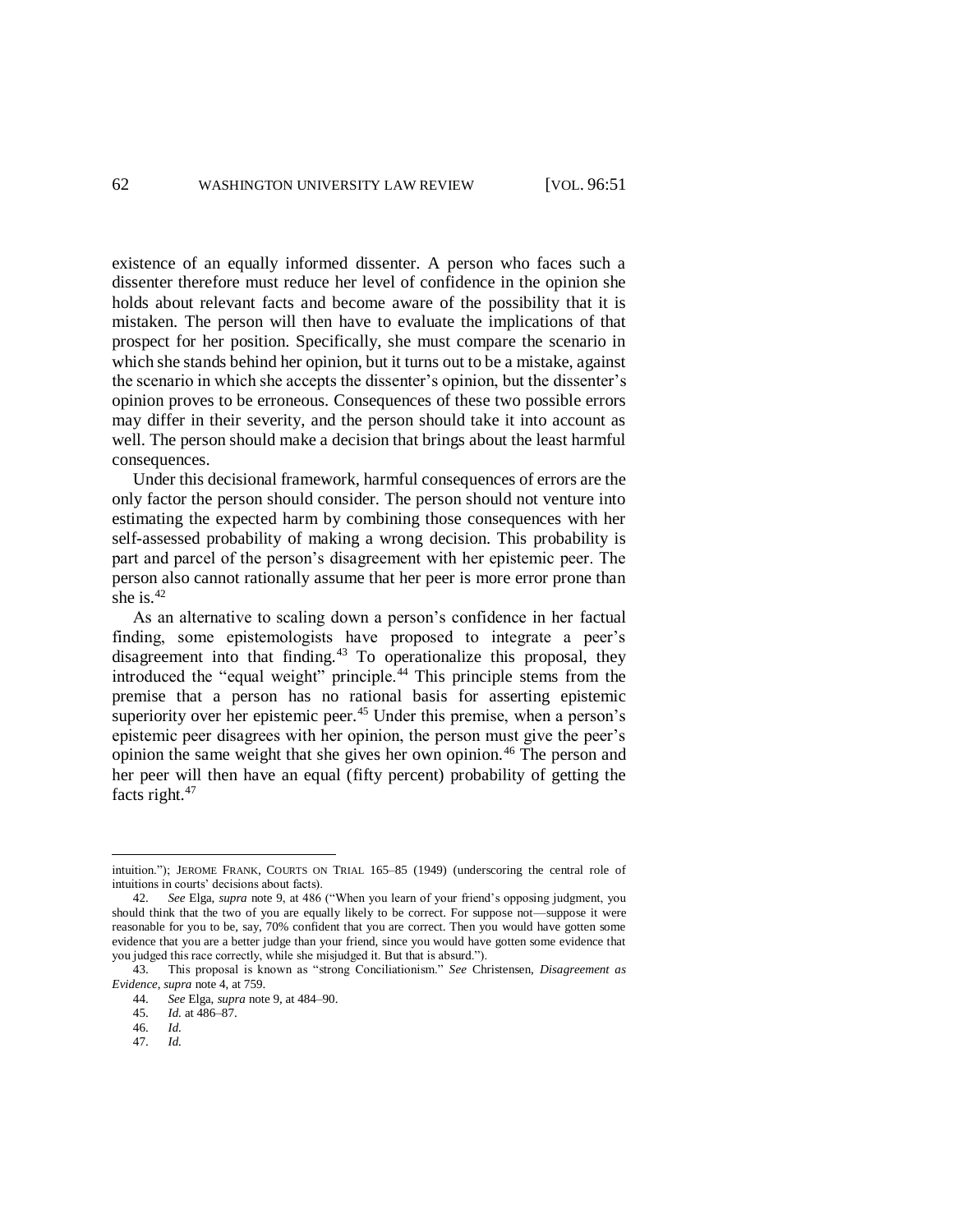<span id="page-12-0"></span>The "equal weight" principle, however, might produce distortions.<sup>48</sup> Of two individuals who make conflicting factual findings, one must be right and another must be wrong. Alternatively, both individuals may be wrong. Under any of these circumstances, giving epistemic credit to each of the conflicting findings is anomalous.

To see why, assume that the two individuals are similarly trained surgeons who disagree on how to operate on a patient. Assume further that one of the surgeons is right and another is completely off target. Having these surgeons proceed on the "equal weight" principle will bring about bad consequences. The "equal weight" principle would recommend that each surgeon suppresses her opinion and delivers the treatment favored by her dissenter to every second patient. If the surgeons follow that recommendation, half of the total population of patients would receive wrong treatment. Allowing each surgeon to treat patients according to her own judgment would therefore be a much better policy. This policy would allow one of the two surgeons to deliver proper treatment to all of her patients. The mistaken surgeon might still mistreat all of his patients, so that half of the total population of patients—the same number as under the "equal weight" principle—will suffer. This worst-case scenario, however, is unlikely to materialize. A streak of successful surgeries carried out by the surgeon who happens to be right will create new information that will bring more patients to that surgeon. Conversely, a series of fiascos wrought by the mistaken surgeon will motivate his prospective patients to find another doctor.

Decision-makers will therefore do well to treat their peer's disagreement as second-order, rather than first-order, evidence. Facing such disagreement, they can still hold onto their opinion, but they must reduce their confidence in it and act accordingly. The surgeons in my example should follow this principle. Each of them should scale down the level of confidence in the treatment that he or she recommends. This update will make the treatment's probability of success unclear and not as dependable

<sup>48.</sup> This principle is akin to the statistical principle of indifference that determines the implications of the unavailable information for people's assessments of probability. *Cf*. Elga, *supra* note [9,](#page-4-0) at 487 ("When you learn of your friend's opposing judgment, you should think that the two of you are equally likely to be correct . . . . If it were reasonable for you to give your own evaluation extra weight—if it were reasonable to be more than 50% confident that you are right—then you would have gotten some evidence that you are a better evaluator than your friend."). The indifference principle postulates that unavailable information is not slanted in any direction. Under this simplifying assumption, two (or more) mutually exclusive scenarios should be deemed equally probable unless there is evidence that makes one of those scenarios more probable than the alternative(s). *See* L. JONATHAN COHEN, AN INTRODUCTION TO THE PHILOSOPHY OF INDUCTION AND PROBABILITY 43–44 (1989) (explaining the principle of indifference).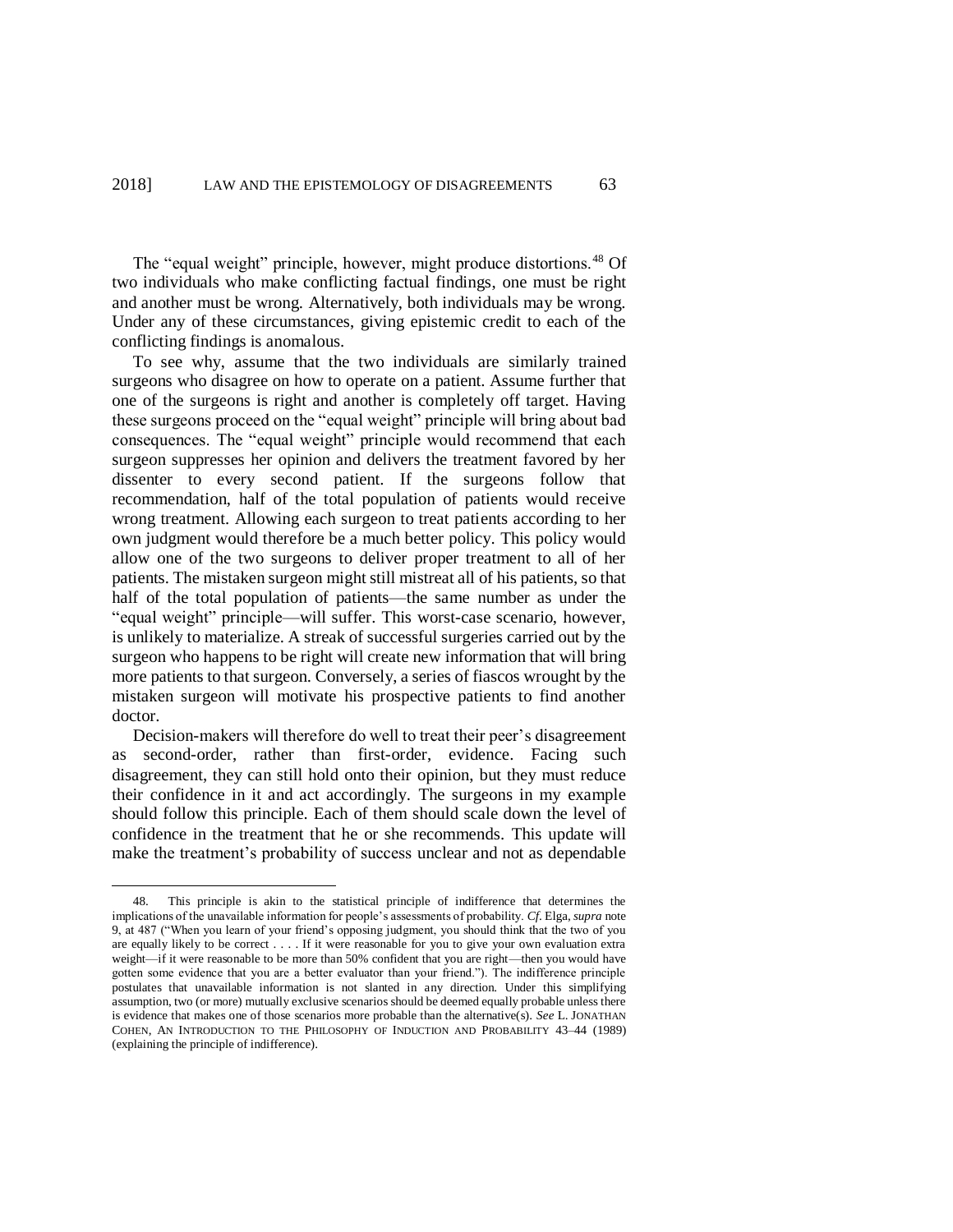as before. Whether the surgeon should still go ahead with the treatment is a separate question and a complicated one as well. The answer to this question depends on what would happen to the patient if the treatment is withheld. If withholding the treatment is bad for the patient, the surgeon should go ahead and treat the patient as she deems right. Conversely, when not implementing the treatment exposes the patient to a relatively small risk of harm, the surgeon's reduced confidence in the treatment might be a good reason for her to stay put.

## *B. Implications for Law and Legal Theory*

Our legal system has three fundamental characteristics that make the epistemology of disagreement critical for understanding and improving its functioning. These characteristics are: the importance of truth, the reliance on defeasible beliefs under conditions of uncertainty, and the employment of multimember tribunals on both trial and appellate levels.

Begin with the most intuitive of those characteristics: the importance of truth. $49$  Our legal system deeply cares about convicting and punishing only those defendants who committed the alleged crimes as a matter of fact. The system also makes a sustained effort at imposing liability for torts, breaches of contract, and other civil wrongs only upon people who actually committed those misdeeds. The system is equally concerned with the accuracy of appellate courts' determinations as to whether the trial judge erred in admitting or refusing to admit evidence, in instructing the jury about the law, or in ruling on other procedural matters, and whether that mistake actually affected the outcome of the case. By the same token, in cases involving application of a statute or constitutional provision, the system often cares about ascertaining the provision's true meaning.<sup>50</sup> Courts consequently need to make factual determinations as to what the provision actually says and what its drafters intended to communicate. 51

<span id="page-13-0"></span>Within each of these decision-making frameworks, getting to the truth is easier said than done. For the most part, facts that courts need for resolving

<sup>49.</sup> *See generally* Louis Kaplow, *Information and the Aim of Adjudication: Truth or Consequences?*, 67 STAN. L. REV. 1303 (2015) (juxtaposing truth against instrumental goals of the legal system).

<sup>50.</sup> *See* Gary Lawson, *Proving the Law*, 86 NW. U. L. REV. 859, 859–60, 862–66 (1992) (describing inquiries into the meanings of legal rules as epistemological and recommending setting up burdens of proof and other evidentiary requirements for establishing those meanings in the courts of law).

<sup>51.</sup> Lawson, *supra* note [50,](#page-13-0) at 874–77; *see also* Ryan D. Doerfler, *High-Stakes Interpretation*, 116 MICH. L. REV. 523 (arguing that ascertaining the meaning of a statutory text in high-stakes cases is more difficult and calling for courts to exercise greater caution as interpreters).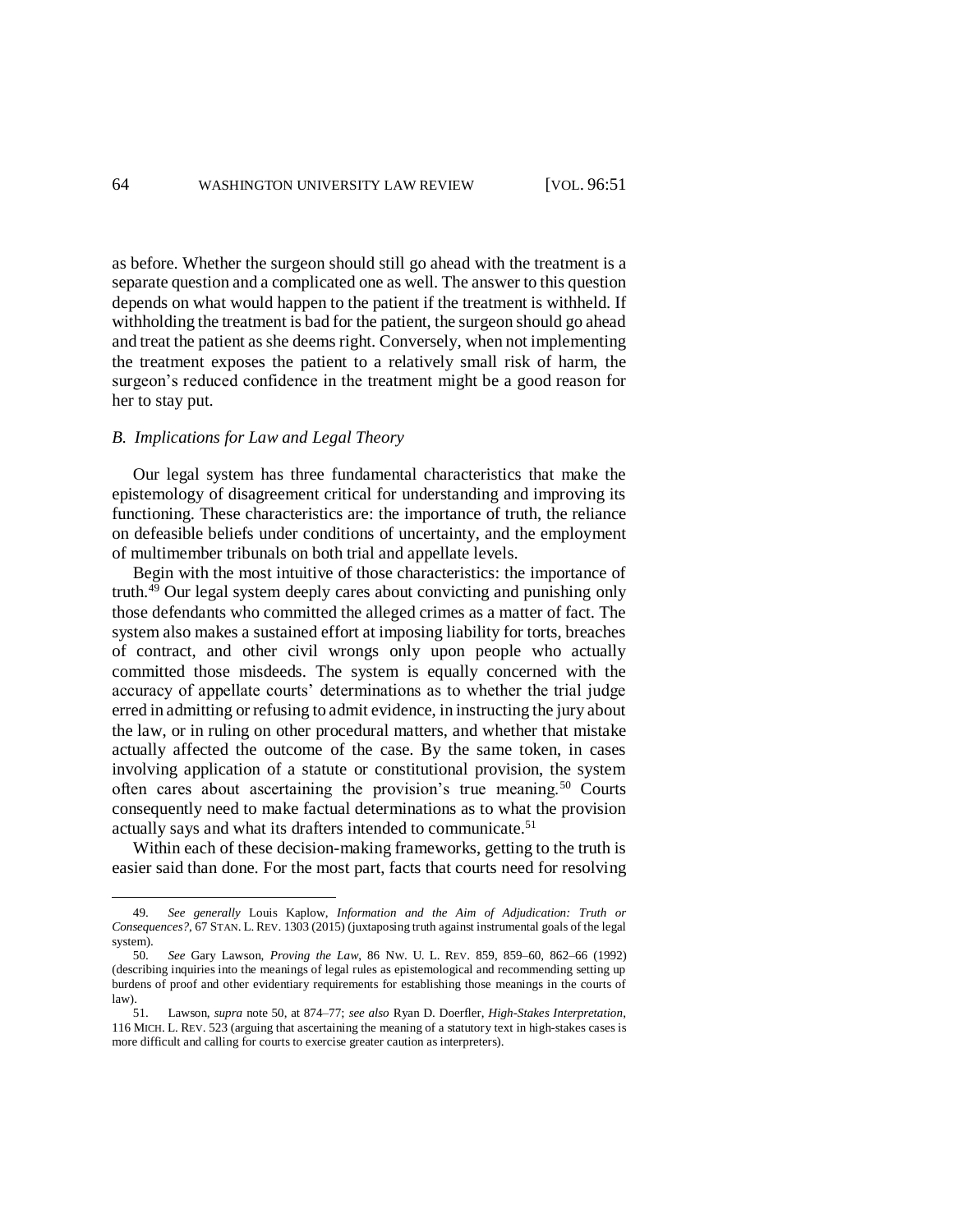controversies remain unrevealed private information.<sup>52</sup> Furthermore, because one party to a proceeding stands to lose the case following the discovery of true facts, this party will make a serious—and oftentimes successful—effort at suppressing or distorting the truth.<sup>53</sup> Worse yet, in the majority of the cases, courts must determine the relevant facts on the basis of incomplete evidence and within severe time constraints.<sup>54</sup> For these reasons and in order to economize on the cost of adjudicative proceedings, judges and juries have no choice but to make defeasible—rather than categorical—decisions on matters of fact. They have to base their factual determinations on probabilities, as opposed to certainties.<sup>55</sup> These probabilities incorporate subjective inputs. Both judges and jurors determine them by analyzing evidence through the lens of their experiences and intuitions.<sup>56</sup>

Our legal system also has established multimember tribunals for making adjudicative decisions. These tribunals include the jury, appellate courts, and, of course, the Supreme Court of the United States. The primary (albeit not only<sup>57</sup>) goal of their creation is rectitude of decision<sup>58</sup>: the system's need to make adjudicative findings of both fact and law as accurately as possible.<sup>59</sup> To achieve this goal, the system places the power of making decisions about people's rights, duties, and liabilities and about the

<span id="page-14-0"></span><sup>52.</sup> *See, e.g.*, Robert H. Gertner & Geoffrey P. Miller, *Settlement Escrows*, 24 J. LEGAL STUD. 87, 89–90 (1995) (observing that private information is prevalent in civil litigation).

<sup>53.</sup> *See* Gideon Parchomovsky & Alex Stein, *The Distortionary Effect of Evidence on Primary Behavior*, 124 HARV. L. REV. 518, 521 & n.6 (2010) (observing that "[a] person interested in prevailing in court will tend to act in a way that maximizes the probability of achieving that result" and citing sources). *See generally* Steven Shavell, *The Fundamental Divergence Between the Private and the Social Motive to Use the Legal System*, 26 J. LEGAL STUD. 575 (1997).

<sup>54.</sup> *See, e.g.*, Jack B. Weinstein, *Some Difficulties in Devising Rules for Determining Truth in Judicial Trials*, 66 COLUM. L. REV. 223, 229 (1966) (observing that courts must rely on incomplete information in making decisions).

<sup>55.</sup> *Id.* at 241 ("Adjudication is a practical enterprise serving a variety of functions. Among the goals—in addition to truth finding—. . . are economizing of resources."). *See also* Tillers, *supra* note [40,](#page-10-0) at 381 (noting consensus among scholars and practitioners that adjudicative factfinding deals with probabilities rather than certainties).

<sup>56.</sup> *See supra* note [41](#page-10-1) and sources cited therein.

<sup>57.</sup> The jury system also promotes democracy and civic involvement. *See, e.g.*, Heather K. Gerken, *Second-Order Diversity*, 118 HARV. L. REV. 1099, 1112–17 (2005).

<sup>58.</sup> The term "rectitude of decision" originates from Jeremy Bentham. *See* 1 JEREMY BENTHAM, RATIONALE OF JUDICIAL EVIDENCE 34 (Fred B. Rothman & Co. 1995) (1827).

<sup>59.</sup> *See, e.g.*, Tehan v. United States *ex rel.* Shott, 382 U.S. 406, 416 (1966) ("The basic purpose of a trial is the determination of truth"); Delaware v. Van Arsdall, 475 U.S. 673, 681 (1986) ("[T]he central purpose of a criminal trial is to decide the factual question of the defendant's guilt or innocence"). The same also holds true of questions of law. *See* RONALD DWORKIN, LAW'S EMPIRE 225 (1986) ("[P]ropositions of law are true if they figure in or follow from the principles of justice, fairness, and procedural due process that provide the best constructive interpretation of the community's legal practice.").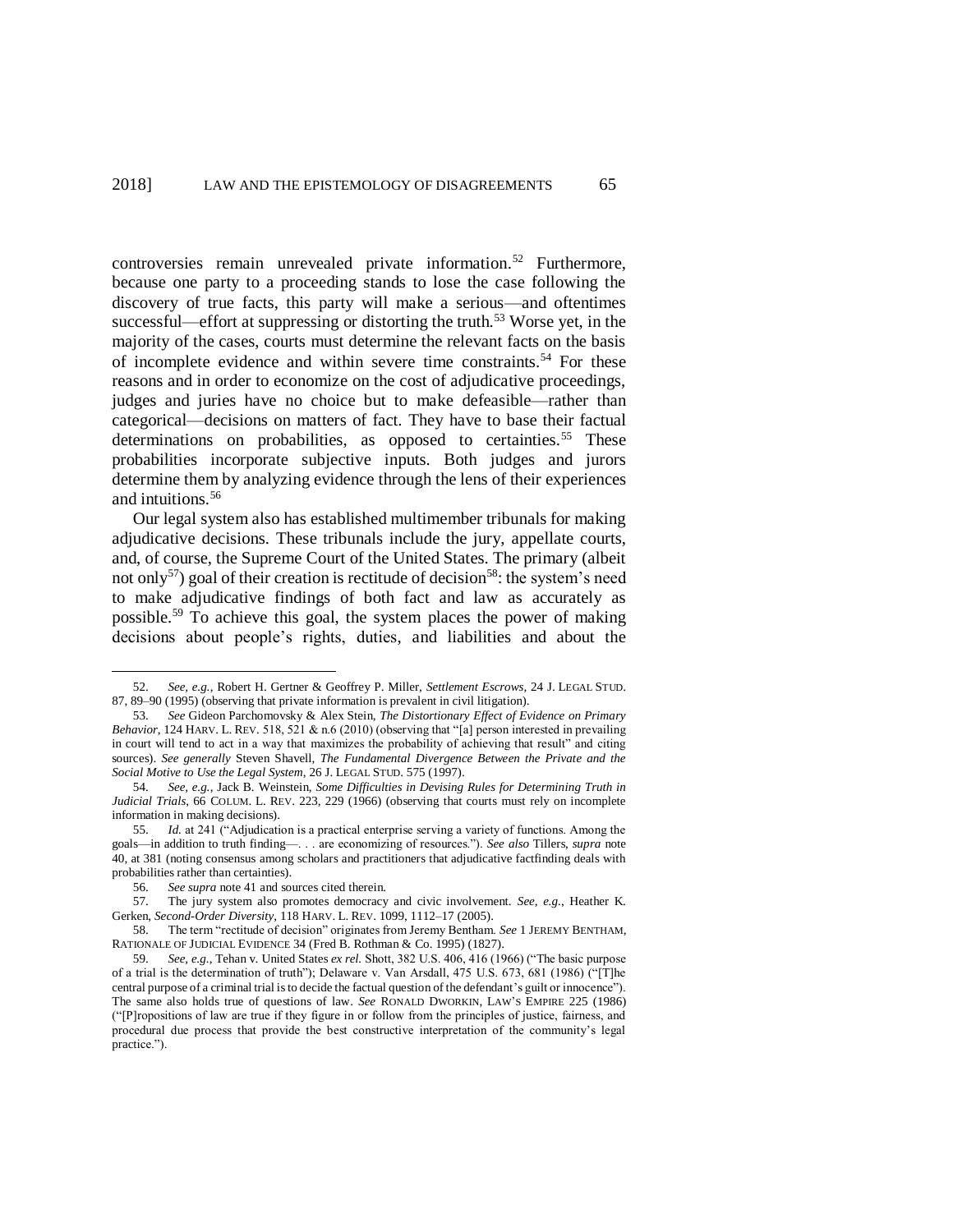meanings of statutes and constitutions in the hands of equally informed and (more or less) equally competent decision-makers: judges and jurors. These decision-makers function as epistemic peers.

These characteristics call for adoption of the conciliatory approach to disagreements among members of these tribunals. When members of a legal tribunal disagree on matters of fact, their disagreement should be recognized as second-order evidence that makes the underlying factual finding less likely to be accurate and consequently less dependable. Failure to adopt this approach is bound to create distortions in the tribunals' decisions.

My proceeding discussion explains and illustrates this pivotal insight in relation to three core mechanisms of our legal system: the jury trial, the appellate review process, and the formation of precedent in matters of statutory and constitutional interpretation.

## <span id="page-15-0"></span>II. DISAGREEMENTS WITHIN THE JURY

Laws regulating jurors' voting focus exclusively on the final verdict and the agreement that must support that verdict. Under these laws, jury verdicts about a criminal defendant's guilt or a civil defendant's liability need to be supported by the requisite number of impartial jurors. $^{60}$  Criminal verdicts must be unanimous except in Louisiana and Oregon, where ten jurors out of twelve can convict the accused.<sup>61</sup> For the most part, civil verdicts can nowadays be delivered by a supermajority of jurors: typically, by nine jurors out of twelve.<sup>62</sup> Federal law and a number of states that still require

<sup>60.</sup> *See, e.g.*, Batson v. Kentucky, 476 U.S. 79, 87–89 (1986) (reaffirming criminal defendants' constitutional right to be tried by impartial and racially unbiased jurors).

<sup>61.</sup> *See* LA. CONST. art. I, §17(A) (authorizing ten jurors out of twelve to return a guilty verdict, but findings of guilt in capital crimes must be unanimous); OR. CONST. art. I, § 11; Johnson v. Louisiana, 406 U.S. 356 (1972) (similar holding for Louisiana's previous rule, which allowed nine jurors out of twelve to return a guilty verdict in a noncapital case; Apodaca v. Oregon, 406 U.S. 404 (1972) (upholding constitutionality of Oregon law that allows ten jurors out of twelve to convict the defendant). For criticism of these rules and a call for a universal unanimity requirement for criminal verdicts, see Aliza B. Kaplan & Amy Saack, *Overturning* Apodaca v. Oregon *Should Be Easy: Nonunanimous Jury Verdicts in Criminal Cases Undermine the Credibility of Our Justice System*, 95 OR. L. REV. 1 (2016) (arguing that non-unanimous guilty verdicts dilute the requirement that guilt be proven beyond a reasonable doubt); Kyle R. Satterfield, Comment, *Circumventing* Apodaca: *An Equal Protection Challenge to Nonunanimous Jury Verdicts in Louisiana*, 90 TUL. L. REV. 693 (2016) (using historical evidence to show that non-unanimous guilty verdicts in Louisiana violate equal protection).

<sup>62.</sup> *See* Shari Seidman Diamond et al., *Revisiting the Unanimity Requirement: The Behavior of the Non-Unanimous Civil Jury*, 100 NW. U. L. REV. 201, 203 (2006) ("The unanimity standard . . . has significantly eroded for verdicts in civil cases. Federal juries must be unanimous, but only eighteen states require unanimity and another three accept a non-unanimous verdict after six hours of deliberation."). *See also, e.g.*, CAL. CONST. art. I, § 16 ("[I]n a civil cause three-fourths of the jury may render a verdict"); Ark. R. Civ. P. 48 ("Where as many as nine out of twelve jurors in a civil case agree upon a verdict, the verdict shall be returned as the verdict of such jury").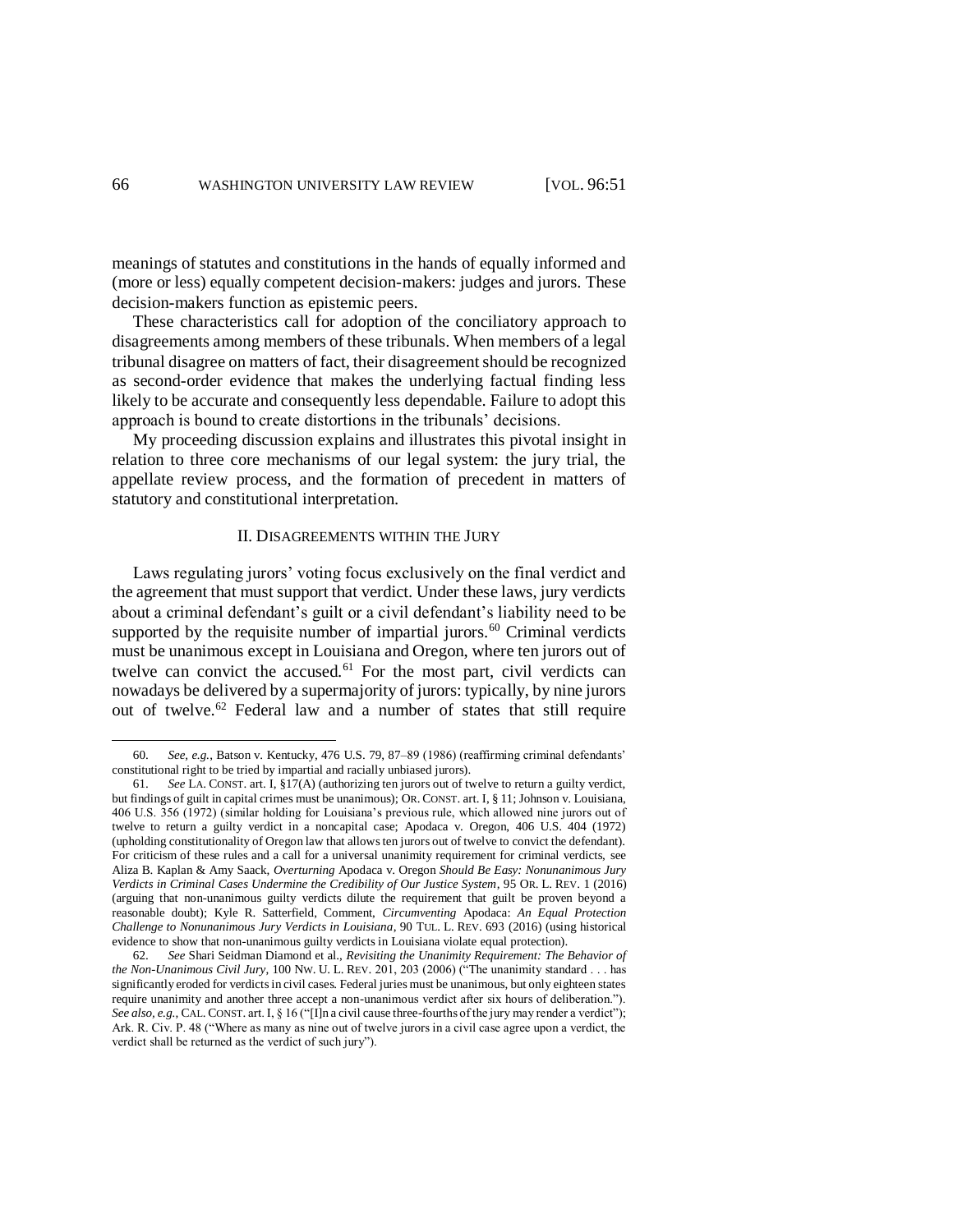<span id="page-16-0"></span>unanimity authorize civil verdicts to be delivered by panels of six jurors. $63$ To deliver a verdict, the requisite number of jurors must coalesce around the elements of the alleged crime or civil cause of action.<sup>64</sup> When consensus cannot be reached and the jurors cannot resolve the deadlock, the judge must pronounce a mistrial, which will often, but not always, be followed by a new trial.<sup>65</sup> What constitutes an "element of the crime" for purposes of the

<sup>63.</sup> *See* COLO. R. CIV. P. 48 ("The jury shall consist of six persons, unless the parties agree to a smaller number, not less than three."); Developments in the Law, *The Civil Jury*, 110 HARV. L. REV. 1408, 1467 (1997) ("[I]n seeking to streamline civil trials, federal judges have allowed civil juries to shrink from twelve to six members."). *Cf*. CAL. CONST. art. I, § 16 ("In civil causes the jury shall consist of 12 persons or a lesser number agreed on by the parties in open court."); DEL. SUPER. CT. CIV. R. 48 ("The parties may stipulate that the jury shall consist of any number less than 12 or that a verdict or a finding of a stated majority of the jurors shall be taken as the verdict or finding of the jury.").

<sup>64.</sup> *See* Schad v. Arizona, 501 U.S. 624, 636–44 (1991) (specifying and applying the "elements" requirements for purposes of jury unanimity); Richardson v. United States, 526 U.S. 813, 817–20 (1999) (same).

<sup>65.</sup> *See* Richardson v. United States, 468 U.S. 317, 323–24 (1984) ("It has been established for 160 years . . . that a failure of the jury to agree on a verdict was an instance of 'manifest necessity' which permitted a trial judge to terminate the first trial and retry the defendant, because 'the ends of public justice would otherwise be defeated.'" (citing United States v. Perez, 9 Wheat. 579, 580 (1824))). *See also, e.g.*, People v. Halvorsen, 165 P.3d 512, 544 (Cal. 2007) ("Jury deadlock constitutes necessity for declaration of a mistrial and permits retrial of the defendant."); People v. Aceval, 764 N.W.2d 285 (Mich. 2009) (holding that retrial after a mistrial is not barred by double jeopardy if the mistrial was the result of manifest necessity, such as a hung jury).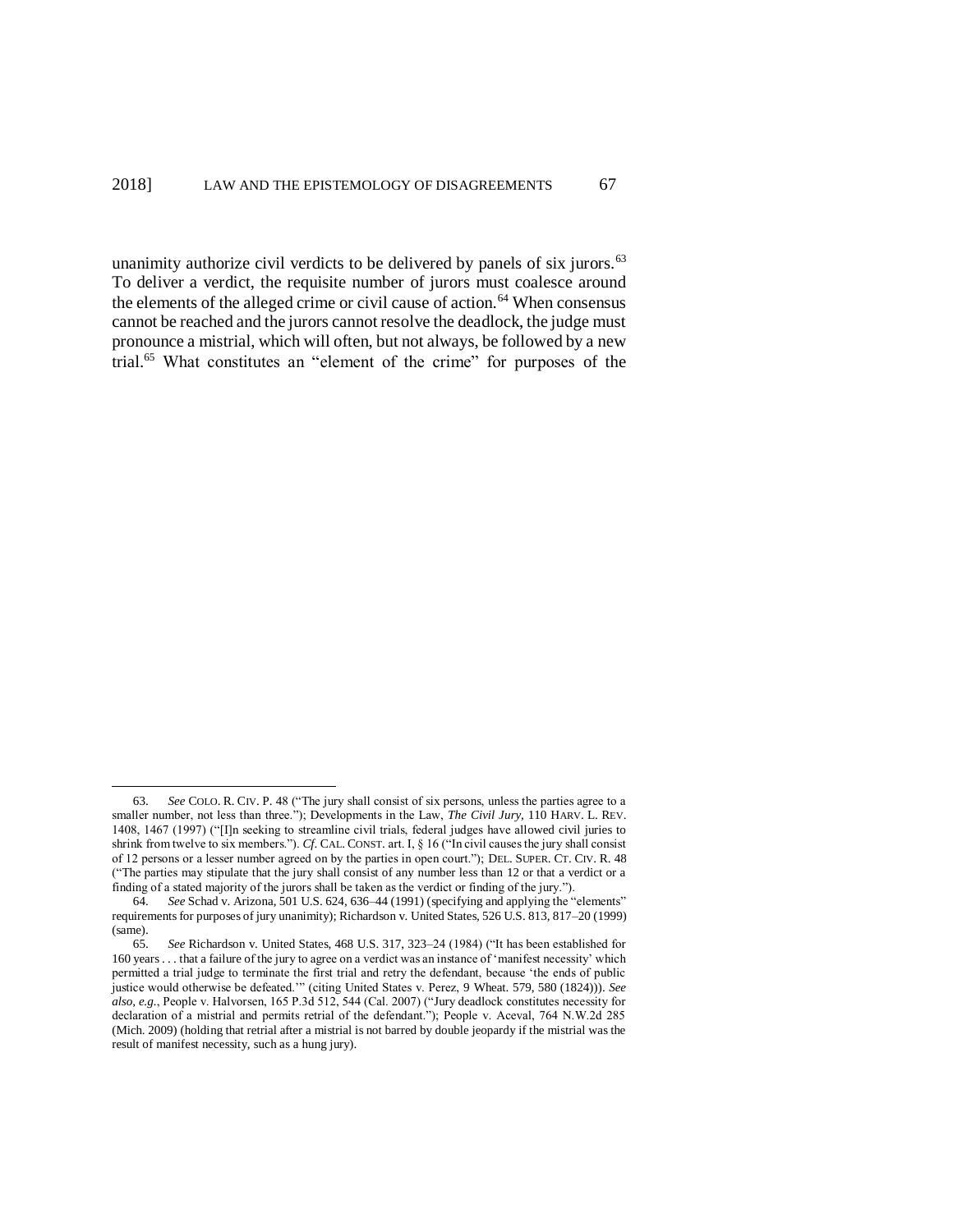<span id="page-17-1"></span><span id="page-17-0"></span>required agreement among jurors has not been completely resolved doctrinally<sup>66</sup> and is still a part of an ongoing scholarly debate.<sup>67</sup>

From an epistemological standpoint, this outcome majoritarianism is fundamentally misguided. Outcome majoritarianism often works well as a democratic mechanism for maximizing the fulfillment of individuals' preferences.<sup>68</sup> Whether a criminal defendant did or did not commit the

68. *See generally* JAMES M. BUCHANAN & GORDON TULLOCK, THE CALCULUS OF CONSENT: LOGICAL FOUNDATIONS OF CONSTITUTIONAL DEMOCRACY 99–101 (1962) (identifying conditions

<sup>66.</sup> *See, e.g.*, State v. Bratthauer, 354 N.W.2d 774, 776 (Iowa 1984) (jurors must be unanimous on whether the defendant committed the alleged crime, but not as to the mode of the crime's commission); State v. Nguyen, 989 A.2d 712, 715 (Me. 2010) ("We have already decided that the Maine Constitution is satisfied by a unanimous finding of guilt even if the jury is not unanimous as to which of the multiple possible means the defendant employed in committing the crime."); Crispino v. State, 7 A.3d 1092, 1102 (Md. 2010) ("While the jurors have to be unanimous with regard to each element of an offense, they need not be unanimous with regard to the means used by the defendant in committing the act."); State v. Abejide, 879 N.W.2d 684, 692 (Neb. 2016) ("We have stated that where a single offense may be committed in a number of different ways and there is evidence to support each of the ways, the jury need only be unanimous in its conclusion that the defendant violated the law by committing the act." (citing State v. Galindo, 774 N.W.2d 190 (Neb. 2009))); Christopherson v. St. Vincent Hosp., 384 P.3d 1098, 1106–07 (N.M. Ct. App. 2016) ("In the criminal arena, where alternative theories of guilt are put forth under a single charge, jury unanimity is required only as to the verdict, not to any particular theory of guilt."); State v. Boots, 780 P.2d 725, 728–31 (Or. 1989) (juror unanimity required as to elements); State v. Sparks, 83 P.3d 304, 314–17 (Or. 2004) (en banc), *cert. denied*, 543 U.S. 893 (2004) (upholding a unanimous jury verdict that found the defendant guilty of first-degree murder notwithstanding the jurors' possible disagreement about the crime's location because location was a "factual detail" rather than "element" of the crime). *Cf.* People v. Russo, 25 P.3d 641, 645 (Cal. 2001) ("Th[e] requirement of unanimity as to the criminal act is intended to eliminate the danger that the defendant will be convicted even though there is no single offense which all the jurors agree the defendant committed. . . . [It] is designed in part to prevent the jury from amalgamating evidence of multiple offenses, no one of which has been proved beyond a reasonable doubt, in order to conclude beyond a reasonable doubt that a defendant must have done something sufficient to convict on one count." (citations omitted)); Roelker v. People, 804 P.2d 1336, 1340 (Colo. 1991) ("If . . . there is a reasonable likelihood that the jurors may disagree on the acts the defendant committed, either the prosecution must elect specific acts or the jury must be given a modified unanimity instruction. The jury must be instructed that in order to convict the defendant, they must either unanimously agree that the defendant committed the same act or acts or that the defendant committed all of the acts described by the victim and included within the time period charged. The election of an act at trial, or the alternative unanimity instruction, is necessary to assure that some jurors do not convict on one offense and others on a separate offense." (internal quotations and citations omitted)); State v. Bailey, 551 A.2d 1206, 1212 (Conn. 1988) ("In essence, the unanimity requirement . . . requires the jury to agree on the factual basis of the offense. The rationale underlying the requirement is that a jury cannot be deemed to be unanimous if it applies inconsistent factual conclusions to alternative theories of criminal liability.").

<sup>67.</sup> *See, e.g.*, Brian M. Morris, *Something upon Which We Can All Agree: Requiring a Unanimous Jury Verdict in Criminal Cases*, 62 MONT. L. REV. 1 (2001) (supporting the "elements" approach to unanimity while advocating for measures that will eliminate jurors' confusion); Peter Westen & Eric Ow, *Reaching Agreement on When Jurors Must Agree*, 10 NEW CRIM. L. REV. 153 (2007) (arguing that jurors can return a guilty verdict only when all of them agree about the specific or alternative means used by the defendant in perpetrating the alleged crime); Brian Bah, Note, *Jury Unanimity and the Problem with Specificity: Trying to Understand what Jurors Must Agree about by Examining the Problem of Prosecuting Child Molesters*, 91 TEX. L. REV. 1203 (2013) (proposing to improve the "elements" approach to jurors' unanimity in child molestation cases).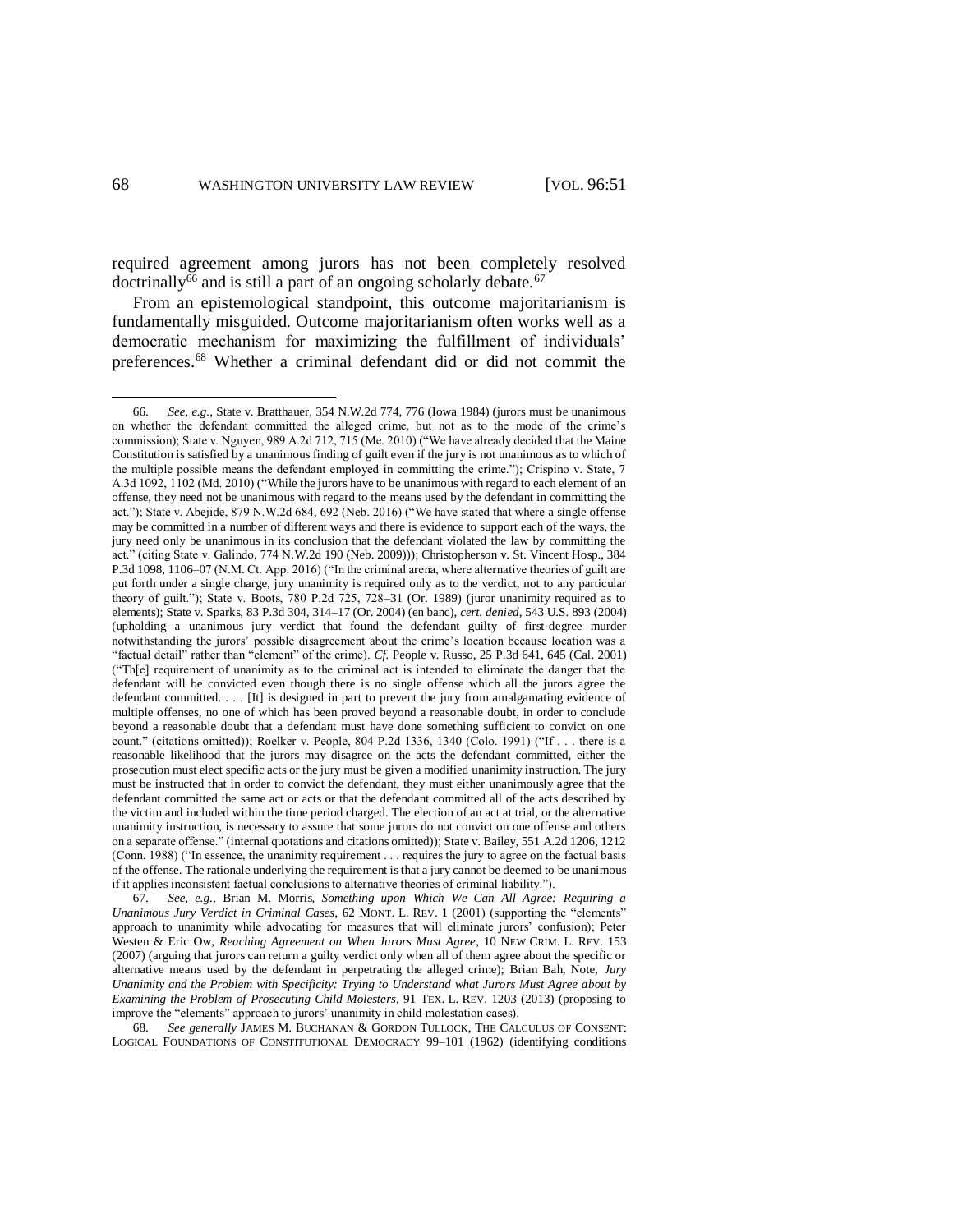alleged crime, however, is a matter of empirical truth rather than preferences or democracy. The fact that many people form a preference that a particular individual be identified and punished as a criminal does not make that individual deserving of conviction and punishment. By the same token, albeit less intuitively, the mere fact that twelve jurors come to believe that the defendant committed the alleged crime does not make that belief epistemically justified or even consequential.<sup>69</sup> Such collective beliefs are epistemically consequential (and potentially justified as well) only when they rely on reasons grounded in the evidence that the jurors heard. This evidence, in turn, must identify the defendant as a perpetrator of the crime beyond any reasonable doubt.<sup>70</sup>

From an epistemological standpoint, this standard of proof requires that the requisite number of jurors (twelve out of twelve in a regular criminal case) coalesce not only around elements of the crime, but also around the reasons identifying the factual presence of these elements. When jurors do not coalesce around these evidence-based reasons while still agreeing about elements of the crime, they do not just agree, but also disagree, and their disagreement makes their conclusion that the defendant committed the crime epistemically unsound.

Take two groups of jurors, *A* and *B*, who come to the conclusion that the defendant committed a certain crime. Group *A* comes to that conclusion for a different reason than Group *B* while rejecting Group *B*'s reason. Group *B*, for its part, rejects the reason adopted by Group *A*. Under such circumstances, Group *A*'s disagreement with Group *B*'s reason constitutes second-order evidence that reduces the reliability of that reason. By the same token, Group *A*'s reason becomes less reliable too because of Group *B*'s disagreement with that reason. Under such circumstances, finding the

under which majority-vote decisions benefit the group as a whole).

<sup>69.</sup> Arguments taking this direction allude to the Condorcet Jury Theorem which associates the number of convergent beliefs with the beliefs' probability of being true. *See, e.g.*, Saul Levmore, *Conjunction and Aggregation*, 99 MICH. L. REV. 723, 734–36 (2001). This theorem, however, only works when each individual juror votes independently and is more likely than not to find the truth. Under these assumptions, the addition of each juror to the panel increases the probability that the jurors' collective decision (delivered unanimously or by a majority vote) will correspond to the true facts. *Id.* at 734–35. *See also* Paul H. Edelman, *On Legal Interpretations of the Condorcet Jury Theorem*, 31 J. LEGAL STUD. 327, 328 (2002). From an epistemological standpoint, postulating that each juror has a greater than fifty percent chance of finding the truth amounts to bootstrapping. This postulation proceeds from the premise that each juror has a greater than fifty percent chance of correctly processing the evidence, which presupposes the prevalence of justified true beliefs among jurors. Convenient as it may be for designing a predictive model of collective decision-making, this presupposition takes for granted the very thing that epistemology subjects to scrutiny.

<sup>70.</sup> *See In re* Winship, 397 U.S. 358, 368 (1970) (holding that constitutional due process requires that criminal defendants' guilt be proven beyond a reasonable doubt).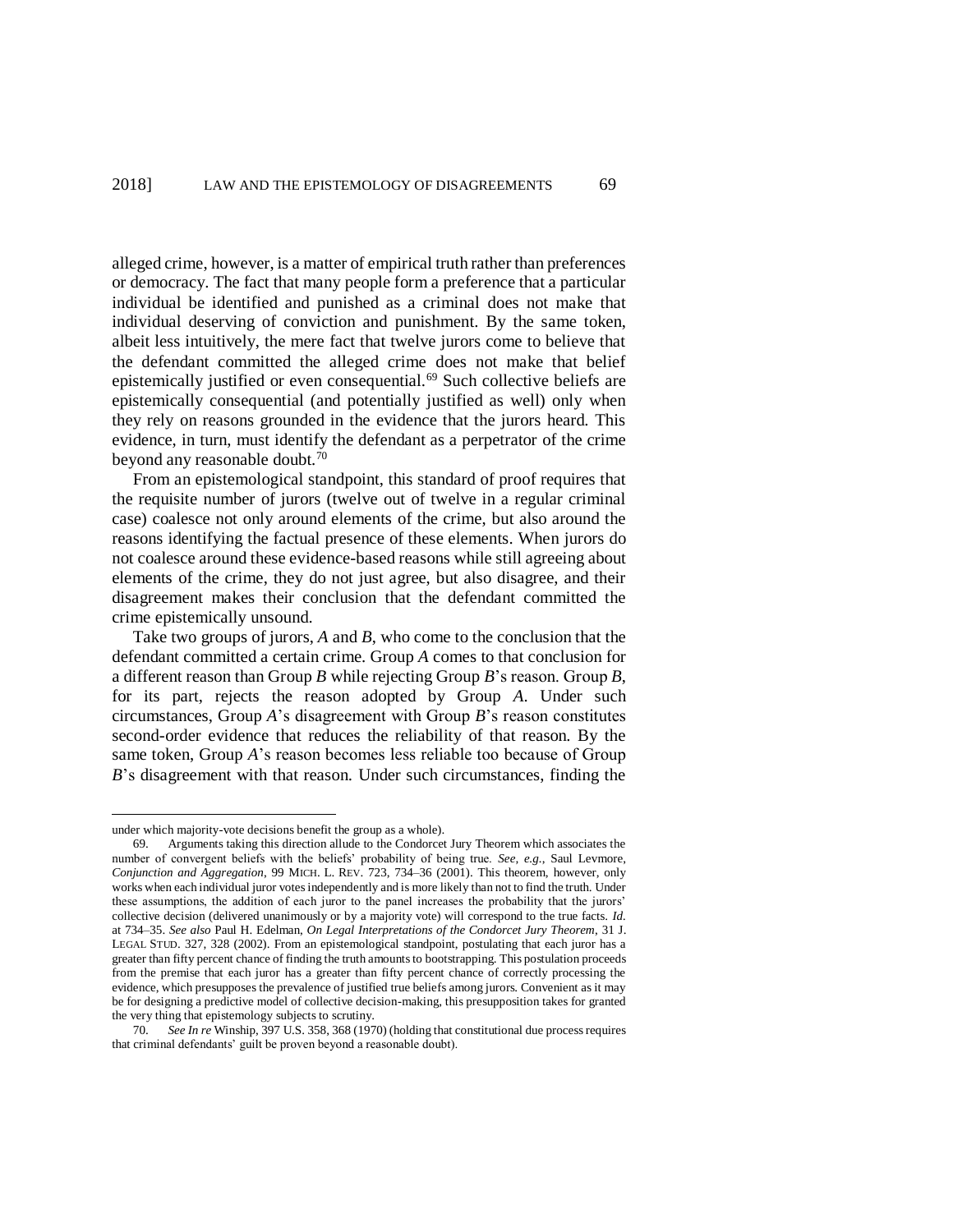defendant guilty may well satisfy the preferences of both groups, but criminal trials are not about satisfying jurors' preferences. Their goal is to get as close as possible to the true facts in order to convict the guilty and acquit the innocent. Assuming, as we should, that the jury unanimity requirement aims at enhancing the factual accuracy of guilty verdicts, jurors' coalescence around the conclusion that the defendant committed the alleged crime will only provide the needed enhancement when all of them also agree about the reasons supporting that conclusion. Absent such comprehensive agreement, the defendant's guilt will not be established beyond a reasonable doubt.

This insight has important implications for both theory and doctrine, and I now turn to analyze these implications.

## *A. Theory*

From an epistemological standpoint, the jury mechanism aims at enhancing the accuracy of verdicts, criminal and civil. Those verdicts are defeasible. They always reflect the probability, rather than certainty, of the facts underlying the relevant rights, duties, and liabilities. The requisite probability for criminal convictions is "beyond a reasonable doubt"<sup>71</sup> and for civil liability, "preponderance"<sup>72</sup> or "clear and convincing evidence."<sup>73</sup> Factfinders evaluate evidence against these probability thresholds by using their experience and intuitions.<sup>74</sup>

This framework brings into play second-order evidence that indicates how dependable the factfinders' decision is. This second-order evidence ought to include agreements and disagreements among jurors, who function as epistemic peers. A juror's agreement with another juror's factual finding makes that finding more dependable and, consequently, safer to rely upon than before. Conversely, when one juror disagrees with another's finding, the finding's dependability is diminished. Any legal system that uses this mechanism must decide how many jurors should sit on a panel in civil and criminal trials, how to select those jurors to fend off bias and secure impartiality, and how many jurors need to agree that the evidence upon

<sup>71.</sup> STEIN, *supra* not[e 39,](#page-10-2) at 199 n.98 (explaining the "beyond a reasonable doubt" requirement for convictions).

<sup>72.</sup> *Id.* at 219–20 (explaining the "preponderance" standard for findings in civil cases).

<sup>73.</sup> *See* CHRISTOPHER B. MUELLER & LAIRD C. KIRKPATRICK, EVIDENCE § 3.3, at 112 (5th ed. 2012) (explaining the "clear and convincing" proof standard that controls proceedings that might deny a person certain civil rights).

<sup>74.</sup> *See supra* note [41](#page-10-1) and sources cited therein.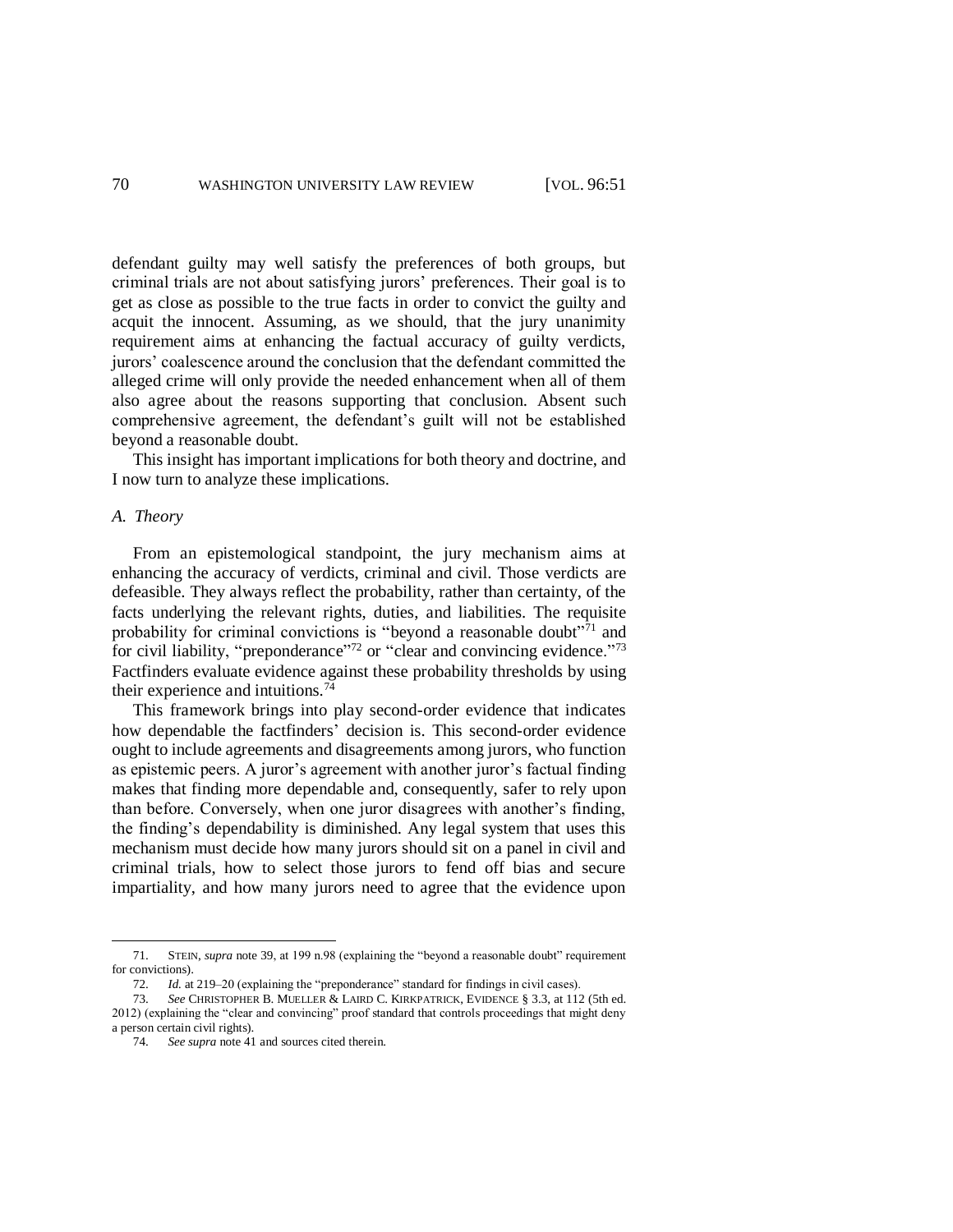which they base their decision about criminal or civil liability meets the predetermined probability threshold.

Critically, the legal system must also determine how to account for jurors' disagreements in matters of fact. Consider policymakers who estimate that guilty verdicts are only safe when supported by a unanimous decision of twelve jurors. Consistent with this estimation, the policymakers cannot allow jurors to return a guilty verdict while disagreeing about the supporting reasons. The policymakers must therefore put in place an additional rule that will clarify the unanimity requirement for convictions. This rule should require that all jurors agree about the reasons for determining that the defendant committed the alleged crime.

Under this rule, jurors will be authorized to base guilty verdicts on any admissible evidence and factual narrative that they deem proven beyond a reasonable doubt. Prior to delivering a guilty verdict, however, jurors would have to state not only their agreements, but also their disagreements about evidence and facts. Importantly, jurors would also be authorized to make disjunctive factual findings. For example, they would be able to return a guilty verdict after finding that one of several witnesses who testified against the defendant was telling the truth. There would be no need for them to single out that witness, so long as their disjunctive finding is unanimous and they have no reasonable doubts about it. Moreover, jurors would also be authorized to convict a criminal defendant if they find him guilty beyond a reasonable doubt under every factually possible scenario. There would be no need for them to identify one specific scenario that actually occurred in the case at bar, so long as they reach a unanimous verdict for every alternative scenario.

The Supreme Court's old decision, *Andersen v. United States*, 75 illustrates the principles I just explained. This decision focused on an indictment alleging that the defendant, a seaman, shot and wounded another seaman and had him thrown into the ocean. The prosecution also alleged that the victim died from his wound or, alternatively, drowned and died in the ocean. Based on these facts and after reviewing the evidence presented at the trial, the Supreme Court decided that the jury could properly find the defendant guilty of murder. Specifically, the Court ruled that the jury could base its guilty verdict upon two alternative scenarios in which the victim dies either from the shotgun wound or from being drowned.<sup>76</sup> Under either scenario, the Court explained, the defendant was as guilty of murdering the victim, and, for that reason, it was not necessary for the jury to determine

<sup>75.</sup> Andersen v. United States, 170 U.S. 481 (1898).

<sup>76.</sup> *Id.* at 500–01.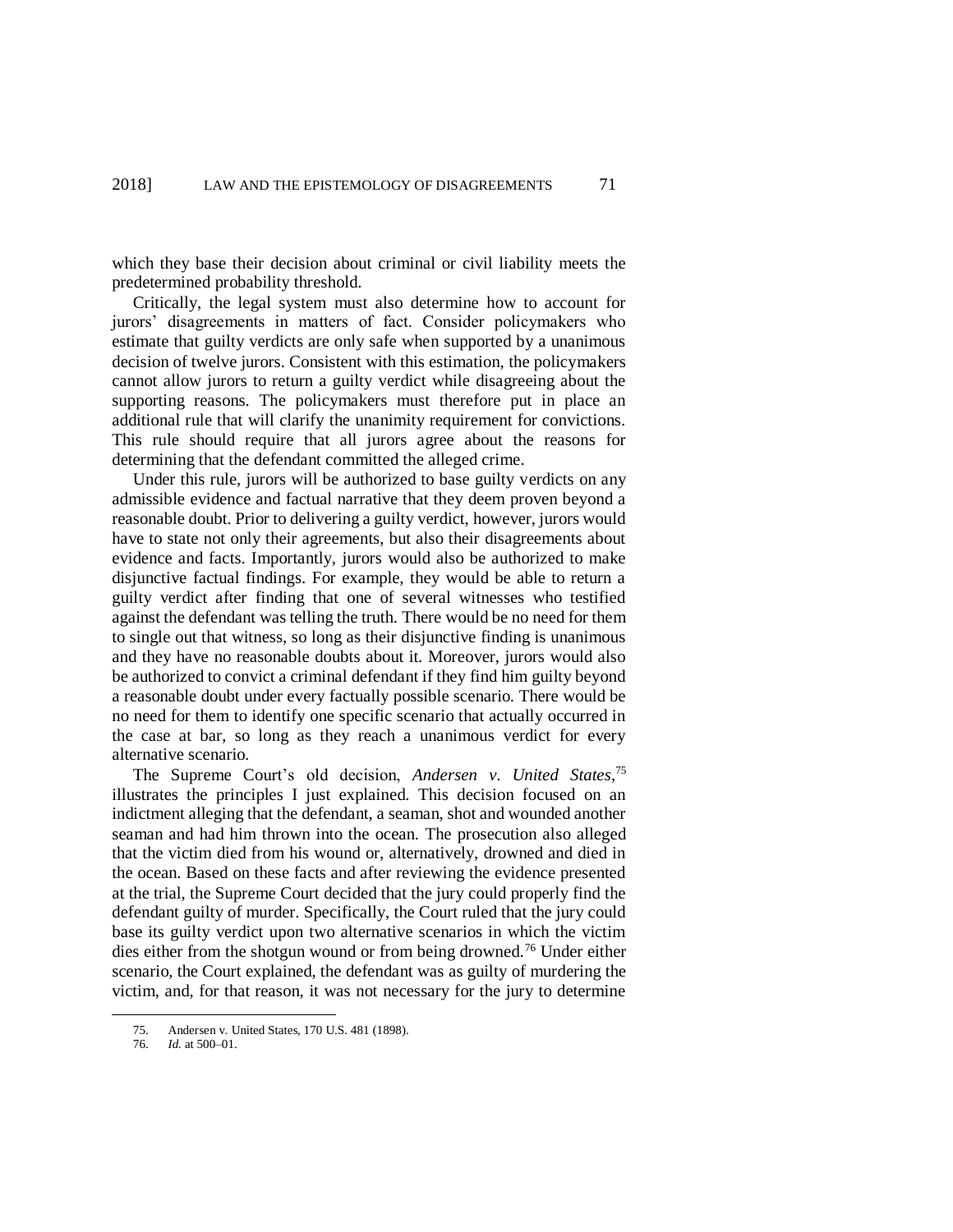which scenario actually transpired in reality.<sup>77</sup> All that the prosecution had to do was to convince every juror on the panel that the two scenarios were possible and jointly exhaustive.<sup>78</sup>

Assume now that one of the jurors in the *Andersen* case comes to believe that the victim could not have died from his wound. The juror bases this belief on the testimony of an eyewitness who described the victim's wound as superficial. Another eyewitness testified that the victim's wound was fatal, but the juror did not believe that witness. Consistent with these assessments of the witnesses' credibility and after considering all other evidence, the juror concludes that the victim was thrown into the ocean on the defendant's command and died. This conclusion precludes unanimity among the jurors. The jurors now cannot unanimously decide that the prosecution proved beyond reasonable doubt that the defendant murdered the victim. The scenario in which the victim dies from the gunshot wound is faced by a dissenter and consequently remains unproven. Ostensibly, the jurors are now unanimously endorsing the drowning scenario. This, however, is not the case because eleven jurors out of twelve have indicated that they are uncertain about this scenario (by affirming that the "death from the gunshot wound" scenario was possible, too). This indication must be counted as second-order evidence against the drowning scenario. The twelve jurors could unanimously recognize this scenario as an alternative to the series of events in which the victim dies from the gunshot wound. As a standalone possibility, however, the drowning scenario was epistemically unsafe. This scenario could only be safe to base the guilty verdict upon if all jurors, rather than just one, were to make an affirmative finding that the victim died from drowning in the ocean and not from the gunshot wound. If the jurors cannot make this finding unanimously, they should find the defendant guilty of attempted murder, as opposed to murder.

### *B. Doctrine*

Extant law regulates jurors' disagreements by setting up two rules. One of those rules can be called "bottom line" and is also widely known as the *Schad-Richardson* doctrine.<sup>79</sup> Another rule is known as a "hung jury" or a

*Id.* at 500 ("[T]he indictment charged the transaction as continuous . . . two lethal means were employed cooperatively by the accused to accomplish his murderous intent, and whether the vital spark had fled before the riddled body struck the water, or lingered until extinguished by the waves, was immaterial.").

<sup>78.</sup> *See id.* at 501 ("The mate was shot, and his body immediately thrown overboard, and there was no doubt that, if not then dead, the sea completed what the pistol had begun.").

<sup>79.</sup> *See infra* Section II.B.1.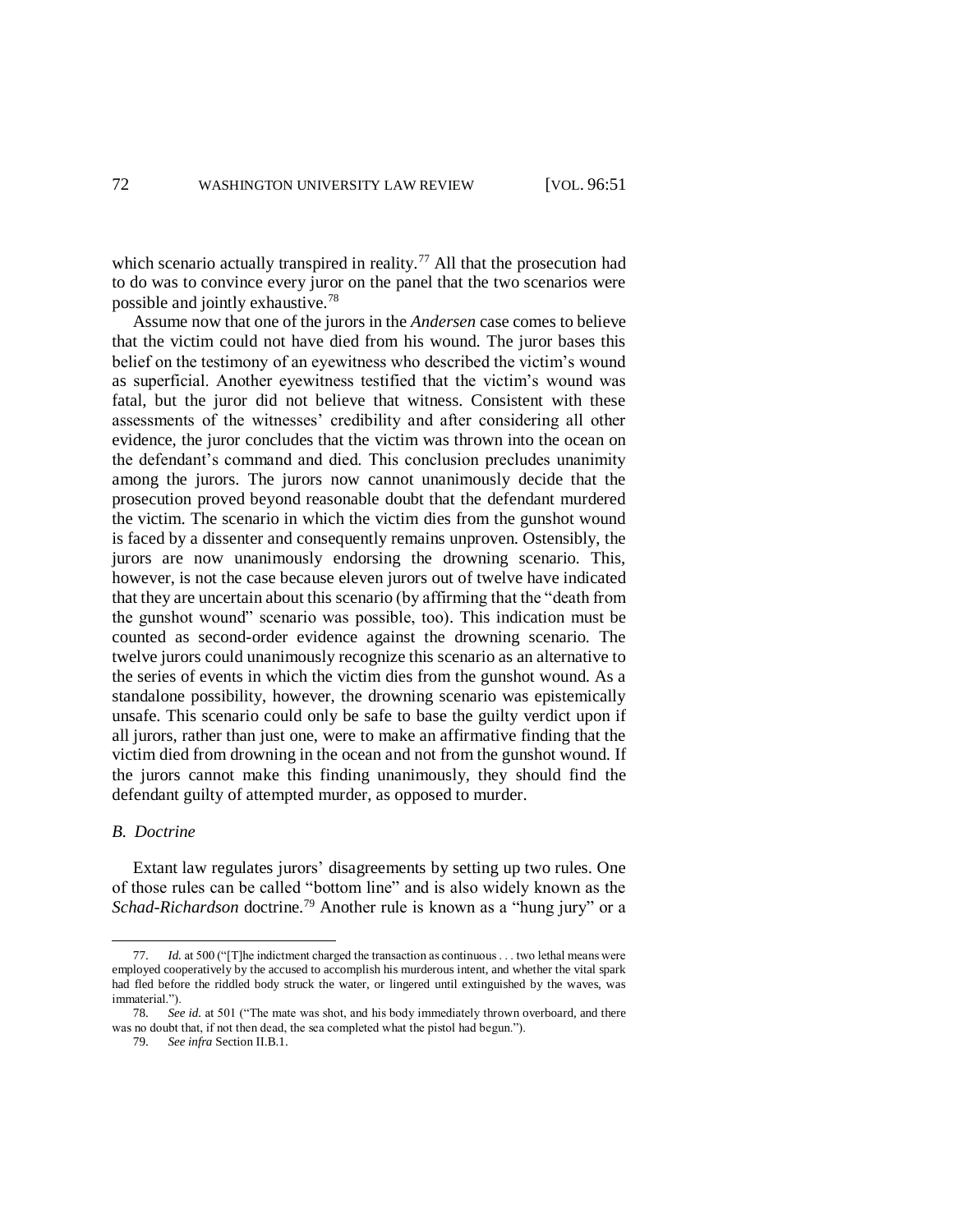mistrial rule.<sup>80</sup> Under the bottom-line rule, jurors can deliver a guilty verdict in a criminal case simply by agreeing that the defendant committed the alleged crime.<sup>81</sup> In all jurisdictions except Louisiana and Oregon, this agreement must be unanimous. $82$  In Louisiana and Oregon, the agreement must be reached by ten or more jurors out of twelve.<sup>83</sup> Critically, jurors do not need to coalesce around the reasons for reaching agreement. All they need to agree about is that the elements of the alleged crime are present in the defendant's conduct and its consequences.<sup>84</sup> Each individual juror is free to disagree with her peers about the reasons for that conclusion. She may believe a witness that her peers find untrustworthy and disbelieve a witness that her peers consider credible. Every individual juror may also base her bottom-line decision on a factual narrative that differs from the facts that her peers on the jury panel believe to be true. Similar rules apply to decisions made by a civil jury as well.<sup>85</sup>

Under the hung jury rule, when jurors are deadlocked in the sense that they fail to reach unanimity or the requisite majority in deciding the case, the judge must declare a mistrial.<sup>86</sup> Following that declaration, the prosecutor in a criminal case or the plaintiff in a civil case usually will be given an opportunity to re-litigate the case. $87$  The prosecutor (or the civil plaintiff) will then have to make a decision about the desirability of starting over and litigating the case from square one. Oftentimes, but of course not always, she will decide to drop the case.

Each of these rules violates epistemological justification principles. In what follows, I identify these violations and explain their consequences. Before doing so, I must acknowledge that the legal system has goals and concerns that lie outside the domain of epistemology. For that reason, a legal rule cannot be automatically condemned as irrational just because it runs afoul of an epistemological principle. Yet, failure to comply with epistemological principles widens the gap between the resulting decisions and the truth. The gap is the price that a legal system pays for any such failure. Sometimes, this price is worth paying. For example, epistemological principles are often too costly to implement. Under such circumstances, the legal system will do well to economize on the factual accuracy of court

<sup>80.</sup> *See infra* Section II.B.2.<br>81 *See sunra* note 66 and so

See supra note [66](#page-17-0) and sources cited therein.

<sup>82.</sup> *See supra* note [61](#page-15-0) and sources cited therein.

<sup>83.</sup> *See supra* note [61](#page-15-0) and sources cited therein.

<sup>84.</sup> *See supra* note [66](#page-17-0) and sources cited therein.<br>85. *See supra* note 66 and sources cited therein.

<sup>85.</sup> *See supra* note [66](#page-17-0) and sources cited therein. 86. *See supra* note [65](#page-16-0) and sources cited therein.

<sup>87.</sup> *See supra* note [65](#page-16-0) and sources cited therein.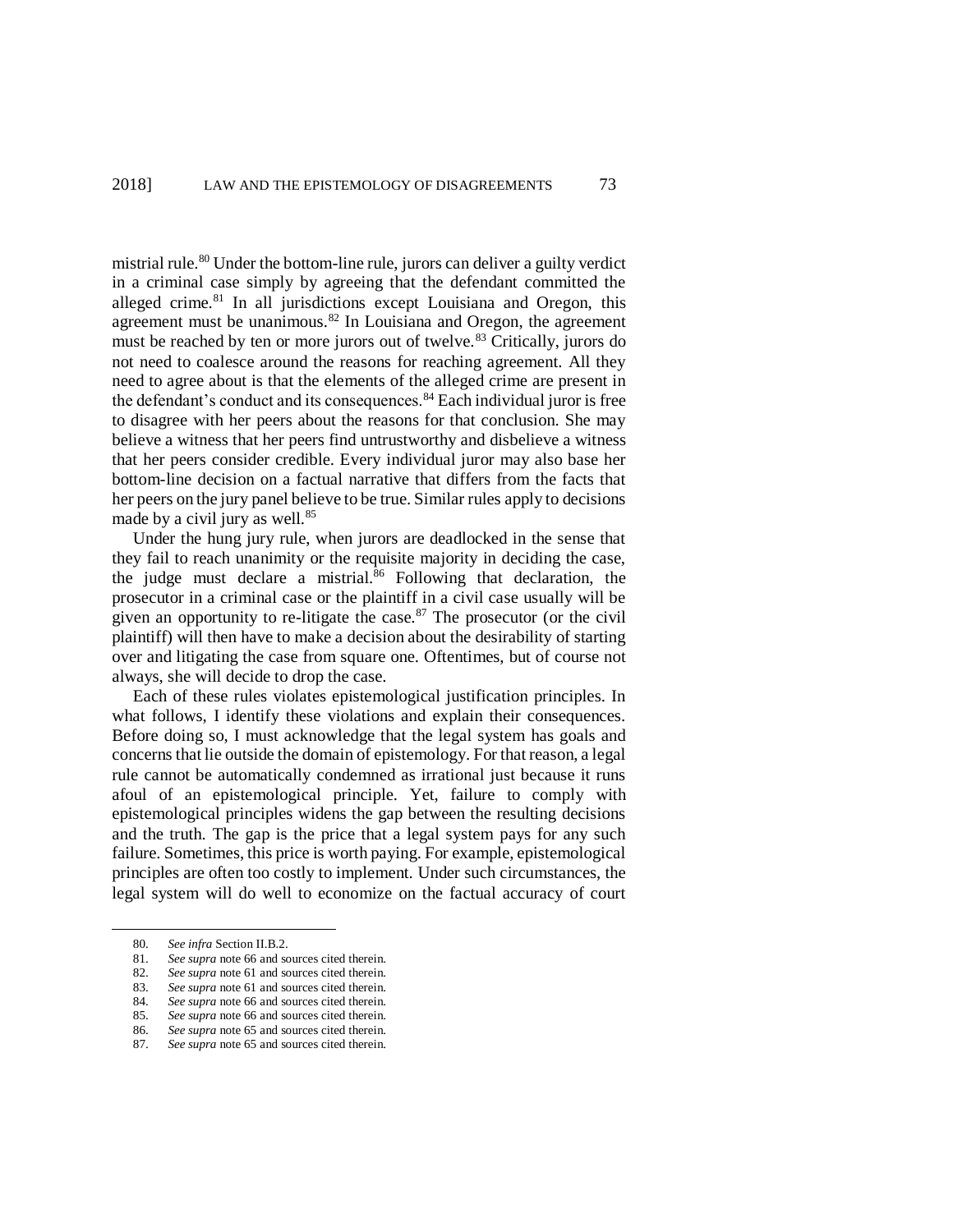decisions. Epistemological principles may also lead to factual revelations that are harmful to individuals or society at large. When such harm is excessive, the legal system will do well to avoid it. In the proceeding paragraphs, however, I demonstrate that applying epistemological principles to jurors' disagreements is neither costly nor otherwise harmful. Suppressing these principles will consequently distort the factfinding process while producing no offsetting benefits.

## *1. The "Bottom Line" Rule*

In the landmark decision *Schad v. Arizona*, <sup>88</sup> the United States Supreme Court upheld the defendant's first-degree murder conviction under an Arizona statute that defined first-degree murder as "willful, deliberate [or] premeditated . . . or which is committed . . . in the perpetration of, or attempt to perpetrate, . . . robbery."<sup>89</sup> The defendant was found driving an expensive new vehicle that belonged to the victim, who was found dead from strangulation at a distant location. Initially, the defendant claimed that he drove the vehicle with the victim's permission, but subsequently changed this story by admitting that he stole the vehicle while insisting that "he was a thief, not a murderer."<sup>90</sup> The prosecution, for its part, argued for either of the following two scenarios: (1) the defendant killed the victim in cold blood; or (2) the defendant killed the victim without premeditation while robbing him of his car and other belongings.<sup>91</sup> The trial judge instructed the jury that each of those scenarios (if proven beyond a reasonable doubt) makes the defendant guilty of first-degree murder and that "[a]ll 12 of you must agree on a verdict."<sup>92</sup> This instruction subsequently received affirmation from the Arizona Supreme Court in a decision explaining that:

In Arizona, first degree murder is only one crime regardless whether it occurs as a premeditated murder or a felony murder. Although a defendant is entitled to a unanimous jury verdict on whether the criminal act charged has been committed, the defendant is not entitled to a unanimous verdict on the precise manner in which the act was committed.<sup>93</sup>

<sup>88. 501</sup> U.S. 624 (1991).<br>89. See Ariz. Rev. Stat. 1

<sup>89.</sup> *See* Ariz. Rev. Stat. Ann. § 13-452 (1973), *superseded by* Ariz. Rev. Stat. Ann. § 13-1105 (2009).

<sup>90.</sup> *Schad*, 501 U.S. at 628–29.

<sup>91.</sup> *Id.* at 629.<br>92. *Id.* at 624.

*Id.* at 624.

<sup>93.</sup> State v. Schad, 788 P.2d 1162, 1168 (Ariz. 1989) (citations omitted) (quoting State v.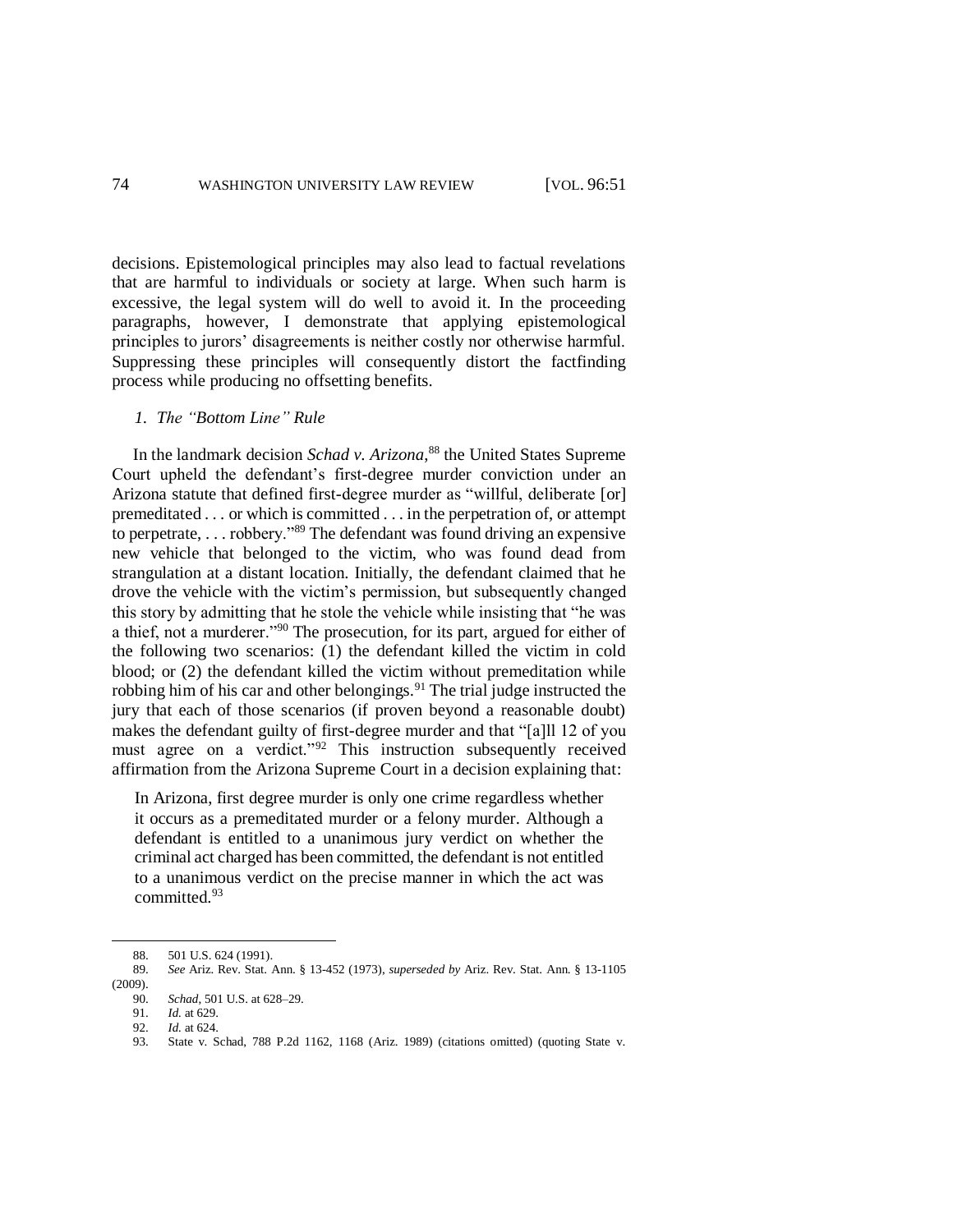The United States Supreme Court ruled that this decision and Mr. Schad's trial involved no violations of constitutional due process or the right to a jury trial.<sup>94</sup> This ruling was based on the Court's analysis of the elements of the crime.<sup>95</sup> The Court reasoned that states can properly define first-degree murder in terms of two alternatives—premeditated killing or felony murder—and then invite jurors to choose either of those alternatives as a sufficient ground for convicting the accused.<sup>96</sup> Under this statutory framework, it explained, the two alternative elements are nothing but alternative means of committing first-degree murder.<sup>97</sup> According to the Court, guilty verdicts ought to be based on the jurors' unanimity as to whether the defendant committed the alleged crime, not on how he did it.<sup>98</sup> Allowing each individual juror to base her or his decision to convict the defendant on any alternative element of the alleged crime consequently "[does] not fall beyond the constitutional bounds of fundamental fairness and rationality."<sup>99</sup>

From an epistemological standpoint, this decision is profoundly misguided. Definitions of criminal offenses are not self-executing. To apply them properly, jurors must ascertain the empirical facts that reveal what the defendant actually did. These facts are a property of the real world. They do not depend on the words of criminal statutes and how those statutes formulate elements of the crime. Moving from one definition of first-degree murder to another consequently cannot change those facts and the facts' probabilities. When jurors' unanimity is necessary for establishing the facts incriminating the defendant, finding out what the jurors agree and disagree about is critical. Facts about which jurors disagree are not proven beyond a reasonable doubt.

Assume that six jurors out of twelve decided that Mr. Schad killed the victim with premeditation and the remaining six jurors determined that he killed the victim without premeditation while robbing him of his car and other belongings. According to the Supreme Court, this combination of the jurors' findings warrants the defendant's conviction of first-degree murder.<sup>100</sup> Allowing jurors to make such decisions, however, is

Encinas, 647 P.2d 624, 627 (Ariz. 1982)), *aff'd sub nom.* Schad v. Arizona, 501 U.S. 624 (1991)).

<sup>94.</sup> *Schad*, 501 U.S. at 645.

<sup>95.</sup> *Id.* at 631–32.<br>96 *Id.* at 632–37

*Id.* at 632–37.

<sup>97.</sup> *Id.* at 636.

<sup>98.</sup> *Id.*

*Id.* at 645.

<sup>100.</sup> *Id.* at 632 ("We see no reason . . . why the rule that the jury need not agree as to mere means of satisfying the *actus reus* element of an offense should not apply equally to alternative means of satisfying the element of *mens rea*.").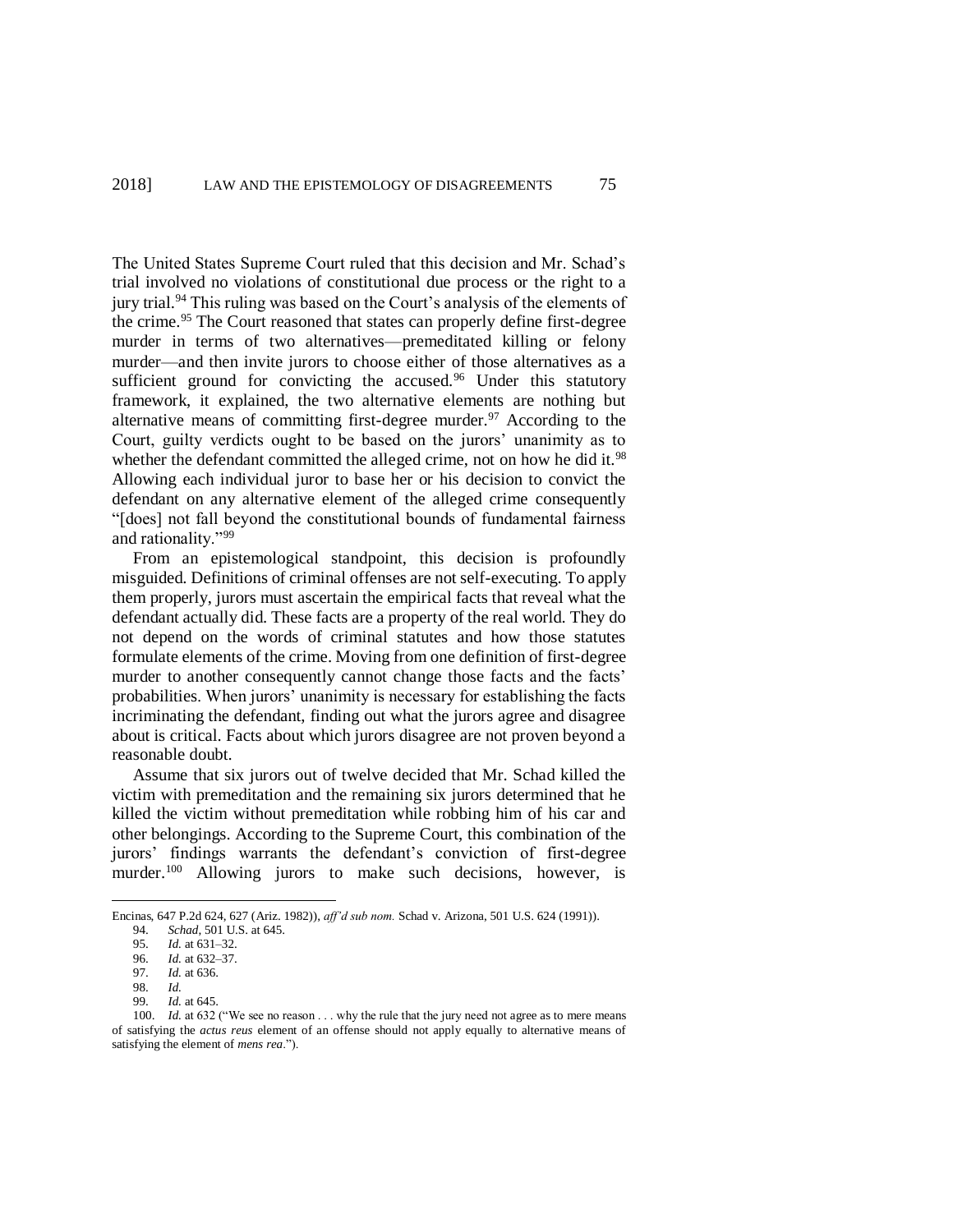epistemically wrong because jurors here do not simply agree about the defendant's guilt. They agree about the defendant's guilt as a bottom line while disagreeing about the reasons for determining that the defendant committed the alleged crime.<sup>101</sup> Six jurors out of twelve disagree with their peers' estimation that the defendant committed felony murder. The other six jurors refuse to join the decision that the prosecution proved its premeditated murder accusation beyond a reasonable doubt. This disagreement reduces the reliability of both decisions and creates a reasonable doubt about the defendant's guilt. Ignoring this second-order evidence will not make those decisions more reliable than they are. Justice White, who dissented from the Court's decision together with three other justices, was therefore right when he wrote:

[A] verdict that simply pronounces a defendant "guilty of first-degree murder" provides no clues as to whether the jury agrees that the three elements of premeditated murder or the two elements of felony murder have been proved beyond a reasonable doubt. Instead, it is entirely possible that half of the jury believed the defendant was guilty of premeditated murder and not guilty of felony murder/robbery, while half believed exactly the reverse. To put the matter another way, the plurality affirms this conviction without knowing that even a single element of either of the ways for proving first-degree murder, except the fact of a killing, has been found by a majority of the jury, let alone found unanimously by the jury as required by Arizona law.<sup>102</sup>

<span id="page-25-0"></span>From an epistemological perspective, the key issue that arises in the *Schad* type of case is not how to aggregate the jurors' divergent opinions into a single verdict.<sup>103</sup> Rather, the issue here is what jurors are disagreeing about

<sup>101.</sup> *Cf.* Westen & Ow, *supra* not[e 67,](#page-17-1) at 187–92. Professor Westen and Eric Ow argue that jurors should be permitted to achieve aggregated unanimity. According to them, a guilty verdict is unanimous when each individual juror "believes beyond a reasonable doubt that if the defendant did not commit the offense by one of the alleged means, the defendant must have committed it by another alleged means." *Id.* at 191. For this approach to work, however, jurors must reach an additional unanimous decision: all of them must agree that the specific means by which the defendant committed the offense is of no consequence. This decision would confirm that jurors do not disagree about any material fact. When a single juror estimates that the defendant committed the offense by one of the alleged means, but not by another, the jury will fail to reach unanimity. *See also infra* not[e 103.](#page-25-0)

<sup>102.</sup> *Schad*, 501 U.S. at 655 (White, J., dissenting).

<sup>103.</sup> *Cf.* Michael S. Pardo, *Group Agency and Legal Proof; Or, Why the Jury Is an "It"*, 56 WM. & MARY L. REV. 1793, 1847–49 (2015). Based on collective epistemology, *id.* at 1821–24, Professor Pardo criticizes Justice White for failing to recognize the disjunctive proof beyond a reasonable doubt. *Id.* at 1847. Specifically, he claims that the "beyond a reasonable doubt" standard is satisfied when all jurors coalesce around the following proposition: The defendant's killing of the victim was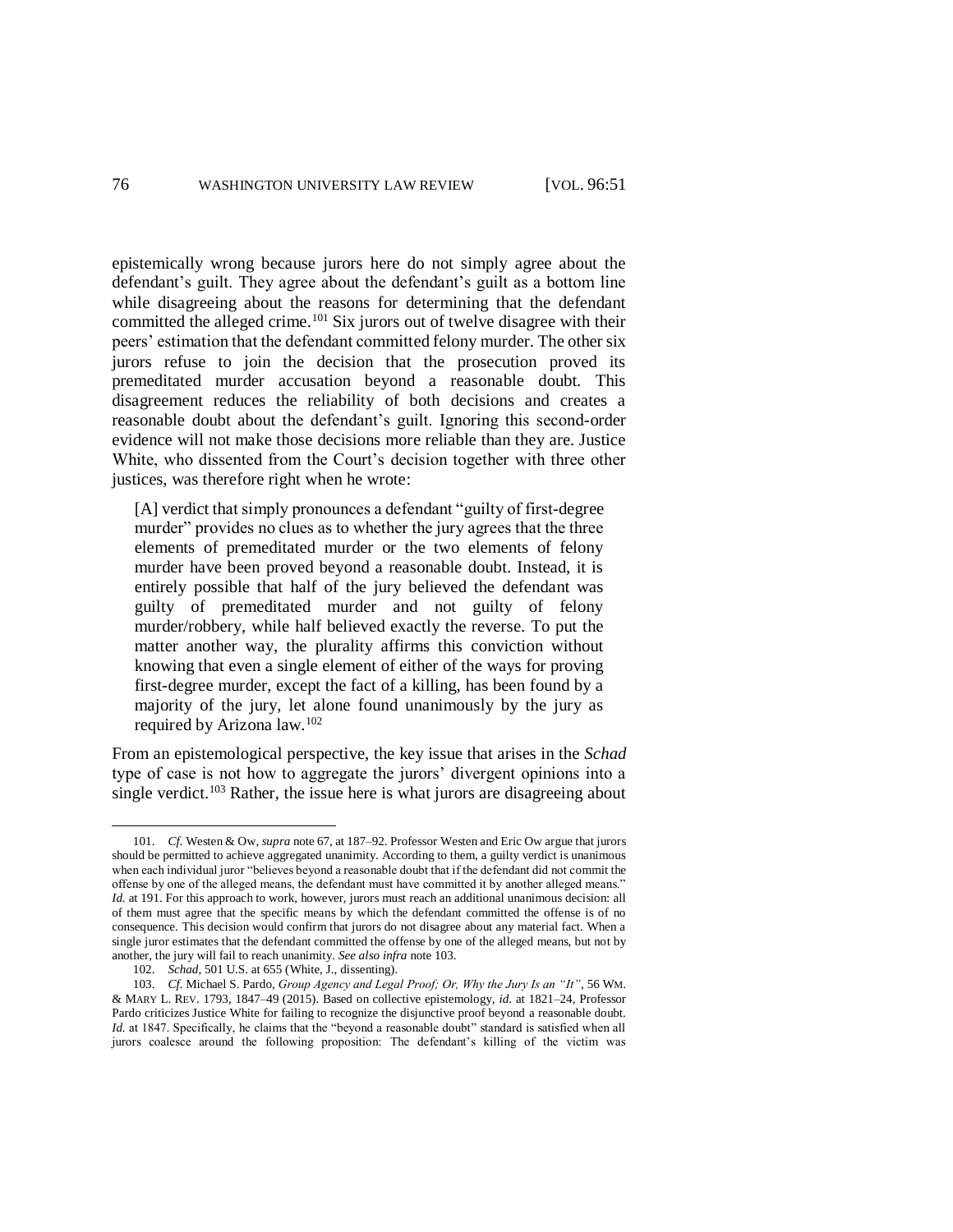and whether this disagreement creates a reasonable doubt about the defendant's guilt. For that reason, there is only one way for a jury to deliver a disjunctive guilty verdict with regard to a crime that has alternative elements: all jurors have to agree under the "beyond a reasonable doubt" standard that the defendant committed the crime in either of the two (or more) alternative ways, and they also must be unanimous in their reasons for reaching that conclusion.

The Supreme Court has made the same epistemological mistake in *Richardson v. United States*. <sup>104</sup> This time around, the Court's mistake benefited the defendant at the prosecution's expense. The defendant was found guilty of running "a continuing criminal enterprise" in violation of federal criminal law.<sup>105</sup> To establish that the defendant was guilty of that offense, the prosecution had to prove that he violated federal drug laws while acting in concert with five or more people managed or organized by him, where "such violation [was] a part of a continuing series of violations."<sup>106</sup> The trial court proceeded from the premise that the threshold number that makes drug kingpin activities "a series" was three.<sup>107</sup> Based on that premise and consistent with the *Schad* precedent, the court instructed jurors that they "do not . . . have to agree as to the particular three or more federal narcotics offenses committed by the defendant."<sup>108</sup> This instruction was upheld by the Seventh Circuit,<sup>109</sup> but the Supreme Court decided that it was wrong and that "unanimity in respect to each individual violation [was] necessary."<sup>110</sup>

The Court based its decision on the structural difference between the federal "continuing criminal enterprise" offense and crimes such as Arizona's first-degree murder.<sup>111</sup> According to the Court, premeditated killing and felony murder are merely the means by which a person can

premeditated; and if not, then the defendant killed the victim while committing robbery. *Id.* at 1848. Moreover, he also argues that "if half the jury concluded that the disjunctive explanation was plausible and the other half concluded felony murder (but not intentional murder) was plausible, then the jurors agree on first degree murder." *Id.* This argument abandons the critical requirement that jurors agree on the *reasons* for their collective verdict. Disjunctive verdicts that hide a possible disagreement among the jurors are not really unanimous. Nor do they satisfy the "beyond a reasonable doubt" standard, given the potential or actual presence of second-order evidence—the jurors' disagreement—that reduces the disjunctive findings' reliability.

<sup>104.</sup> 526 U.S. 813 (1999).

<sup>105.</sup> *Id.* at 815–16; 21 U. S. C. § 848(a) (2012).

<sup>106.</sup> *Richardson*, 526 U.S. at 816; 21 U. S. C. § 848(c) (2012).

<sup>107.</sup> *Richardson*, 526 U.S. at 816.

<sup>108.</sup> *Id.*

<sup>109.</sup> United States v. Richardson, 130 F. 3d 765, 779 (7th Cir. 1997), *vacated*, 526 U.S. 813 (1999), *remanded to* 195 F.3d 316 (7th Cir. 1999).

<sup>110.</sup> *Richardson*, 526 U.S. at 816.

<sup>111.</sup> *Id.* at 817.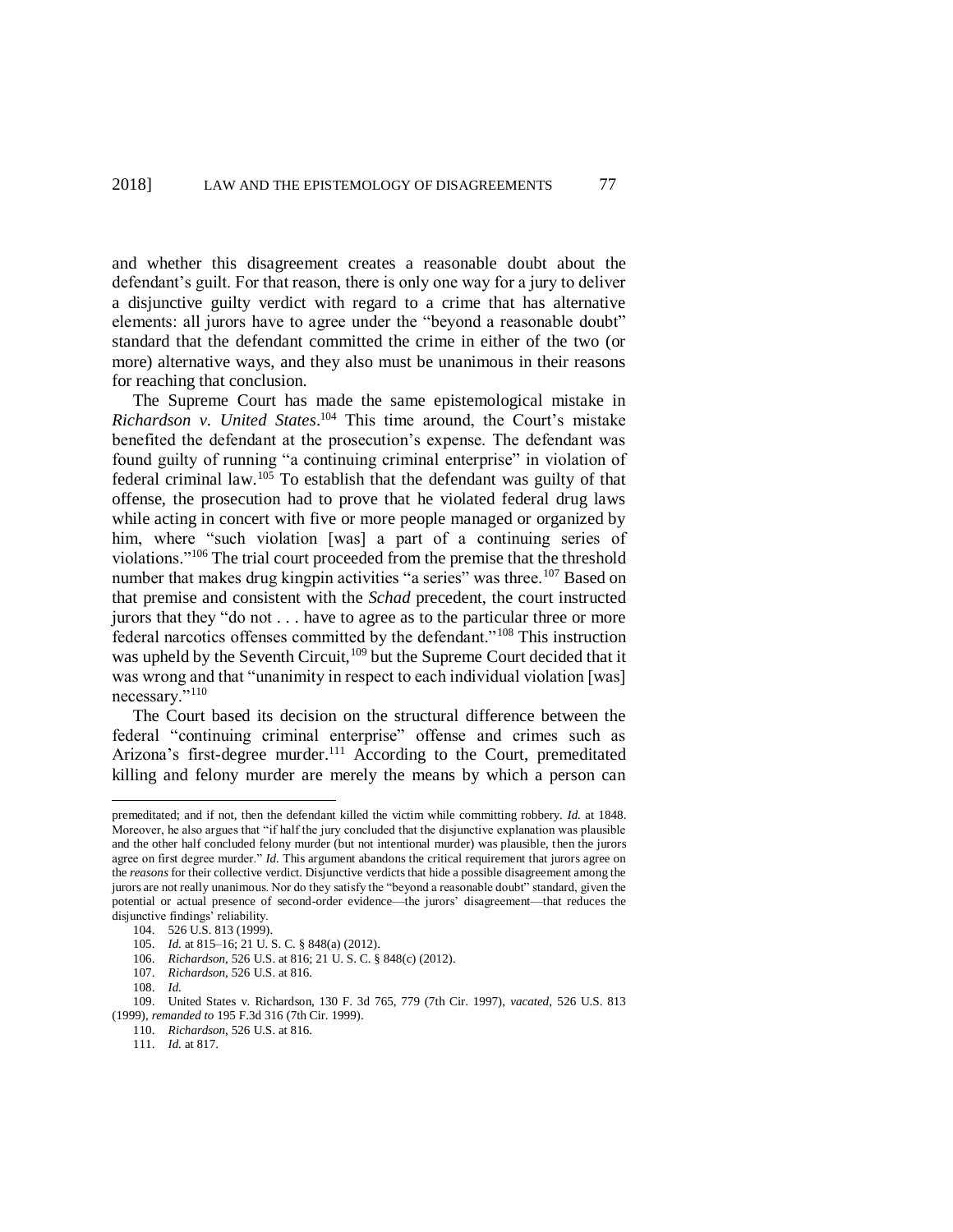commit first-degree murder under Arizona statute.<sup>112</sup> Such means or "brute facts" that make up an element of the crime do not require unanimity among jurors.<sup>113</sup> The unanimity requirement only applies to elements of the crime.<sup>114</sup> For example, jurors can split over whether the defendant committed robbery by threatening his victim with a gun, as opposed to knife, or vice versa.<sup>115</sup> In the Court's view, "a disagreement about means would not matter as long as all 12 jurors unanimously concluded that the Government had proved the necessary related element, namely, that the defendant had threatened force."<sup>116</sup> With elements of the crime, the Court explained, things are different because jurors are required to reach unanimity about elements as the verdict's bottom line.<sup>117</sup>

With these general observations in mind, the Court went on to determine that each drug violation is an element of the requisite series of violations about which all jurors have to agree in order to return a guilty verdict.<sup>118</sup> The Court reasoned that the words "violates" and "violations" "have a legal ring,"<sup>119</sup> that there is a need to mitigate the breadth of the "continuing criminal enterprise" statute along with the resulting risk of unfairness to the accused,<sup>120</sup> and that "permitting a jury to avoid discussion of the specific factual details of each violation[] will cover up wide disagreement among the jurors about just what the defendant did, or did not, do. $121$ 

This reasoning is unpersuasive. The concepts of "premeditation" and "felony murder," which the Court categorized as merely means or brute facts in the context of the *Schad* decision,<sup>122</sup> have a legal ring to them. Felony murder is also widely considered an overbroad offense calling for interpretive adjustments that will protect defendants against unfairness.<sup>123</sup> Finally, and perhaps most importantly, covering up any disagreement among jurors about their individual reasons for returning a guilty verdict is a serious epistemological error. There is no difference between jurors' disagreements about elements of the crime and their divergent opinions

l

116. *Id.* (Blackmun, J., concurring) (citing McKoy v. North Carolina, 494 U.S. 433, 449 (1990)).

122. *Schad*, 501 U.S. at 636.

123. *See generally* Guyora Binder, *The Origins of American Felony Murder Rules*, 57 STAN. L. REV. 59 (2004) (carrying out historical and doctrinal analysis of felony murder and arguing that American courts tend to interpret this crime narrowly).

<sup>112.</sup> *Id.*

<sup>113.</sup> *Id.*

<sup>114.</sup> *Id.* at 817–18.

<sup>115.</sup> *Id.* at 817.

<sup>117.</sup> *Id.* at 818.

<sup>118.</sup> *Id.* at 818–19.

<sup>119.</sup> *Id.* at 818.

<sup>120.</sup> *Id.* at 819–20.

<sup>121.</sup> *Id.* at 819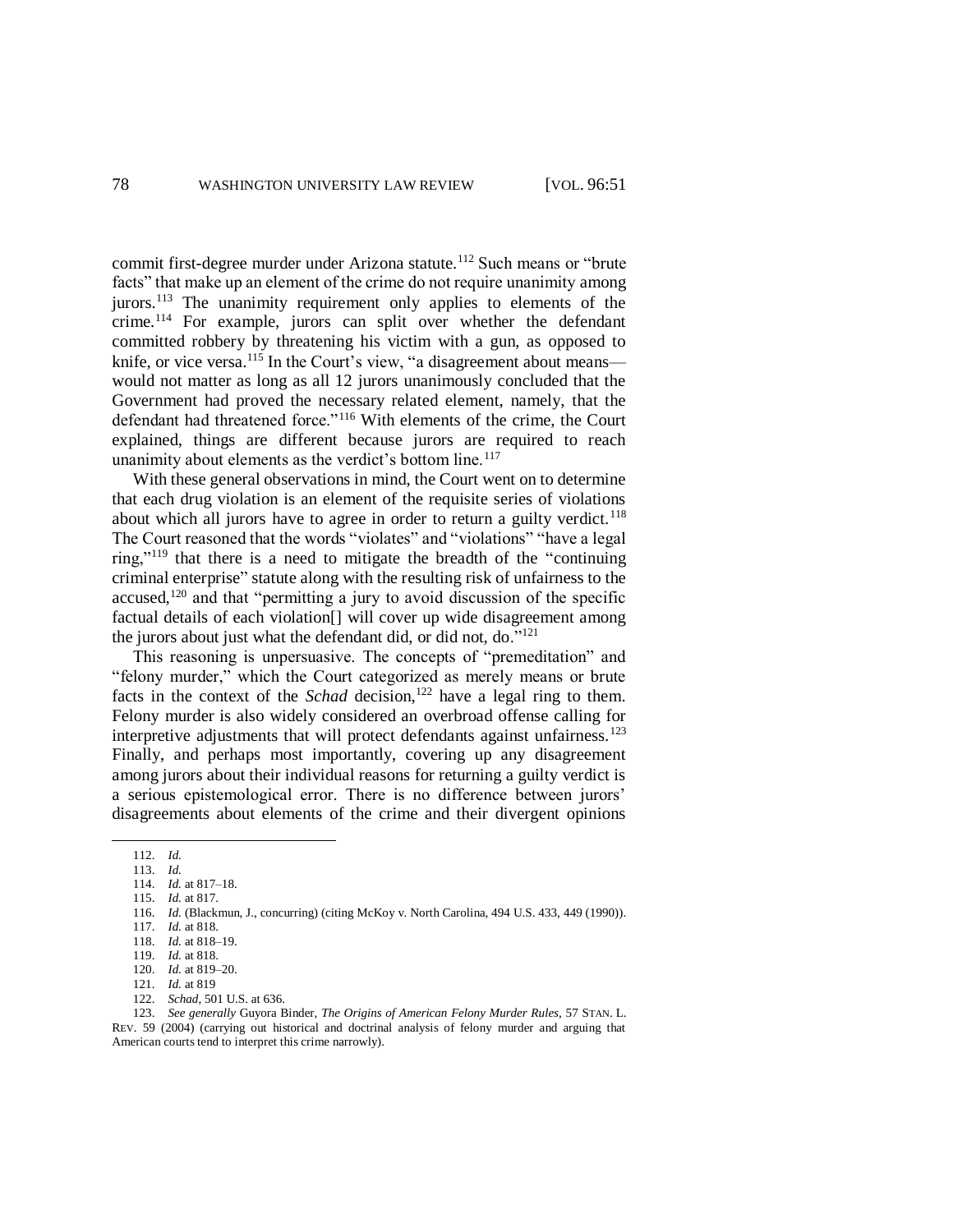about "garden variety" facts and evidence. The reason is simple: any fact and piece of evidence goes into the jurors' decision about elements of the crime. When it cannot go into that decision, it must be irrelevant  $124$  and consequently inadmissible;<sup>125</sup> and so jurors can never form a genuine disagreement about it. Hence, when jurors genuinely disagree about relevant and hence consequential facts—no matter what they are—this disagreement makes the jurors non-unanimous and should therefore preclude them from returning a guilty verdict. From an epistemological viewpoint, any such disagreement reduces the reliability of factual findings against the defendant.

The Court's decision denied the government an opportunity to establish that the defendant orchestrated three or more unspecified drug operations. When twelve jurors unanimously agree that this accusation is proven beyond a reasonable doubt, they should find the defendant guilty as charged. Importantly, however, if one juror out of twelve decides that the defendant orchestrated three specific drug operations, while playing no part in other drug activities that the prosecution attributes to his gang, this decision would create a disagreement among the jurors and make them non-unanimous.

## *2. The "Hung Jury" Rule*

Consider now the hung jury rule under which the judge must declare a mistrial when jurors fail to unanimously agree about the verdict (or form the majority needed to deliver a verdict, when they are allowed to do so).<sup>126</sup> From an epistemological point of view, this rule is inadequate as well. Take a genuine disagreement among twelve jurors who decide a criminal case under the unanimity rule. Eleven jurors come to the conclusion that the defendant committed the alleged crime. One juror disagrees with that conclusion because she believes the defendant's alibi witness. The dissent should count as second-order evidence that reduces the reliability of the majority's decision and creates a reasonable doubt about the defendant's guilt. Under any such circumstances, if the jurors' collective decision were to be determined by epistemic criteria, there would be no deadlock and no mistrial. Rather, the jurors would have to return a "not guilty" verdict.<sup>127</sup>

<sup>124.</sup> *See, e.g.*, FED. R. EVID. 401 (defining relevancy).

<sup>125.</sup> *See, e.g.*, FED. R. EVID. 402 (providing that irrelevant evidence is not admissible).

<sup>126.</sup> *See supra* note [65](#page-16-0) and sources cited therein.

<sup>127.</sup> In practice, this problem is mitigated by the "leniency asymmetry effect" identified by Robert J. MacCoun & Norbert L. Kerr, *Asymmetric Influence in Mock Jury Deliberation: Jurors' Bias for Leniency*, 54 J. PERS. SOC. PSYCHOL. 21 (1988) (showing that pro-acquittal coalitions of jurors tend to dominate pro-conviction factions). *See also* Norbert L. Kerr & Robert J. MacCoun, *Is The Leniency Asymmetry Really Dead? Misinterpreting Asymmetry Effects in Criminal Jury Deliberation*, 15 GROUP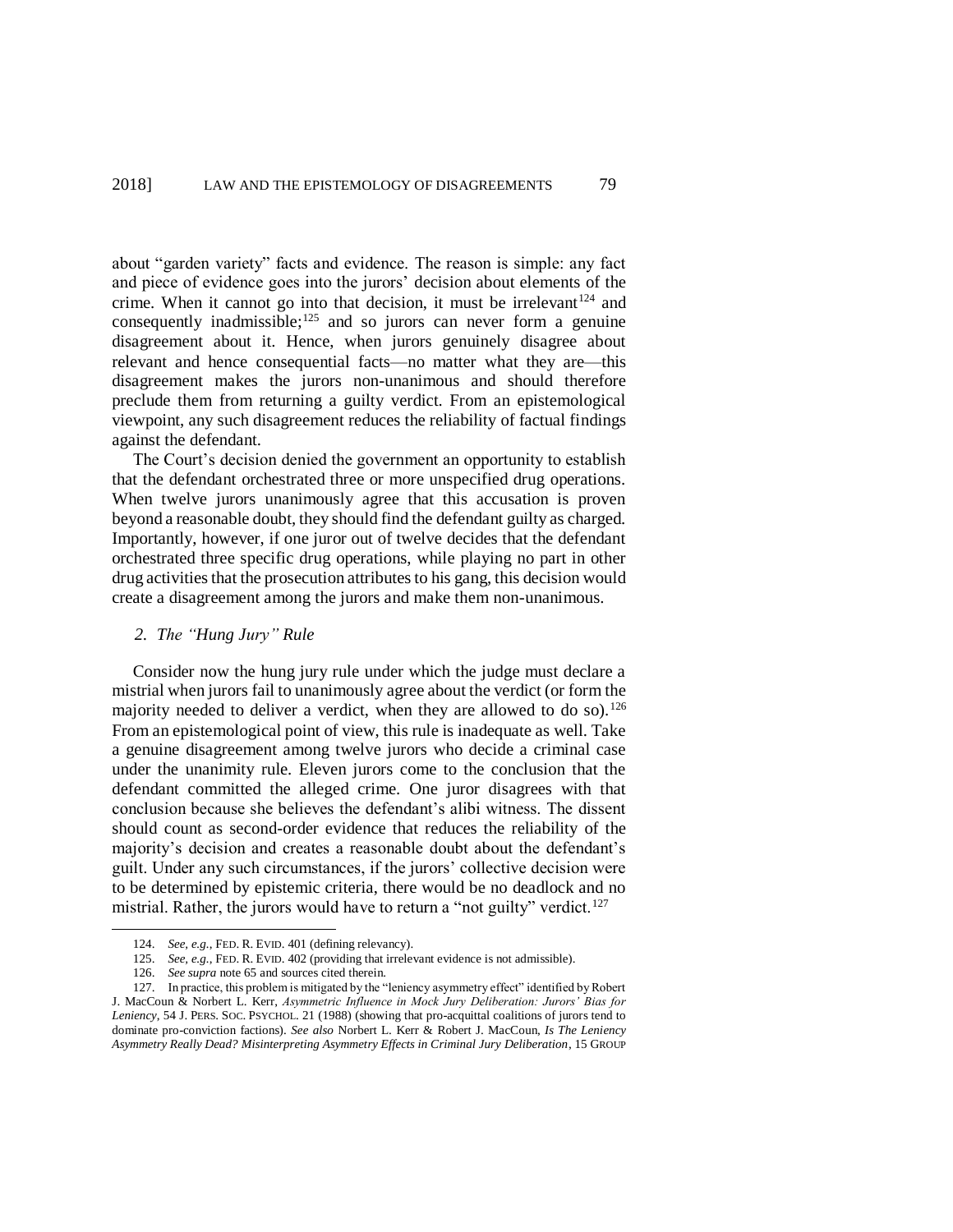Under our legal system, however, whether the jury is deadlocked or not is determined by outcome majoritarianism rather than epistemology. Outcome majoritarianism is a technical rule. Under this rule, when jurors coalesce around their final decision unanimously or with a requisite majority, they are not deadlocked, and when they fail to reach the required consensus for whatever reason, they are deadlocked.<sup>128</sup> Gainsayers receive no epistemic credit that could go into the jurors' collective decision and resolve the deadlock one way or another. Instead of giving them that credit, the law treats them as mere obstructionists.

Gainsayers sometimes deserve no epistemic credit. They may act as obstructionists by dissenting from the majority's decision for reasons unrelated to evidence and facts.<sup>129</sup> When they do so in a criminal case, the judge has no choice other than to declare a mistrial and the government should be entitled to put the defendant on trial again for the same crime. But a juror also may dissent from the majority's decision for reasons that are epistemic rather than strategic. When that happens, the juror's dissent should be accounted for in the final verdict. Under the unanimity rule, the jury would then have no choice but to acquit the accused, whereas under Louisiana's and Oregon's supermajority rule it would still return a guilty verdict. Mistrials triggered by jurors' epistemic dissent are therefore unjustified. When followed by a new trial, they erode the defendant's constitutional protection against double jeopardy.<sup>130</sup> To prevent this erosion, the law should require trial judges to investigate the reasons behind the juror's decision-blocking dissent. The judge should declare a mistrial only when she estimates that those reasons are most likely to be strategic rather than epistemic. When the judge finds out that those reasons are epistemic, she should step in and issue a "not guilty" verdict.

PROCESS. INTERGR. RELA. 585 (2012) (updating studies identifying the "leniency asymmetry effect" and arguing that without leniency asymmetry the "beyond a reasonable doubt" standard will be eroded). 128. *See supra* note[s 65,](#page-16-0) [66](#page-17-0) and sources cited therein.

<sup>129.</sup> For example, jurors may intentionally flout the law which they find objectionable—a phenomenon known as "jury nullification." *See generally* Jonathan Bressler, *Reconstruction and the Transformation of Jury Nullification*, 78 U. CHI. L. REV. 1133 (2011) (examining the constitutionality of prohibiting jury nullification); Lars Noah, *Civil Jury Nullification*, 86 IOWA L. REV. 1601 (2001) (analyzing jury nullification in civil trials).

<sup>130.</sup> *See* U.S. CONST. amend. V ("[N]or shall any person be subject for the same offense to be twice put in jeopardy of life or limb.").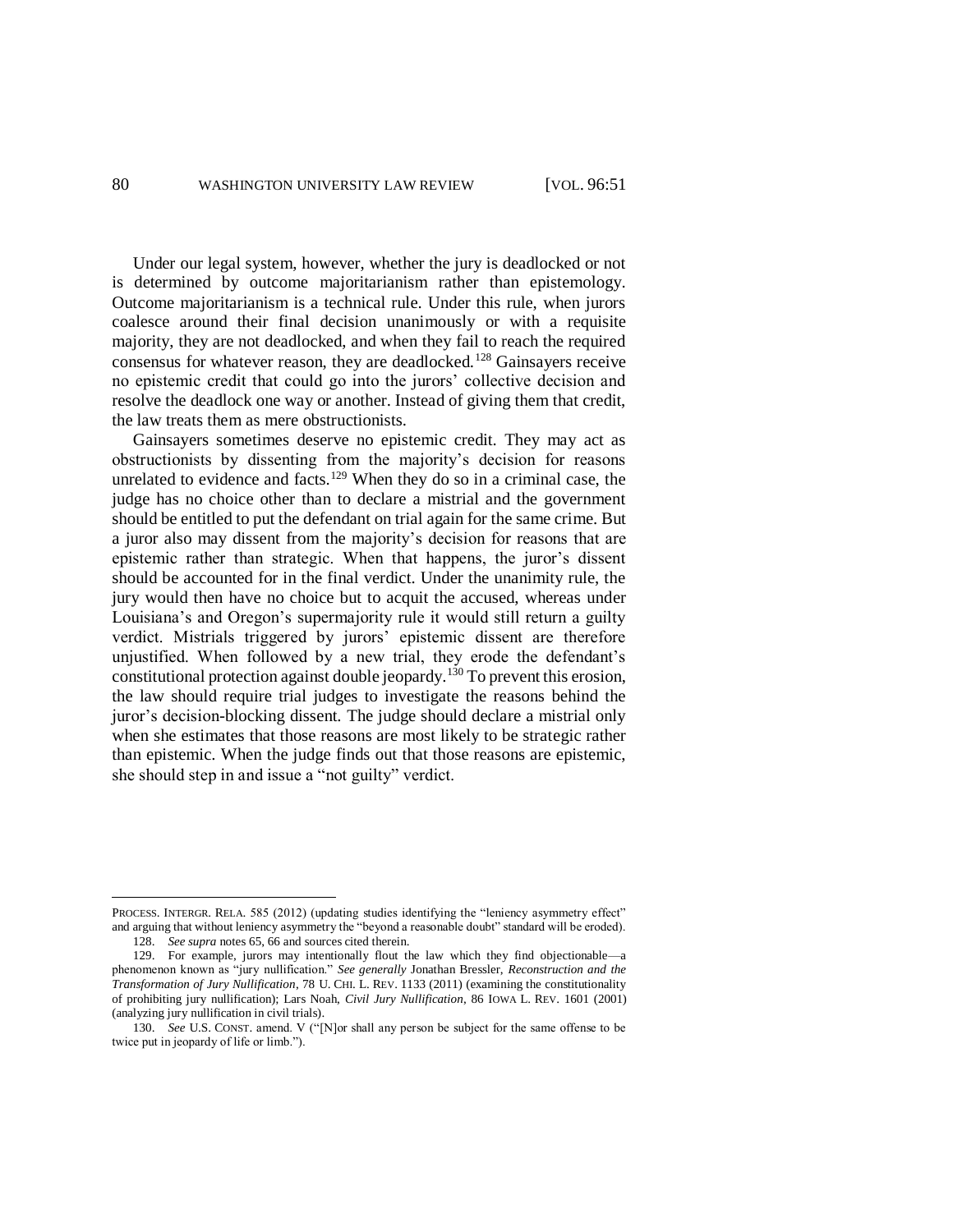#### III. DISAGREEMENTS IN THE COURTS OF APPEALS

### *A. Theory*

Appellate review carried out by state and federal courts is aimed at reducing the total social cost of mistaken trial court decisions while economizing on the costs of appeals.<sup>131</sup> Courts of appeals promote these twin goals by correcting only those decisions of trial courts that are clearly erroneous.<sup>132</sup> In tune with that policy, they confine their investigations to the trial record and search only for errors that are big and consequential, while paying no attention to more minor oversights of the trial judge.<sup>133</sup> Errors that courts of appeals investigate include misapplication of the law and abuse of discretion in the trial management, admission of evidence, and jury instructions.<sup>134</sup> After finding any such error, a court will evaluate its effect on the final verdict and determine whether the error was material or not.<sup>135</sup> If the error was material, the court of appeals will modify the verdict or quash it and remand the case to the court below (with or without instructions).<sup>136</sup> If the error is immaterial to the outcome and hence harmless, the court will dismiss the appeal. $137$ 

As a consequence, courts of appeals often find themselves in a position not to investigate an error allegation when they estimate that the alleged error was harmless anyway. Conversely, by focusing only upon serious mistakes, courts of appeals often put themselves in a position not to investigate the error's effect on the final verdict. Instead of carrying out such costly investigations, they simply assume that the error was harmful and quash the verdict.<sup>138</sup> This decision-making strategy has two advantages: it reduces the cost of appellate procedures and minimizes the incidence of error in appellate courts' rulings.

Appellate courts make all these decisions by employing panels of three or more judges. These panels follow the simple majority rule. For example, when two appellate judges out of three decide to dismiss the appeal and the

<sup>131.</sup> For an economic analysis of appeals, see Steven Shavell, *On the Design of the Appeals Process: The Optimal Use of Discretionary Review Versus Direct Appeal*, 39 J. LEGAL STUD. 63, 68– 75 (2010).

<sup>132.</sup> *See, e.g.*, *Appeals*, 32 ANN. REV. CRIM. PROC., 763, 788–94 (2003).

<sup>133.</sup> *Id.*

<sup>134.</sup> *Id.*

<sup>135.</sup> *Id.* at 794–98.

<sup>136.</sup> *Id.* 137. *Id.*

<sup>138.</sup> *See* United States v. Cronic, 466 U.S. 648, 658 (1984) (recognizing "structural" errors as harmful per se).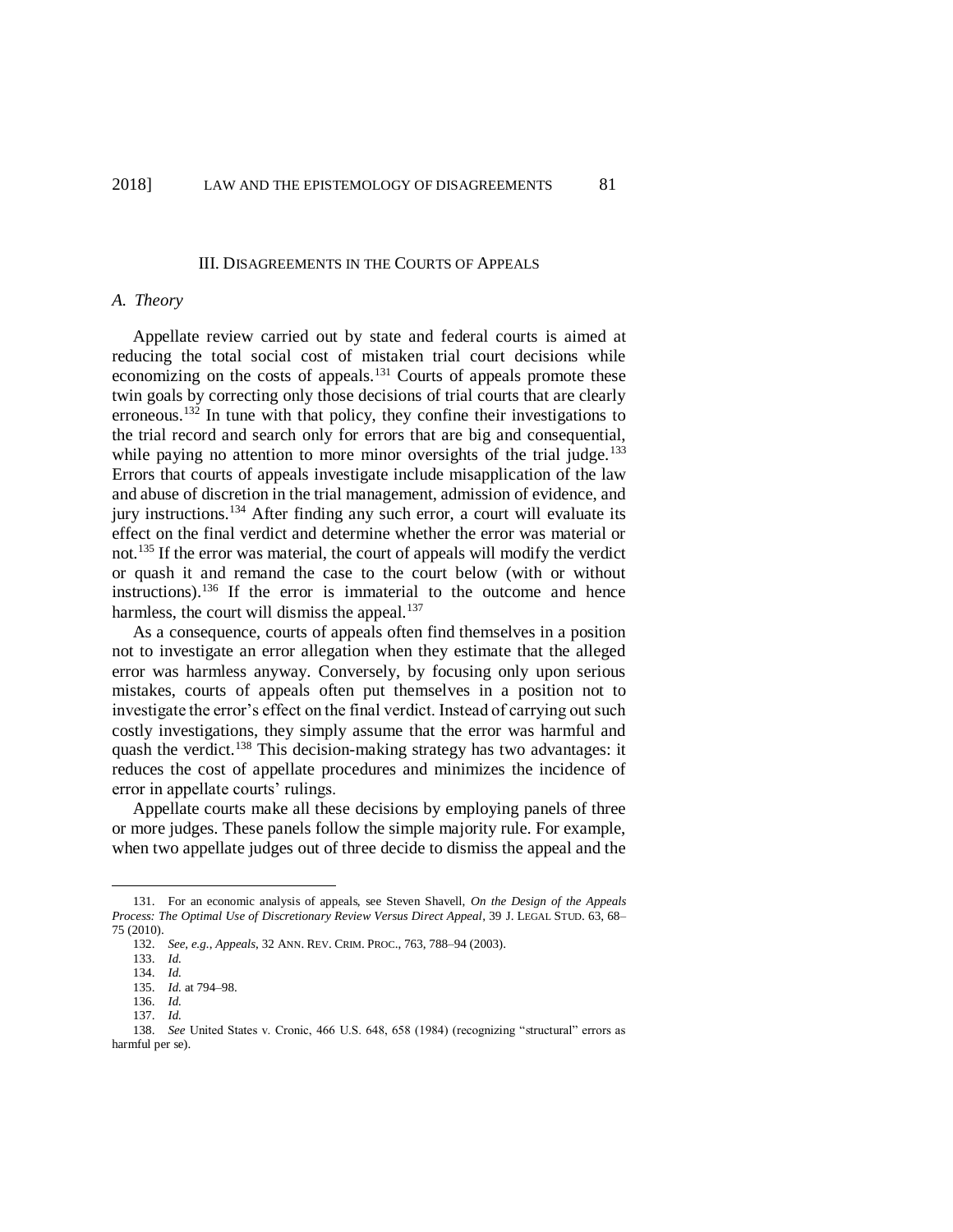remaining judge votes to allow it, the appeal will be dismissed. Conversely, when only one judge out of three believes that the appeal should be dismissed, but two other judges decide to grant the appellate relief, the relief will be granted. Relevant for purposes of the present discussion, the majority rule does not discriminate between judges' holdings on matters of law and factual determinations. For example, when two appellate judges out of three come to believe that the trial court's error had no distortionary effect on the final verdict as a matter of fact, this belief will doom the appeal. The dissenting judge's estimation that the error is harmful will be of no consequence.

From an epistemological standpoint, this rule is far from obvious because it suppresses epistemically valuable information. The dissenting judge's opinion that the error was, in fact, harmful constitutes second-order evidence that has epistemic value. This evidence indicates that the majority's decision is not as reliable as it purports to be. Whether this evidence should affect the appeal's disposition is a wholly separate question that depends on the social cost of not correcting the verdict appealed against, should it turn out to be erroneous, and on the cost of vacating the verdict if it should stand. Critically, those costs are not static: they vary from one category of cases to another. For example, the cost of erroneously affirming a verdict obligating the defendant to pay the plaintiff \$100,000 for a breach of contract is roughly the same as the cost of erroneously vacating such a verdict.<sup>139</sup> Dismissing a rightful appeal against criminal conviction followed by a long prison sentence, however, is not the same as mistakenly granting a meritless appeal. The social cost of denying post-conviction remedy to a deserving appellant in a criminal case would virtually always be greater than the cost incurred by vacating a criminal verdict that should stand.<sup>140</sup>

Our appellate system therefore ought to adjust the majority rule in a way that accounts for the differences between risks of error in appellate courts' decisions. The system, however, universally fails to do this. By giving no epistemic credit to disagreements among appellate judges, it treats all appellate errors as the same. Appellate errors, however, are not always equal: some of them are costlier than others. Application of the majority rule is consequently bound to impose unnecessary social costs.

<sup>139.</sup> *See, e.g.*, Grogan v. Garner, 498 U.S. 279, 286–87 (1991) (recognizing equal allocation of the risk of error between plaintiffs and defendants as a baseline principle of civil procedure).

<sup>140.</sup> *See, e.g.*, Furman v. Georgia, 408 U.S. 238, 367 n.158 (1972) (quoting Justice Douglas's observation that "[w]e believe that it is better for ten guilty people to be set free than for one innocent man to be unjustly imprisoned."); *In re* Winship, 397 U.S. 358, 364 (1970) ("It is . . . important in our free society that every individual . . . have confidence that his government cannot adjudge him guilty of a criminal offense without convincing a proper factfinder of his guilt with utmost certainty.").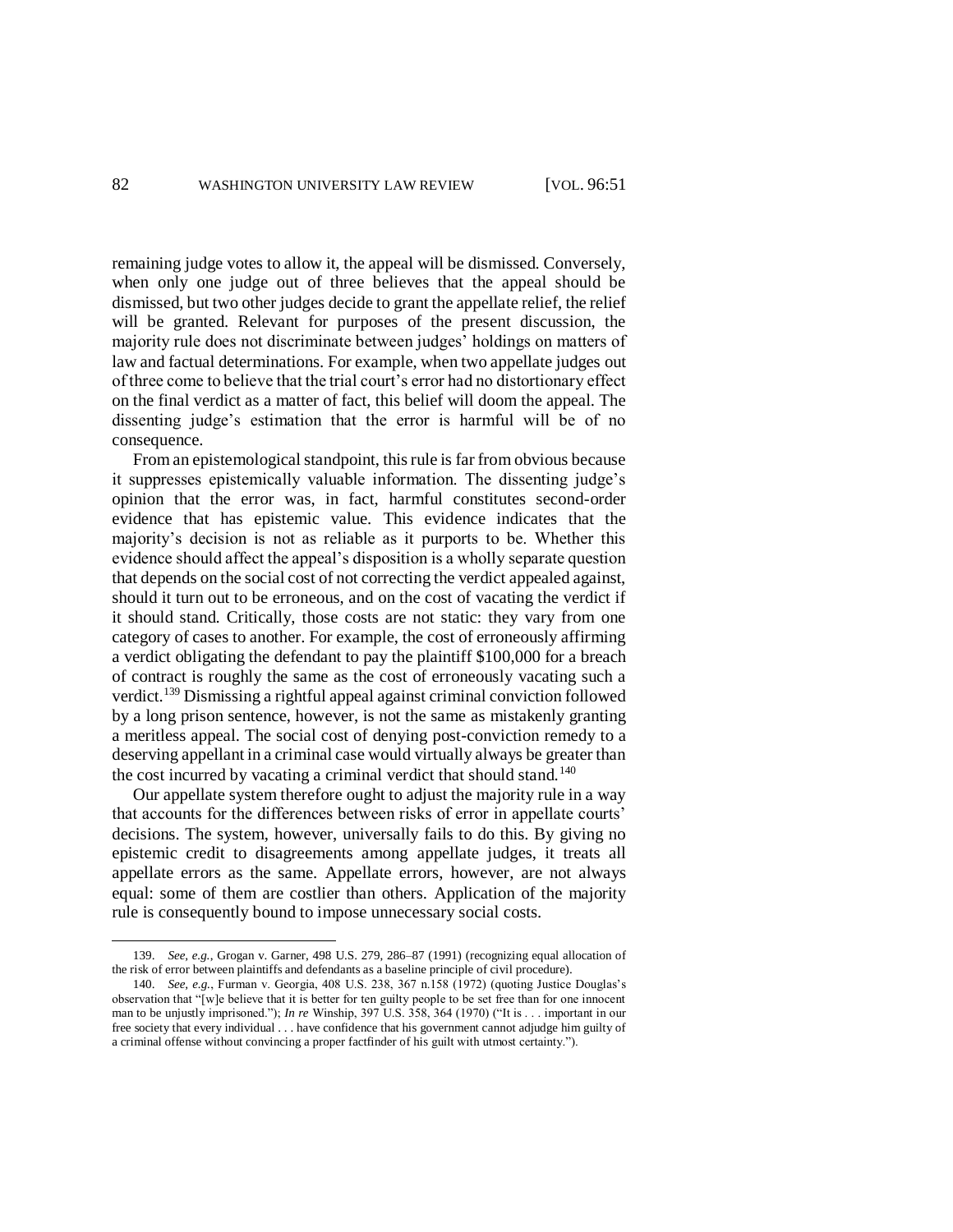#### *B. Doctrine*

The Eleventh Circuit has recently delivered an important decision about the implications of a violation of a criminal defendant's right to be represented by an attorney.<sup>141</sup> This decision was preceded by an en banc hearing of the defendant's appeal.<sup>142</sup> The defendant petitioned to overturn the jury verdict that found him guilty of five sex-related crimes involving minors.<sup>143</sup> This verdict was based, inter alia, on the testimony of a government witness who told the jury that the defendant possessed child pornography.<sup>144</sup> The witness testified before and after lunchtime on the same day.<sup>145</sup> The defendant's attorney returned late from the lunch break to discover that the trial judge allowed the witness to testify in his absence for seven minutes.<sup>146</sup> During these seven minutes, the witness gave answers to eighteen questions of the prosecuting attorney.<sup>147</sup> These answers gave the jury information incriminating the defendant, but they accounted for less than one percent of the total testimony.<sup>148</sup> Moreover, "the little testimony that counsel had missed was repeated in even more detail by the same witness after counsel returned to the courtroom."<sup>149</sup>

The trial judge's decision to carry on with the trial in the defense attorney's absence was unquestionably a violation of the defendant's right to counsel.<sup>150</sup> And because that right is guaranteed by the Sixth Amendment,<sup>151</sup> the guilty verdict that the jury returned at the end of the trial was presumptively unconstitutional and invalid.<sup>152</sup> To salvage this verdict, the government had to convince the court of appeals that the constitutional violation was "harmless beyond a reasonable doubt," as well as not "structural."<sup>153</sup> The Supreme Court's precedent categorizes constitutional violation (or error) as "structural" when it "undermines the basic guarantee of fairness, resulting in a strong potential for prejudice and immeasurable

l

146. *Id.*

150. *Id.*

151. U.S. CONST. amend. VI ("In all criminal prosecutions, the accused shall enjoy the right . . . to have the assistance of counsel for his defense.").

152. *See* Chapman v. California, 386 U.S. 18, 21–24 (1967) (formulating constitutional error doctrine).

153. *Roy*, 855 F.3d at 1142.

<span id="page-32-0"></span><sup>141.</sup> United States v. Roy, 855 F.3d 1133 (11th Cir. 2017).

<sup>142.</sup> *Id.*

<sup>143.</sup> *Id.* at 1135.

<sup>144.</sup> *Id.* at 1137.

<sup>145.</sup> *Id.*

<sup>147.</sup> *Id.*

<sup>148.</sup> *Id.* at 1135 (noting that the trial lasted for 31.4 hours and included approximately 2,745 answers to different questions).

<sup>149.</sup> *Id.*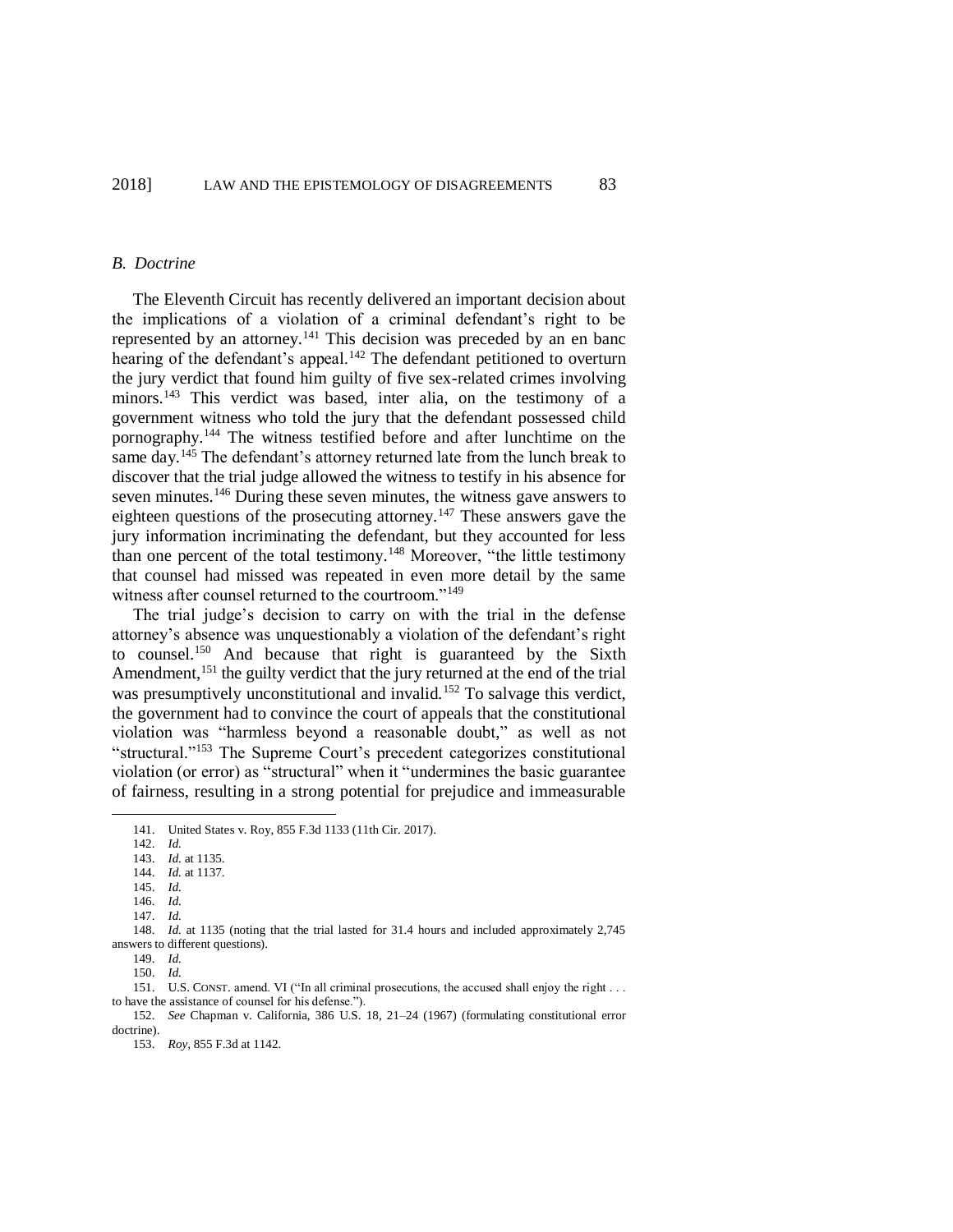effects."<sup>154</sup> Such per se violations include erroneous denial of counsel at a "critical stage" of the trial.<sup>155</sup> On the other hand, when the violation's effect is readily assessable, the court must carry out the harmless-error analysis to determine under the beyond a reasonable doubt standard whether the guilty verdict should stand.<sup>156</sup>

<span id="page-33-0"></span>Five appellate judges out of eight decided that the government made the requisite showing,<sup>157</sup> while the remaining three judges opined that it did not.<sup>158</sup> According to the majority, the eighteen questions and answers that the defendant's attorney missed had no independent evidentiary significance.<sup>159</sup> Rather, they were part of the same account that the witness gave to the jury and reiterated in the presence of the defendant's attorney.<sup>160</sup> Moreover, these questions and answers pointed to facts that the government independently proved by adducing overwhelming inculpatory evidence in the attorney's presence.<sup>161</sup> These questions and answers consequently did not belong to a "critical stage of the trial"<sup>162</sup>—a categorization that would have mandated the reversal of the guilty verdict.<sup>163</sup> Furthermore, the trial judge's erroneous decision to allow those questions and answers was harmless beyond a reasonable doubt.<sup>164</sup>

The majority acknowledged that this decision was nothing but an exercise of their best judgment.<sup>165</sup> Specifically, Chief Judge Carnes wrote:

It would be nice if there were a software program into which a trial record could be scanned, an error could be input into the program, and the result would pop up on screen as: "prejudicial" or "harmless." That is not, however, the nature of the enterprise. Prejudice inquiries require the exercise of a court's best judgment. All prejudice or harmlessness determinations require some measure of estimation or of what the Supreme Court in *Sears* described as permissible "speculation." Every work day all across the country courts decide

<sup>154.</sup> *Id.* at 1229 (Wilson, J., dissenting). *See also* United States v. Gonzalez-Lopez, 548 U.S. 140, 150 (2006) (explaining that structural errors are "necessarily unquantifiable and indeterminate"); Sullivan v. Louisiana, 508 U.S. 275, 281–82 (1993) (same).

<sup>155.</sup> *Roy*, 855 F.3d at 1229.

<sup>156.</sup> *Id.* at 1232.

<sup>157.</sup> They included Chief Judge Carnes and Judges Tjoflat, William Pryor, Jordan, and Rosenbaum. *Roy*, 855 F.3d at 1135, 1189, 1206, 1208, 1209.

<sup>158.</sup> These judges included Wilson, Martin, and Jill Pryor. *Id.*, at 1229, 1249, 1251.

<sup>159.</sup> *Id.* at 1147.

<sup>160.</sup> *Id.* at 1181–82.

<sup>161.</sup> *Id.* at 1135–37. 162. *Id.* at 1144–45.

<sup>163.</sup> *See* United States v. Cronic, 466 U.S. 648, 659, n.25 (1984).

<sup>164.</sup> *Roy*, 855 F.3d at 1151, 1157–58.

<sup>165.</sup> *Id.* at 1166–67.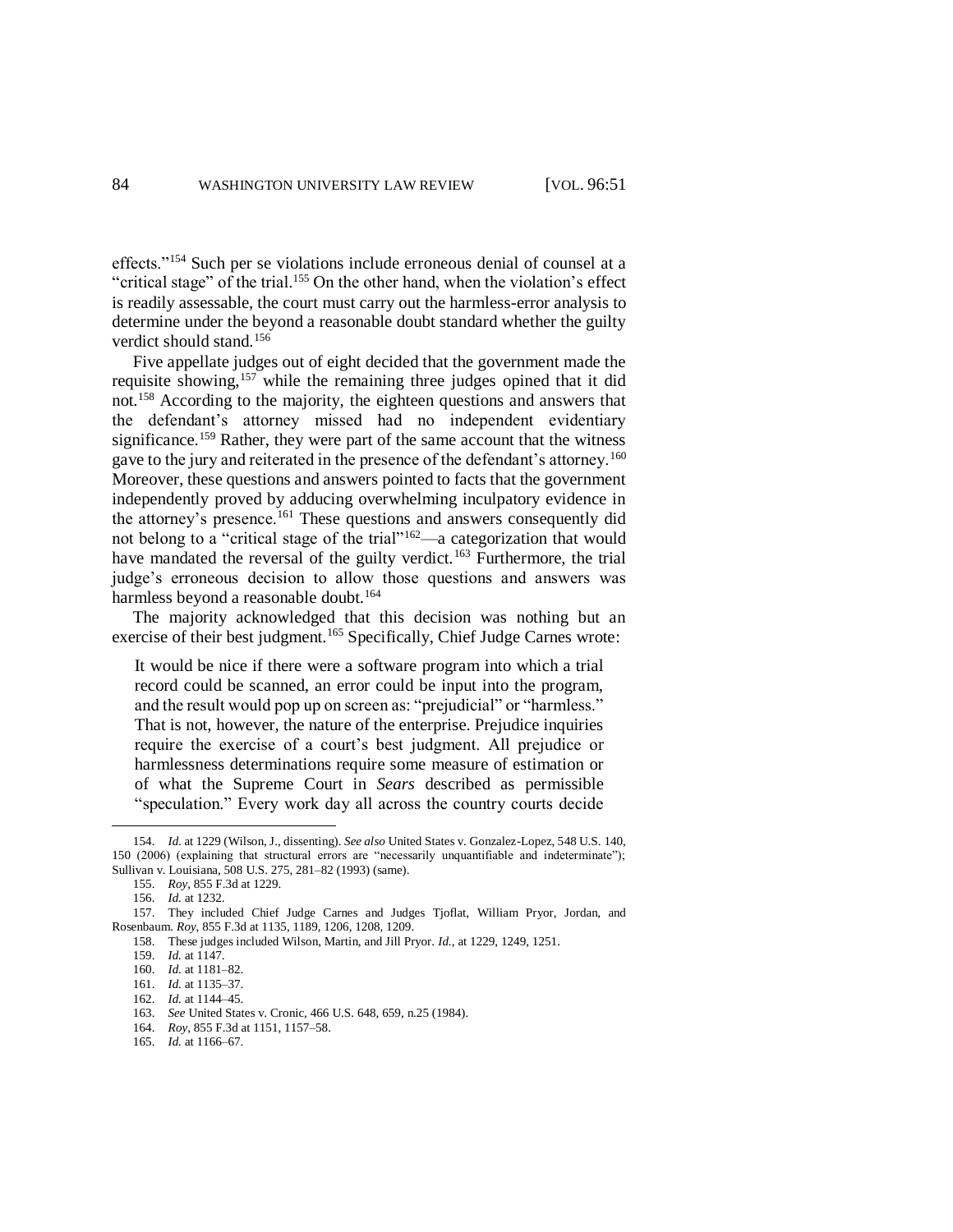cases by determining, to the best of their abilities, whether something that defense counsel did, or did not do, prejudiced or harmed the defendant by adversely affecting the result of the trial.<sup>166</sup>

Two judges disagreed with the majority's factual determinations.<sup>167</sup> They estimated that the consequences of the trial judge's mistake were "immeasurable and likely extremely prejudicial."<sup>168</sup> They found that those consequences "[defied] assessment absent impermissible speculation"<sup>169</sup> because they were "necessarily unquantifiable and indeterminate."<sup>170</sup> As one of the dissenters wrote:

We cannot know what defense counsel would have said or done had he been present the first time around; nor can we ascertain with any degree of certainty how the prosecution's approach or the witness's answers might have changed if defense counsel had been present and able to participate in the process. $171$ 

Worse yet, there was also no way to know "what the jurors must have thought when they saw the district court commence proceedings without defense counsel present."<sup>172</sup> For these reasons, the two dissenters categorized the error as "structural" within the meaning of the Supreme Court's *Cronic* precedent.<sup>173</sup> They also estimated that the error was not harmless beyond a reasonable doubt in any event.<sup>174</sup> Consistent with these decisions, they expressed the view that the error required reversal and a new, constitutionally-compliant, proceeding.<sup>175</sup>

Judge Jill Pryor wrote a separate dissent in which she disagreed with her colleagues' understanding of the *Cronic* precedent.<sup>176</sup> According to her, *Cronic* laid down a per se rule that mandates reversal of the defendant's conviction upon finding a violation of his constitutional right to counsel "while the jury heard testimony that directly incriminated him."<sup>177</sup> A "caseby-case inquiry into prejudice," she wrote, "simply is inappropriate where

<sup>166.</sup> *Id.* at 1167 (citing Sears v. Upton, 561 U.S. 945, 945–46 (2010)).

<sup>167.</sup> *See id.* at 1229–34 (Wilson, J., dissenting); *id.* at 1249–51 (Martin, J., dissenting).

<sup>168.</sup> *Id.* at 1229.

<sup>169.</sup> *Id.* at 1230.

<sup>170.</sup> *Id.* at 1233 (citing Sullivan v. Louisiana, 508 U.S. 275, 281–82 (1993)).

<sup>171.</sup> *Id.* at 1233–34.

<sup>172.</sup> *Id.* at 1236.

<sup>173.</sup> *Id.* at 1229; 1249–50.

<sup>174.</sup> *Id.* 1239–41; 1246; 1248–51. 175. *Id.* at 1229; 1251.

<sup>176.</sup> *Id.* at 1251–52 (Jill Pryor, J., dissenting).

<sup>177.</sup> *Id.* at 1252–53, 1255.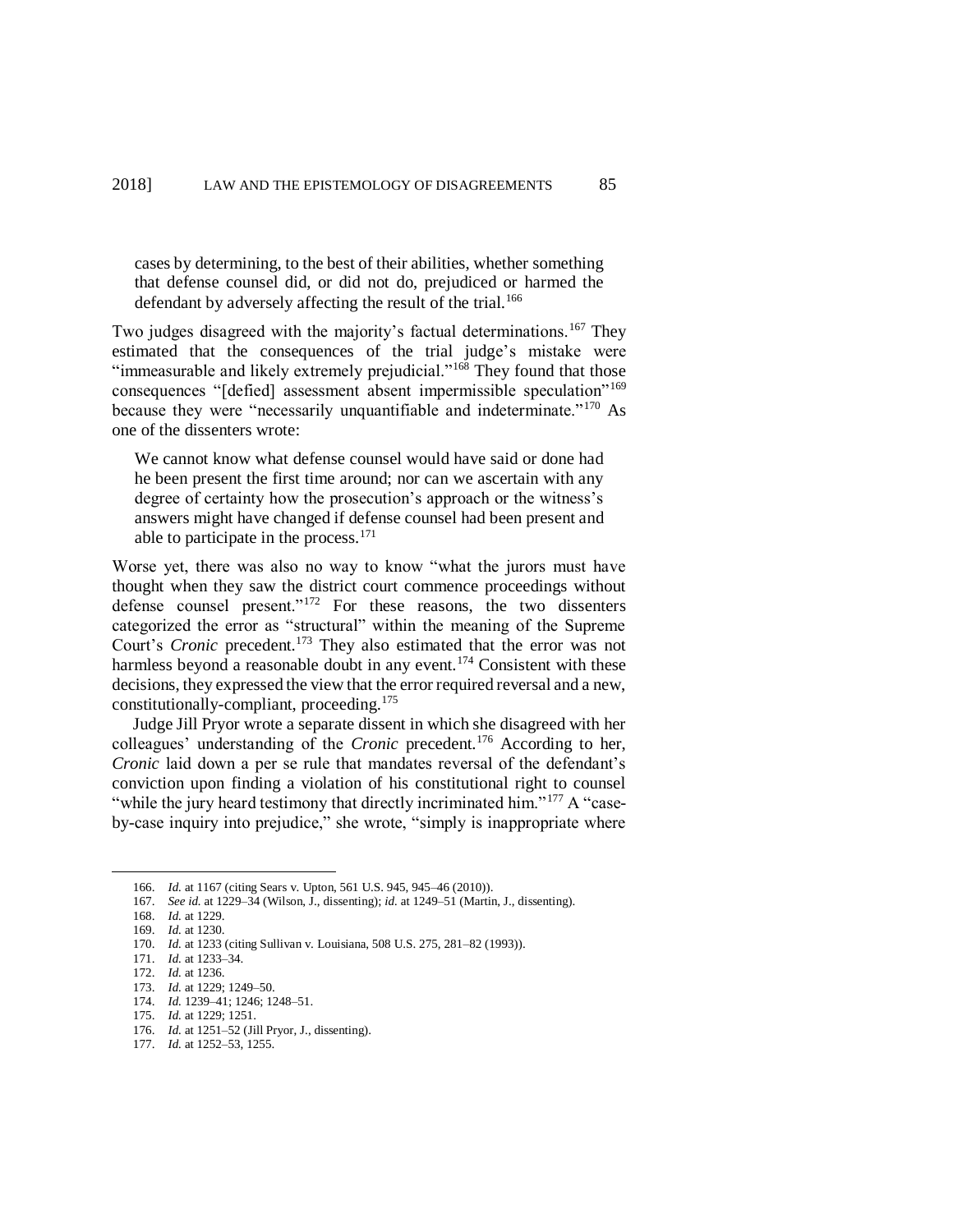structural error exists."<sup>178</sup> She also estimated, however, that the defendant in fact suffered no prejudice because "[his] counsel's absence was very brief, particularly with reference to the trial as a whole; we know from the transcript what transpired in counsel's absence and when he returned; and the testimony counsel missed largely was repeated upon his return."<sup>179</sup> Hence, had Judge Pryor not interpreted *Cronic* as a categorical rule, she would have joined the court's decision to dismiss the appeal.<sup>180</sup>

This case vividly illustrates the consequences of ignoring the epistemology of disagreement. Five judges out of seven<sup>181</sup> coalesced around two factual findings. They held that the questioning of the government's witness carried out in the absence of the defendant's attorney was beyond a reasonable doubt (1) not critical to the trial<sup>182</sup> and (2) harmless in the sense that it did not influence the jurors' guilty verdict and consequently caused no prejudice to the defendant.<sup>183</sup> The remaining two judges firmly stood behind altogether different findings.<sup>184</sup> According to them, the unconstitutional questioning of the witness (1) might have been critical to the trial<sup>185</sup> and in any event, (2) might have been instrumental to the defendant's conviction and hence prejudicial.<sup>186</sup> The majority rule used by our appeals system ironed this disagreement out by according superiority to the majority's decision while giving no epistemic credit to the dissent.

From an epistemological point of view, brushing aside the dissenting opinion of two judges, instead of giving it the epistemic credit it deserves, is anomalous. This opinion constituted second-order evidence that reduced the reliability of the majority's decision. This decision was inherently probabilistic and not foolproof, as Chief Judge Carnes openly acknowledged on behalf of the court.<sup>187</sup> By making this decision even less reliable than it purported to be, the dissent has raised serious, and hence reasonable, doubts about its factual correctness. The majority's decision therefore could not be factually correct beyond a reasonable doubt. As a corollary, it could not justifiably verify the truth of any factual proposition

 $\overline{\phantom{a}}$ 

<sup>178.</sup> *Id.* at 1252.

<sup>179.</sup> *Id.*

<sup>180.</sup> *Id.*

<sup>181.</sup> This summary ignores the separate dissent of Judge Jill Pryor because she based it on purely legal, rather than factual, grounds.

<sup>182.</sup> *Id.* at 1144 ("Roy's primary contention is that his counsel's brief absence from the courtroom is *Cronic* error. It is not."). *See also id.* at 1153.

<sup>183.</sup> *Id.* at 1156–57, 1166.

<sup>184.</sup> *See id.* at 1229–34 (Wilson, J., dissenting); *id.* at 1249–51 (Martin, J., dissenting).

<sup>185.</sup> *Id.* at 1229–34; 1249–51.

<sup>186.</sup> *Id.*

<sup>187.</sup> *Id.* at 1166–67.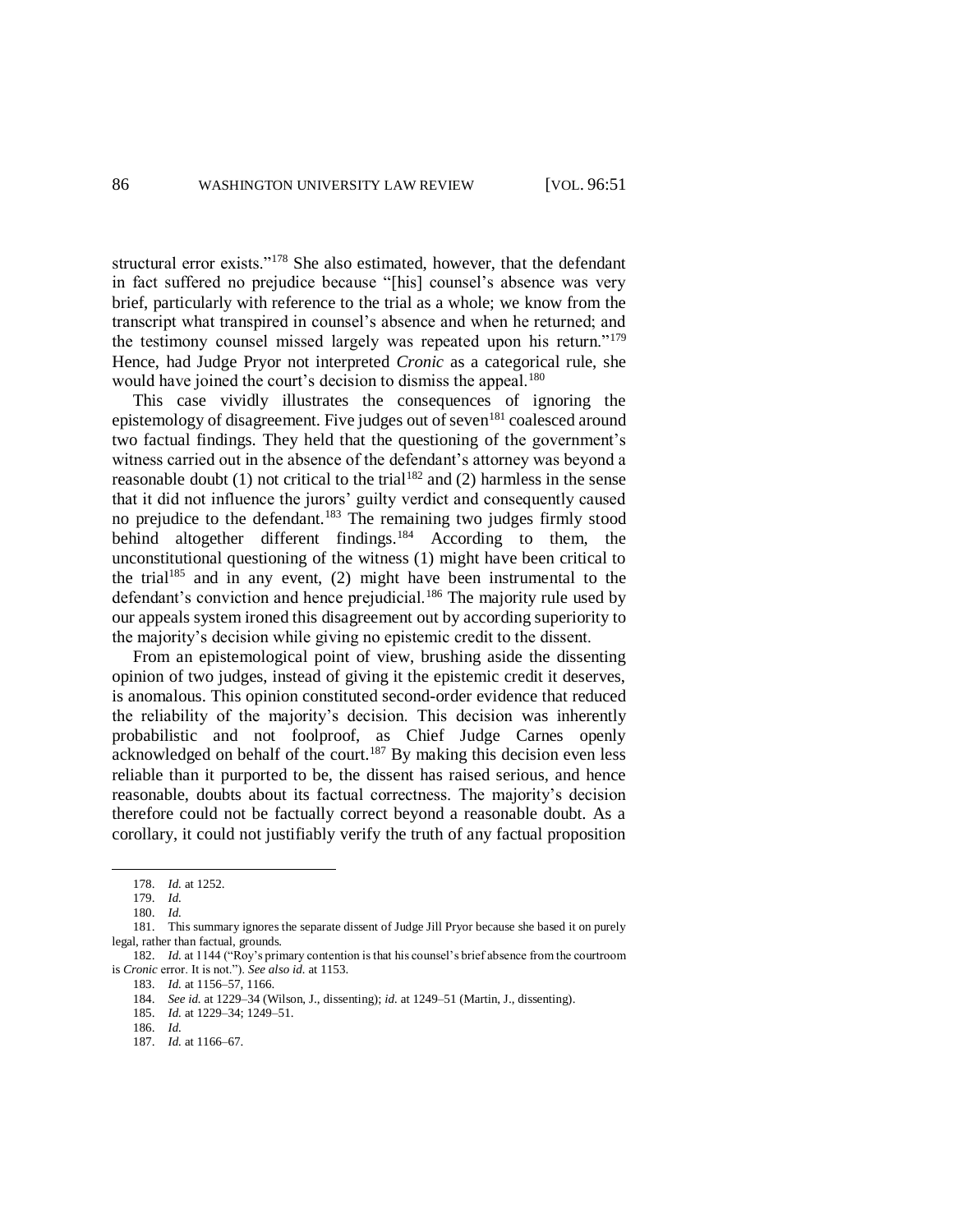beyond a reasonable doubt. Five judges out of seven therefore could not justifiably determine that the constitutional error in the *Roy* case was nonstructural and harmless beyond a reasonable doubt. Factual findings that are not demonstrably true can only satisfy the "beyond a reasonable doubt" standard when they are unanimous.

Admittedly, our appellate practices cannot be guided by epistemological considerations alone and should respond to pragmatic concerns as well. Under certain conditions, therefore, policymakers might consider adopting a supermajority rule as a plausible, as well as practically necessary, substitute for the unanimity requirement. For example, when ten appellate judges out of eleven agree that a violation of the defendant's right to counsel was harmless beyond a reasonable doubt, dismissing the appeal over the dissent of a single judge may be justified on pragmatic grounds and also would not be deeply objectionable from an epistemological point of view.

This, however, is not the case when one third of the judges disagree with the majority. A recent Fourth Circuit decision, *United States v. Garcia– Lagunas*, <sup>188</sup> is a case in point. In this case, the court was asked to review a drug trafficking conviction of a defendant of Mexican origin.<sup>189</sup> Drugs seized from the defendant's trailer included only a small baggie of crack cocaine.<sup>190</sup> The prosecution nonetheless accused him of selling 500 kilograms of cocaine and called four witnesses to testify.<sup>191</sup> The defendant claimed that he was a drug user, but not a drug dealer,  $192$  and drew the jury's attention to his very modest living.<sup>193</sup> In rebuttal, the prosecution called a police detective to testify that "Hispanic drug traffickers [have a] very modest living [because] they send the majority if not all of the proceeds back to their native countries."<sup>194</sup> The trial judge admitted this testimony over the defendant's objection<sup>195</sup> and the trial continued.<sup>196</sup> At the end of the trial, the jury found the defendant guilty as charged and the judge sentenced him to 188 months in jail.<sup>197</sup> The defendant's subsequent appeal against the conviction centered on the judge's ruling that admitted the stereotypical generalization about "Hispanic drug traffickers" into evidence.<sup>198</sup>

l

198. *Id.*

<sup>188.</sup> 835 F.3d 479 (4th Cir. 2016).

<sup>189.</sup> *Id.* at 483–84.

<sup>190.</sup> *Id.* at 484.

<sup>191.</sup> *Id.* at 485, 489.

<sup>192.</sup> *Id.* at 486.

<sup>193.</sup> *Id.*

<sup>194.</sup> *Id.* 195. *Id.*

<sup>196.</sup> *Id.* at 486–87.

<sup>197.</sup> *Id.* at 487.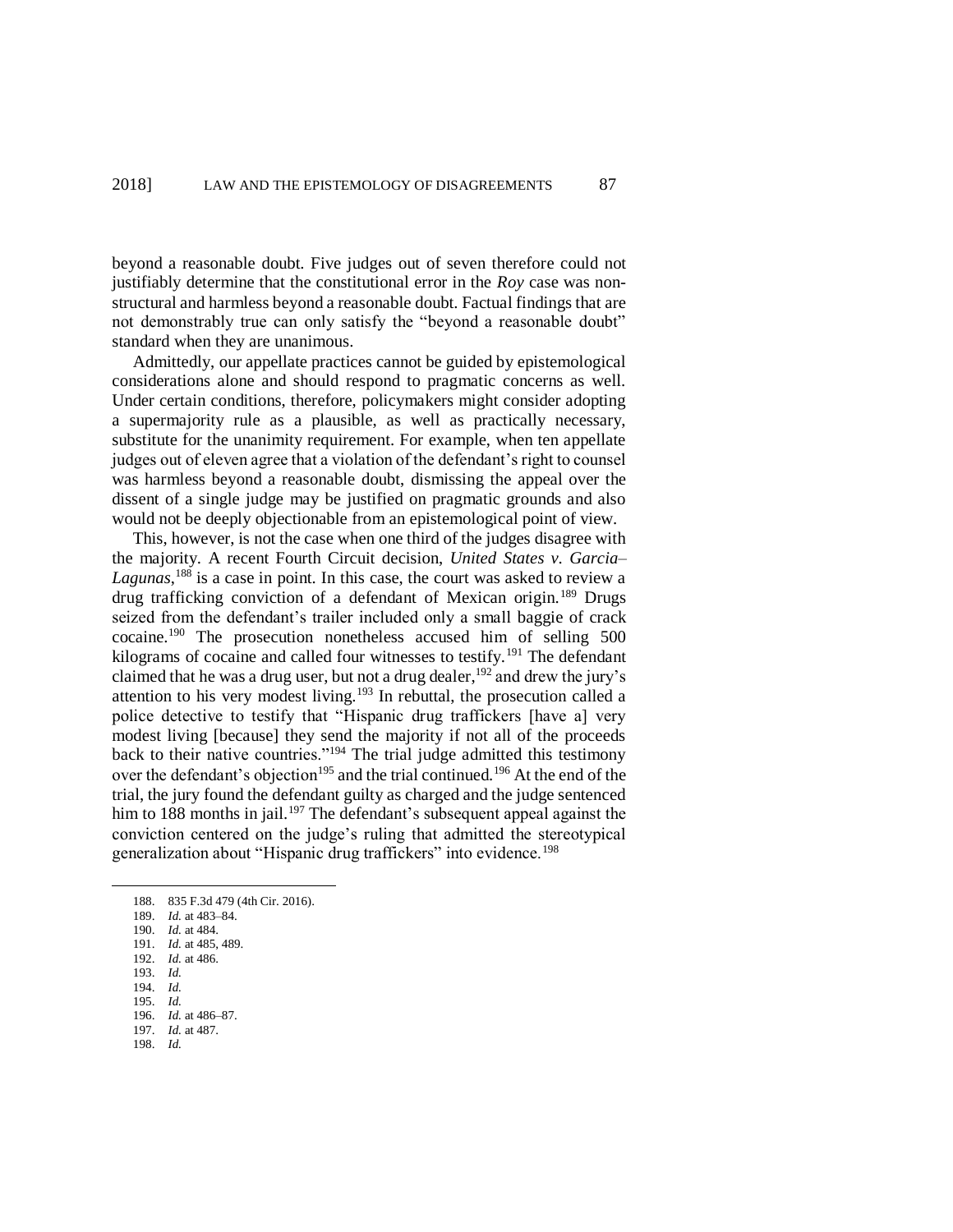The prosecution conceded that this ruling was a constitutional error<sup>199</sup> and the court of appeals decided to proceed from that baseline premise.<sup>200</sup> That premise was legally correct as well because "[a]ppeals to racial, ethnic, or religious prejudice during the course of a trial violate a defendant's Fifth Amendment right to a fair trial."<sup>201</sup> The court of appeals, however, decided that this error was harmless beyond a reasonable doubt<sup>202</sup> and affirmed the defendant's conviction.<sup>203</sup> This decision was supported by two judges out of three,<sup>204</sup> who relied on evidence that appeared overwhelming.<sup>205</sup> This evidence included phone records that corroborated the testimony of three out of four witnesses who testified that the defendant sold them 500 kilograms of cocaine.<sup>206</sup> Consistent with drug traffickers' behavior, these records showed "an extraordinary volume of phone calls in a compressed period of time."<sup>207</sup> The prosecution had also proven that the defendant was in possession of two scales, large and small, a bulletproof vest, and a revolver<sup>208</sup> and brought a witness who testified that these items, too, represent the modus operandi of drug traffickers.<sup>209</sup> Based on this evidence, the majority of the court concluded that a rational jury would have found the defendant guilty as charged even if they did not hear the offensive stereotype about Hispanic drug dealers.<sup>210</sup>

According to the dissenting judge, the government failed to establish beyond a reasonable doubt "that its clearly unconstitutional use of a blatant ethnic generalization did not contribute to the jury's verdict."<sup>211</sup> The dissent relied on a simple fact: the government offered no admissible evidence to rebut the defendant's innocence theory that drew the jury's attention to his poor living.<sup>212</sup> From this fact, the dissenting judge inferred that the government did need its inadmissible evidence to explain to the jury why a

 $\overline{\phantom{a}}$ 

<sup>199.</sup> *Id.* at 501 (Davis, J., dissenting) ("During oral argument, when asked whether the error amounted to constitutional error, counsel for the Government responded unequivocally, 'Yes.'").

<sup>200.</sup> *Id.* at 487.

<sup>201.</sup> United States v. Cabrera, 222 F.3d 590, 594 (9th Cir. 2000).

<sup>202.</sup> *Garcia–Lagunas*, 835 F.3d at 492.

<sup>203.</sup> *Id.* at 497.

<sup>204.</sup> *Id.* 483–84.

<sup>205.</sup> *Id.* at 489 ("We are satisfied beyond a reasonable doubt that—even without the government's improper use of an ethnic stereotype—a rational jury still would have arrived at that verdict.").

<sup>206.</sup> *Id.*

<sup>207.</sup> *Id.* (parentheses omitted).

<sup>208.</sup> *Id.* at 489–90.

<sup>209.</sup> *Id.* at 490. 210. *Id.* at 492.

<sup>211.</sup> *Id.* at 497 (Davis, J., dissenting).

<sup>212.</sup> *Id.* at 499–500.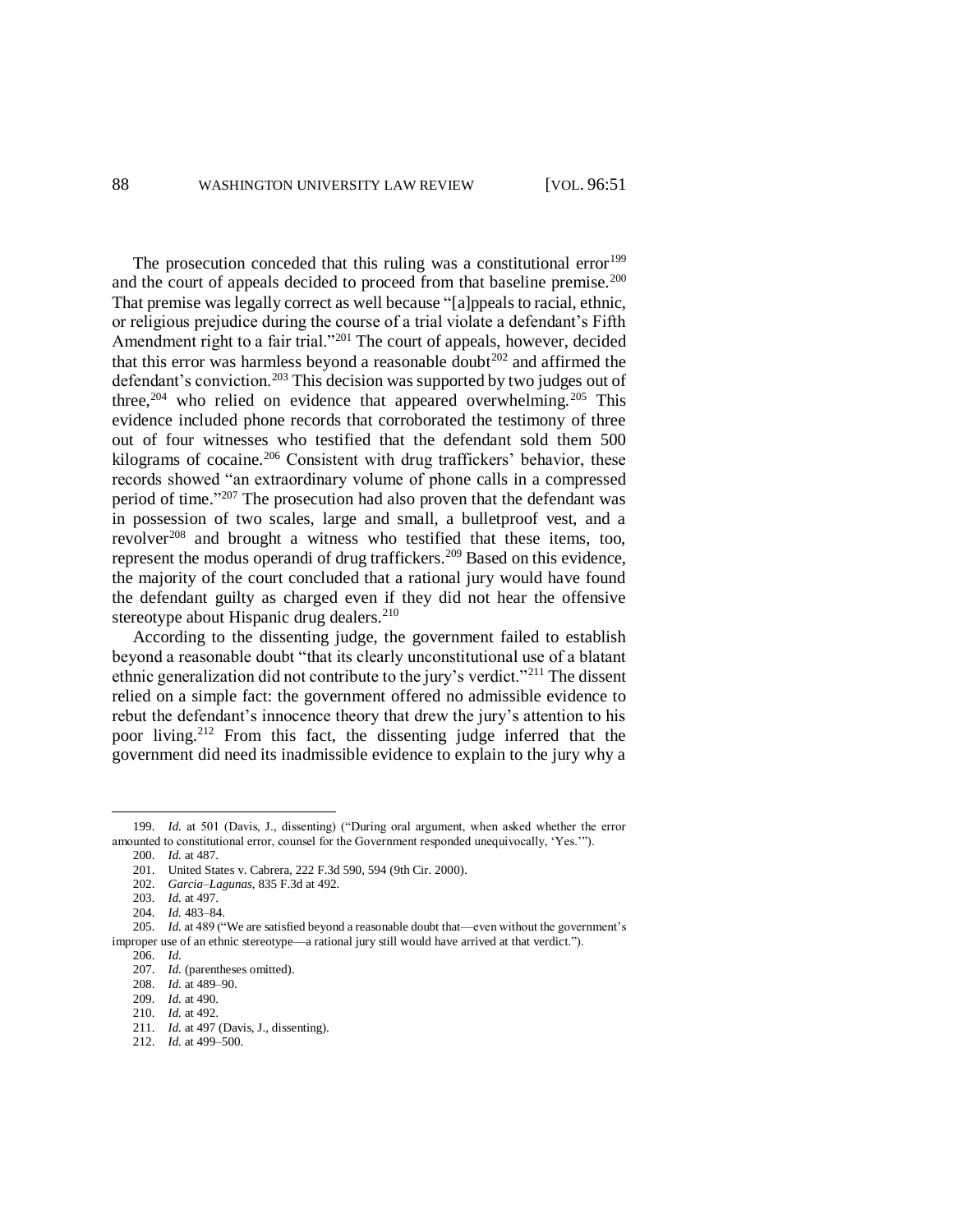person who sells drugs for hundreds of thousands of dollars elected to live like a pauper. $213$ 

The court's dismissal of the defendant's appeal runs against the epistemology of disagreement. Here too, the dissenting judge's opinion undercut the reliability of the majority's decision. This opinion may not have deserved the same epistemic credit as the two judges' decision, but it ought to have been given some epistemic credit, big enough to raise a reasonable doubt and overturn the defendant's conviction instead of dismissing his appeal. $214$ 

## IV. DISAGREEMENTS ABOUT MEANINGS OF STATUTES AND **CONSTITUTION**

### *A. Theory*

## *1. Analytical Background*

When a judge writes in her decision that the meaning of a statutory or constitutional provision is *X*, this statement can be factual, normative, or autocratic. A judge's statement will qualify as factual when it relies on the available empirical information about *X*, and only on that information. Apart from the provision's text, this information will usually include the relevant linguistic usage and conventions, the history of the provision's enactment or ratification, and the goals that its drafters wanted to achieve. When a judge chooses *X* because she believes that it is intrinsically valuable or brings about socially desirable consequences, her statement will be normative. Finally, when a judge decides that the provision means *X* because she wants it to mean *X*, her statement will be autocratic.

Any statement that purports to make sense must expressly or implicitly assert its own correctness or validity.<sup>215</sup> The statement consequently must rely on the speaker's criteria for correctness or validity.<sup>216</sup> When a judge

<sup>213.</sup> *Id.* at 500–01.

<sup>214.</sup> The three-judge unanimity requirement is not unheard of. *See, e.g.*, Neb. Rev. St. § 29-2521 (requiring that aggravating circumstances for murder offenses be proven beyond a reasonable doubt to a panel of three judges and that "[e]ach finding of fact with respect to each alleged aggravating circumstance shall be unanimous."); Rainsberger v. Fogliani, 380 F.2d 783, 784–85 (9th Cir. 1967) (examining the 1960 version of the Nevada statute, Nev. Rev. Stat. § 200.030, that required a panel of three judges to agree unanimously that the defendant's homicide crime constitutes murder of the first degree and impose the death penalty).

<sup>215.</sup> This point originates from ALFRED J. AYER, LANGUAGE, TRUTH AND LOGIC 17 (1935) ("[U]ntil [a person] makes us understand how the proposition that he wishes to express would be verified, he fails to communicate anything to us.").

<sup>216.</sup> *Id. See also id.* at 21 (categorizing propositions offering no criteria for verifiability as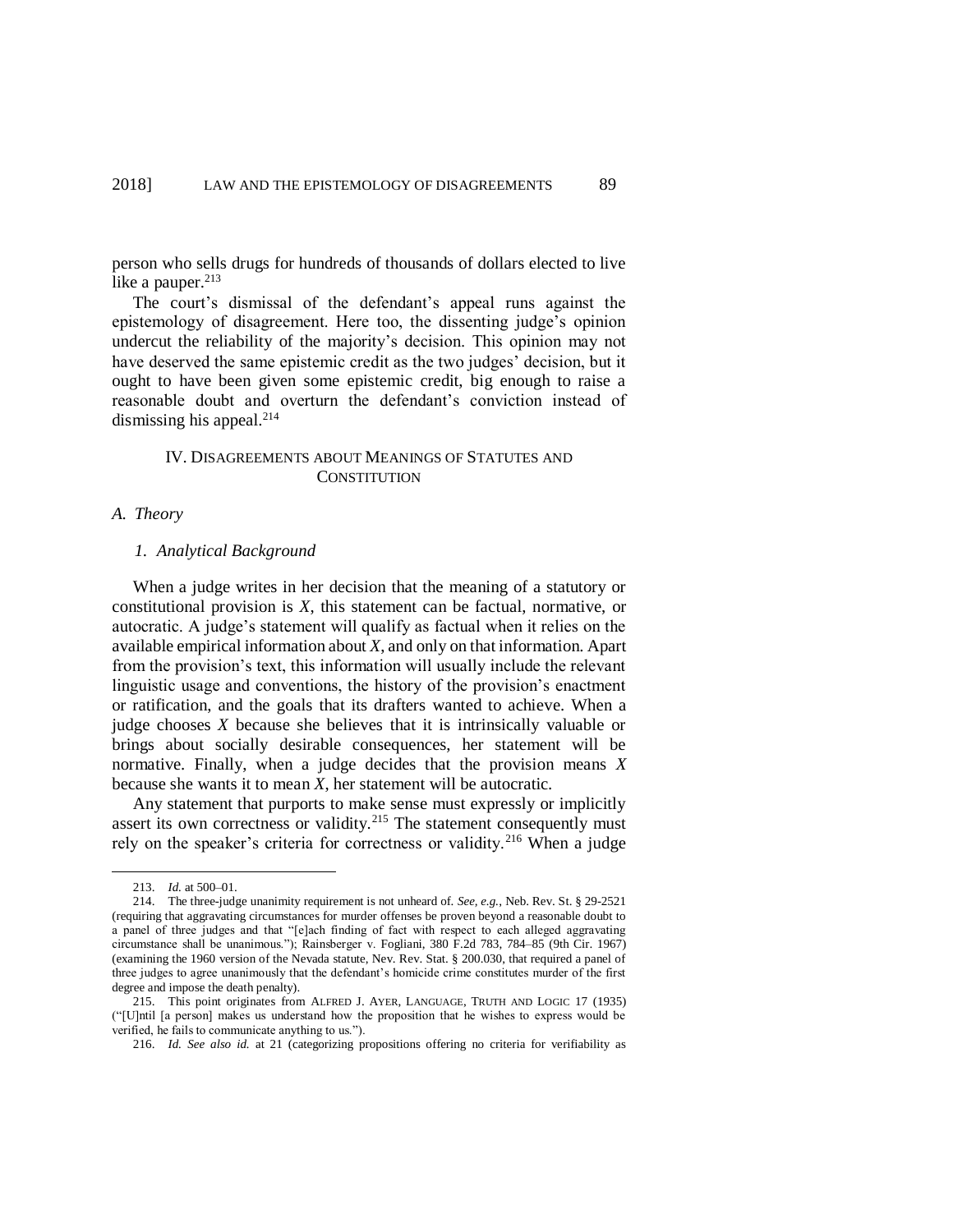makes a factual statement about the meaning of a statutory or constitutional provision, the criteria for verifying that statement will include the provision's language and other empirically verifiable information. The judge's statement will consequently be as correct as its supporting empirical information. When a judge speaks normatively in ascribing meaning to a statute or constitutional provision, her statement will expressly or implicitly allude to some vision or theory of the good. The judge's statement will consequently be as valid as its supporting vision or theory of the good. The statement will then only be valid as a proposition of law when a given society recognizes that vision or theory as a source of law. Finally, when a judge makes an autocratic statement that the relevant statutory or constitutional provision means *X*, she offers no external verification criteria for that statement. All she says, expressly or implicitly, is that she wants the provision to mean *X*. The judge's will thus becomes the only criterion for validating her statement about the provision's meaning. Consequently, the statement will only be valid as a proposition of law in a society that recognizes the judge's will as a source of law.<sup>217</sup>

<span id="page-39-1"></span><span id="page-39-0"></span>These distinctions run parallel to the lines drawn by scholarly debates about constitutional and statutory interpretations. Academics and academically minded judges participating in those debates have made multiple claims concerning the methods for ascertaining the meanings of statutory and constitutional provisions. These claims often conflict with each other. They have been popularized as textualism,  $218$  intentionalism,  $219$ 

<sup>&</sup>quot;literally nonsensical").

<sup>217.</sup> *See* H.L.A. HART, THE CONCEPT OF LAW 100–06 (3d ed. 2012) (explaining the "rule of recognition").

<sup>218.</sup> *See, e.g.*, Abbe R. Gluck, *The States as Laboratories of Statutory Interpretation: Methodological Consensus and the New Modified Textualism*, 119 YALE L.J. 1750, 1762–66 (2010) (describing textualism as a strict reliance on statutory text and associating it with the jurisprudence of Justice Antonin Scalia).

<sup>219.</sup> *See, e.g.*, Richard H. Fallon Jr., *The Meaning of Legal "Meaning" and Its Implications for Theories of Legal Interpretation*, 82 U. CHI. L. REV. 1235, 1286 (2015) (describing intentionalism as a claim that "evidence of legislative intent should sometimes inform the resolution of reasonable uncertainties regarding statutory meaning").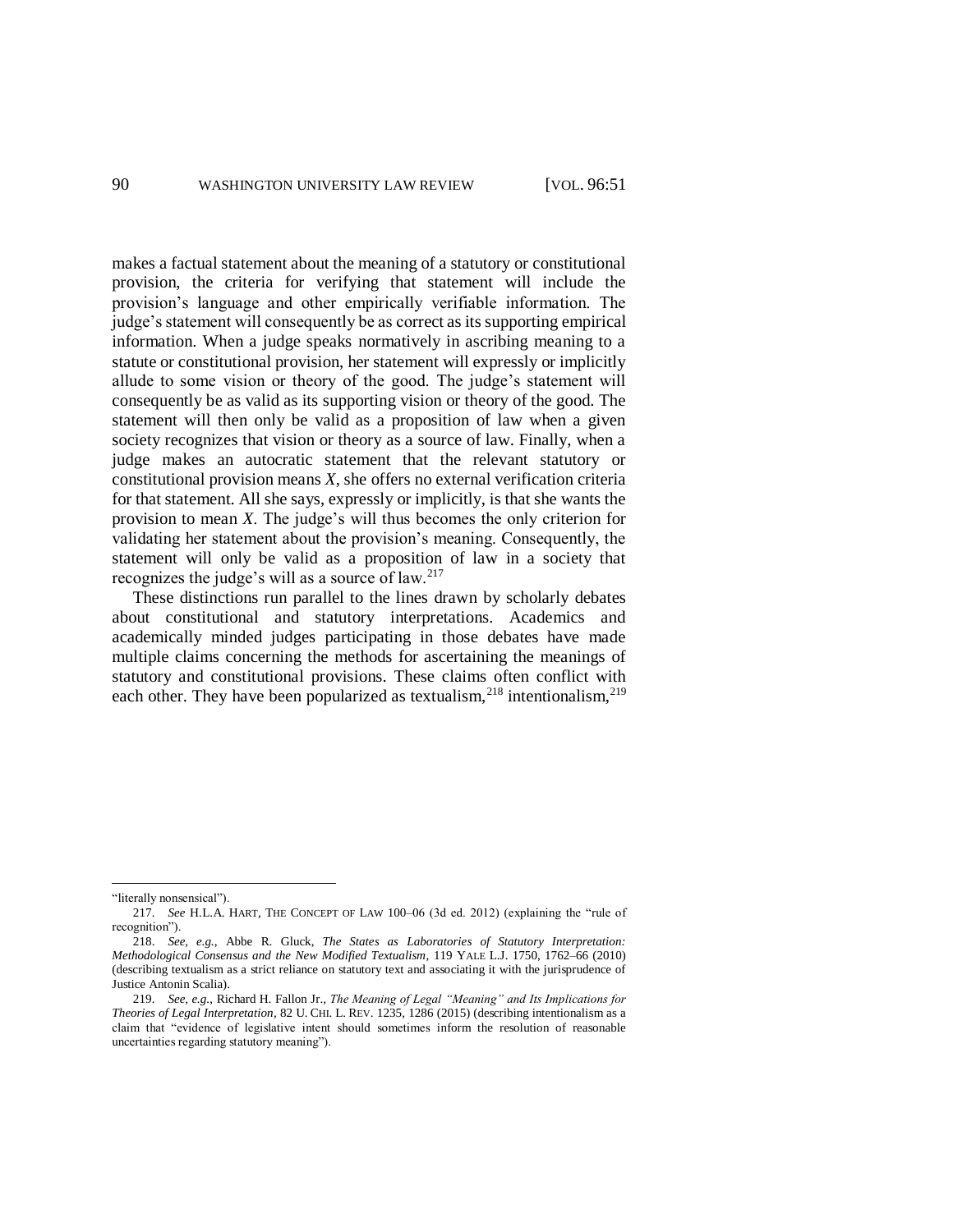<span id="page-40-2"></span><span id="page-40-1"></span><span id="page-40-0"></span>originalism,<sup>220</sup> purposivism,<sup>221</sup> pragmatism,<sup>222</sup> realism,<sup>223</sup> critical legal theories,  $^{224}$  and Dworkinianism.  $^{225}$  Some of these claims purport to describe actual judicial practices.<sup>226</sup> Other claims are normative: they single out and recommend interpretive methodologies based on the methodologies' virtues.<sup>227</sup>

Textualism, intentionalism, originalism and, for the most part, purposivism as well, are all methods for ascertaining the true meanings of statutes and constitutional provisions.<sup>228</sup> These methodologies consequently fall into my "factual" category.<sup>229</sup> Pragmatism and realism, in turn, are theories that express deep skepticism about judges' ability and need to ascertain the true meanings of statutes and constitutional provisions.<sup>230</sup> Extreme versions of pragmatism and realism that inform critical legal

<sup>220.</sup> For contemporary analyses of originalist theories, see, e.g., Lawrence B. Solum, *The Constraint Principle: Original Meaning and Constitutional Practice*, (March 24, 2017) (unpublished manuscript) https://papers.ssrn.com/sol3/papers.cfm?abstract\_id=2940215 (describing originalism as a family of constitutional theories coalescing around the premise that the original meaning of the constitutional text should constrain constitutional practices); Jamal Greene, *Rule Originalism*, 116 COLUM. L. REV. 1639 (2016) (arguing that American judges, lawyers, and scholars use originalist sources to resolve factual disputes over the meanings of narrowly formulated constitutional rules, while using less stringent interpretive methods with regard to broad standards); William Baude, *Is Originalism Our Law?*, 115 COLUM. L. REV. 2349 (2015) (advancing a positive claim that originalism is part of the American constitutional law).

<sup>221.</sup> Gluck, *supra* not[e 218,](#page-39-0) at 1764 (describing purposivism as a theory urging "a more expansive judicial role in statutory interpretation, in which courts act in partnership with the legislature in the elaboration of statutory meaning").

<sup>222.</sup> *See generally* RICHARD A. POSNER, LAW, PRAGMATISM, AND DEMOCRACY 57–67 (2003) (arguing that courts should, and often tend to, interpret legal rules in a way that produces best outcomes for society).

<sup>223.</sup> *See* Brian Leiter, *Rethinking Legal Realism: Toward a Naturalized Jurisprudence*, 76 TEX. L. REV. 267, 275–76 (1997) (describing legal realism as a descriptive claim that judges decide cases by using their intuitions and sense of justice while paying a lip service to formal rules).

<sup>224.</sup> *See generally* Roberto Mangabeira Unger, *The Critical Legal Studies Movement*, 96 HARV. L. REV. 561 (1983) (outlining the critical legal studies' perspective as including a realization that legal texts are plagued with indeterminacy and structural contradictions, a wholesale denial of the possibility of ascribing objective meanings to those texts, and a consequent recognition that the meaning of the law at any given point in history is determined one-sidedly by the holders of political power).

<sup>225.</sup> *See* DWORKIN, *supra* note [59,](#page-14-0) at 397–407 (arguing that legal interpretation should cast rules, principles and doctrines in their best moral light).

<sup>226.</sup> These variegated claims include textualism, intentionalism, purposivism, pragmatism, realism, and Critical Legal Studies.

<sup>227.</sup> This description captures Dworkinianism along with some purposivist and pragmatist theories.

<sup>228.</sup> *See supra* note[s 218](#page-39-0)[–221](#page-40-0) and sources cited therein.

<sup>229.</sup> *Cf.* GARY LAWSON, EVIDENCE OF THE LAW: PROVING LEGAL CLAIMS 1–3 (2017) (arguing that claims about the meaning of the law are predominantly factual and must consequently be an object of proof "as a matter of epistemological necessity").

<sup>230.</sup> *See, e.g.*, POSNER, *supra* not[e 222,](#page-40-1) at 272 ("The basic norm tells us whose interpretation has the force of law: the judge's, because he *is* a judge, acting within the scope of his jurisdiction, not because he can point to a text-based command that he *is* repeating without creative embellishment.").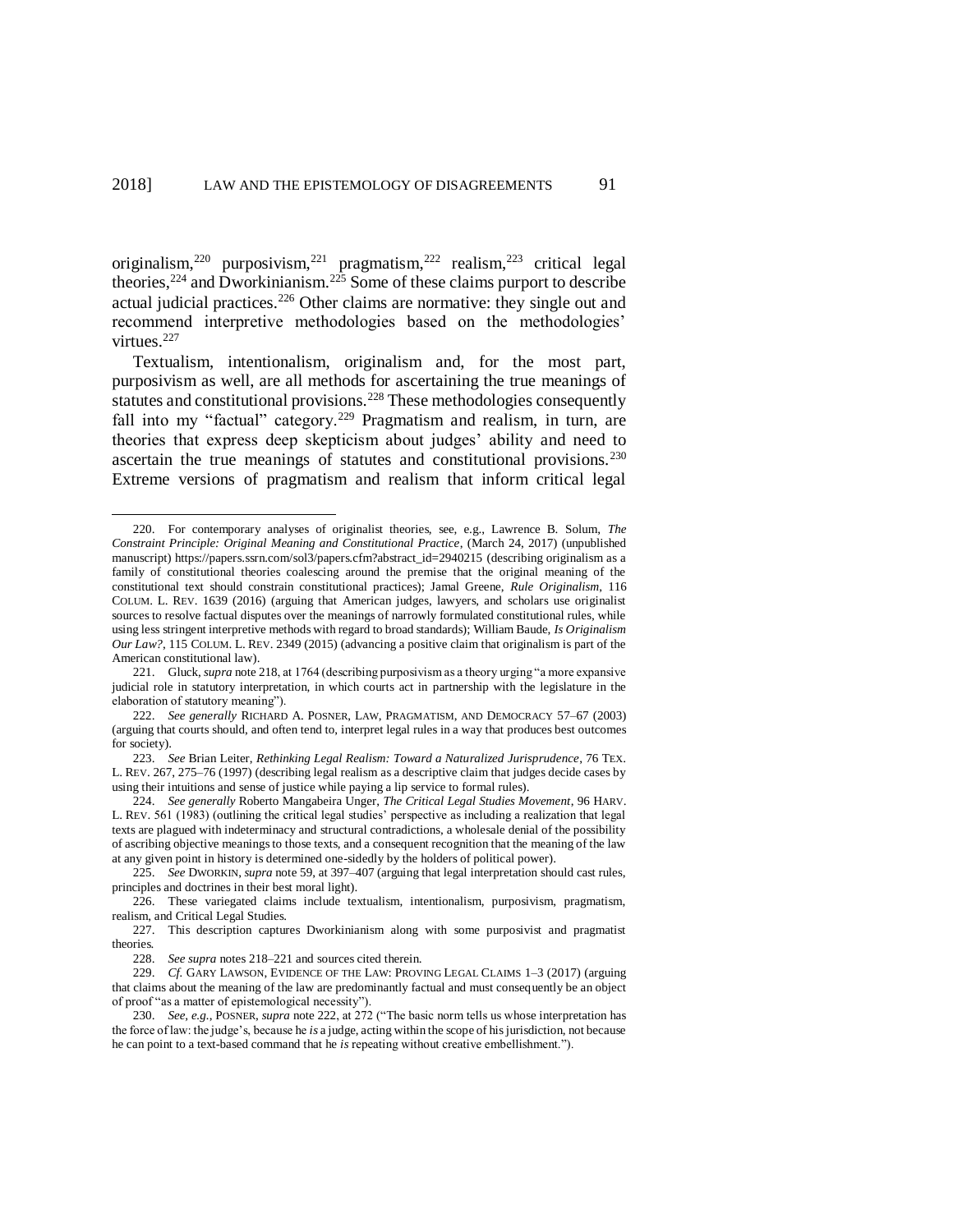theories' claim, in addition, that there is no such thing as a true statutory or constitutional meaning.<sup>231</sup> Critical theories also underscore the prevalence of power over reason in courts' decisions that ascribe meanings to statutes and constitutions.<sup>232</sup> Under my taxonomy, these theories place courts' decisions about propositions of law in the "autocratic" category.

Dworkinianism is a theory named after its inventor, Professor Ronald Dworkin.<sup>233</sup> This theory is situated between factualism and autocracy. On the theoretical side, Dworkinianism maintains that the methodology identified here as factual only works in easy cases featuring statutory and constitutional provisions that have a plain meaning.<sup>234</sup> All other cases, identified as "hard," require a different methodology that relies on a moral understanding of the legal text.<sup>235</sup> This methodology requires the judge to view settled law as a moral practice, to identify general moral principles that best explain that practice, and then read those principles into ambiguous statutes and constitutional provisions (as well as into the unclear commonlaw doctrines) in a way that maintains coherence across the legal system as a whole.<sup>236</sup> Dworkinianism, as applied to hard cases, squarely falls into the category identified above as "normative."

## *2. Epistemology at Work*

Epistemology does not have much to contribute to normative discussions as to what law ought to be. Epistemology focuses upon knowledge of facts and is far removed from conversations about moral and political desiderata. For the same reason, epistemology cannot advance the understanding of autocratic judiciary and its fact-free statements about the meanings of legal rules. From an epistemological standpoint, propositions identifying the meaning of a legal rule can only be justified when they rely on reason rather than fiat. Social forces, biases, and imbalances of power that allow judges to make autocratic decisions or act as "politicians in robes" are important phenomena that merit serious investigation. Disciplines capable of guiding such investigations include political theory, sociology, and social

<sup>231.</sup> *See* Unger, *supra* [224,](#page-40-2) at 568–70.

<sup>232.</sup> *See* ANDREW ALTMAN, CRITICAL LEGAL STUDIES: A LIBERAL CRITIQUE 13–14 (1993) (explaining the critical legal studies' argument that moral and political pluralism makes legal reasoning impossible and that judges inevitably "impose their own views of the moral or political good on others under the cover of law"); MARK KELMAN, A GUIDE TO CRITICAL LEGAL STUDIES 199–202 (1987) (stating the critical legal studies' claim that judging is an irreducibly political endeavor).

<sup>233.</sup> *See* DWORKIN, *supra* note [59.](#page-14-0)

<sup>234.</sup> *Id.* at 6–11.

<sup>235.</sup> *Id.* at 225, 238–57.

<sup>236.</sup> *Id.* at 19–20, 95–96, 225–27, 254–58.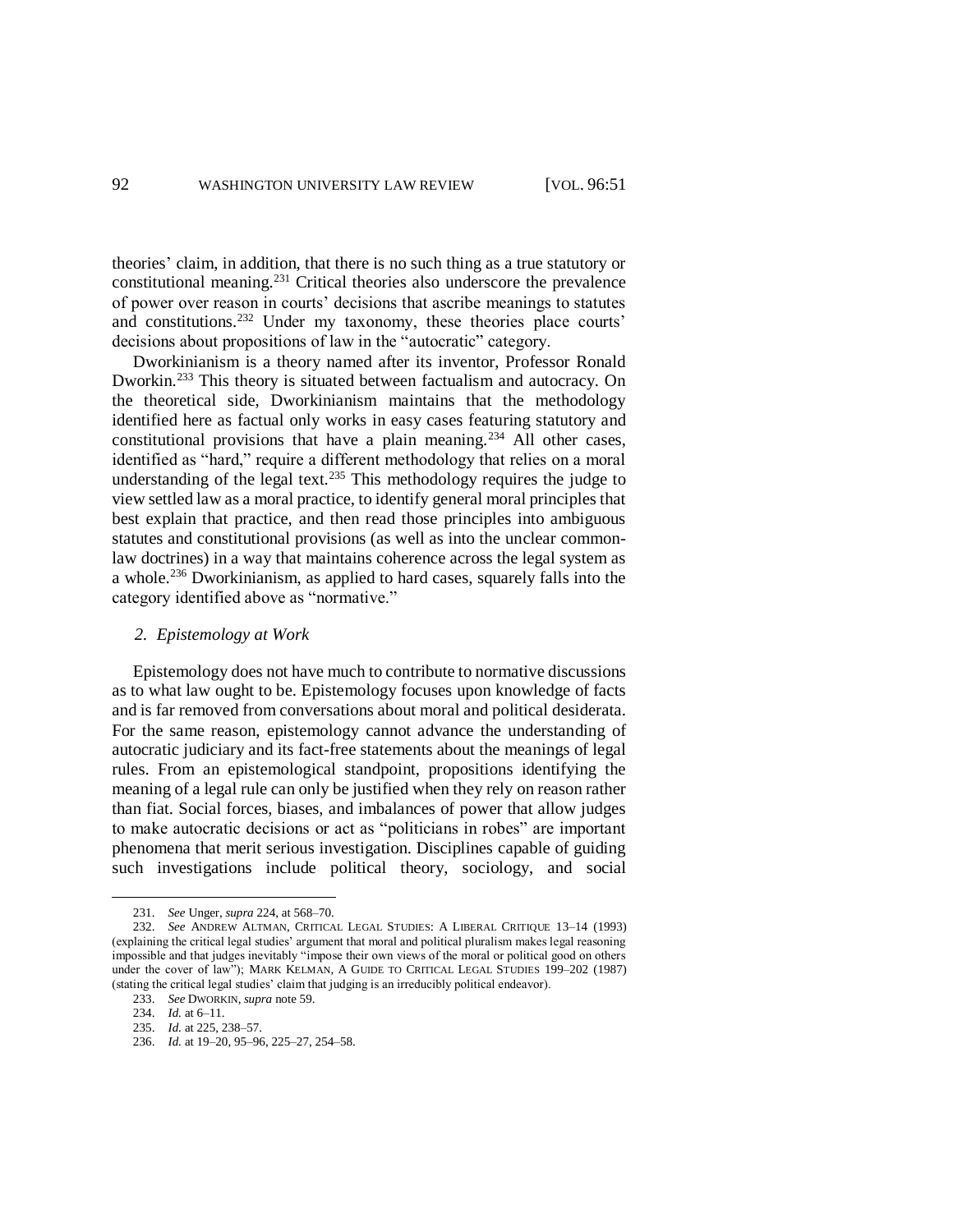psychology. Epistemology is not one of those disciplines: it only comes into play when decision-makers try to ascertain the true facts rather than form opinions on matters of right and wrong. Yet, because true facts oftentimes matter a lot, epistemology matters a lot as well.

Factual claims about the meaning of a legal rule, are therefore a proper subject for epistemological inquiry. When a judge writes in her decision that the meaning of a statutory or constitutional provision is *X* as a matter of fact, this proposition must be epistemically justified. Failure to provide such justification would make the proposition unreasoned and hence autocratic, rather than factual. To justify a decision that ascribes factual meaning *X* to a legal rule, the judge must rely on empirical facts, which include the rule's language, purpose, and history, and on the background information about linguistic usage and conventions. These facts must indicate that the rule actually says *X*, as opposed to something else. Preferably, these facts should contain enough cues that are counterfactually sensitive to *X*. To satisfy this requirement, it would not be enough for those cues to indicate that *X* is a plausible meaning of the rule. Those cues also should not show up in any hypothetical scenario in which the rule has a meaning different from *X*. As a second choice, the judge must search for and find enough cues that satisfy a less stringent standard, describable as relative plausibility or best explanation.<sup> $\bar{2}37$ </sup> Under this more realistic standard, the judge would be able to determine that the rule actually says  $X$  if the cues supporting this understanding of the rule continue to support it under every *plausible* assumption about the facts that are still unknown. Put differently, cues that identify *X* as the rule's meaning need to do so in all hypothetical scenarios that come to mind except those that are far removed from the case at bar. By using such cues, the judge will determine the factually correct meaning of the rule with a high degree of probability. $238$ 

When such factual decisions are made by tribunals consisting of several judges, the epistemology of disagreement becomes relevant as well. For reasons I already provided, judges serving in multimember courts should be considered epistemic peers, whose opinions—including dissents—should always play a role in the final decision.<sup>239</sup> Hence, when a minority of the Supreme Court Justices disagree with the majority about the factual meaning of a particular statute or constitutional provision, this disagreement

<sup>237.</sup> For full explication of this standard, see Michael S. Pardo & Ronald J. Allen, *Juridical Proof and the Best Explanation*, 27 L. & PHIL. 223, 227–38 (2008).

<sup>238.</sup> *Cf.* Fallon, *supra* note [219,](#page-39-1) at 1297–99 (arguing that questions about meanings of statutory and constitutional provisions are best resolved on a case-by-case basis).

<sup>239.</sup> *See supra* note[s 42](#page-11-1)[–47](#page-11-2) and accompanying text.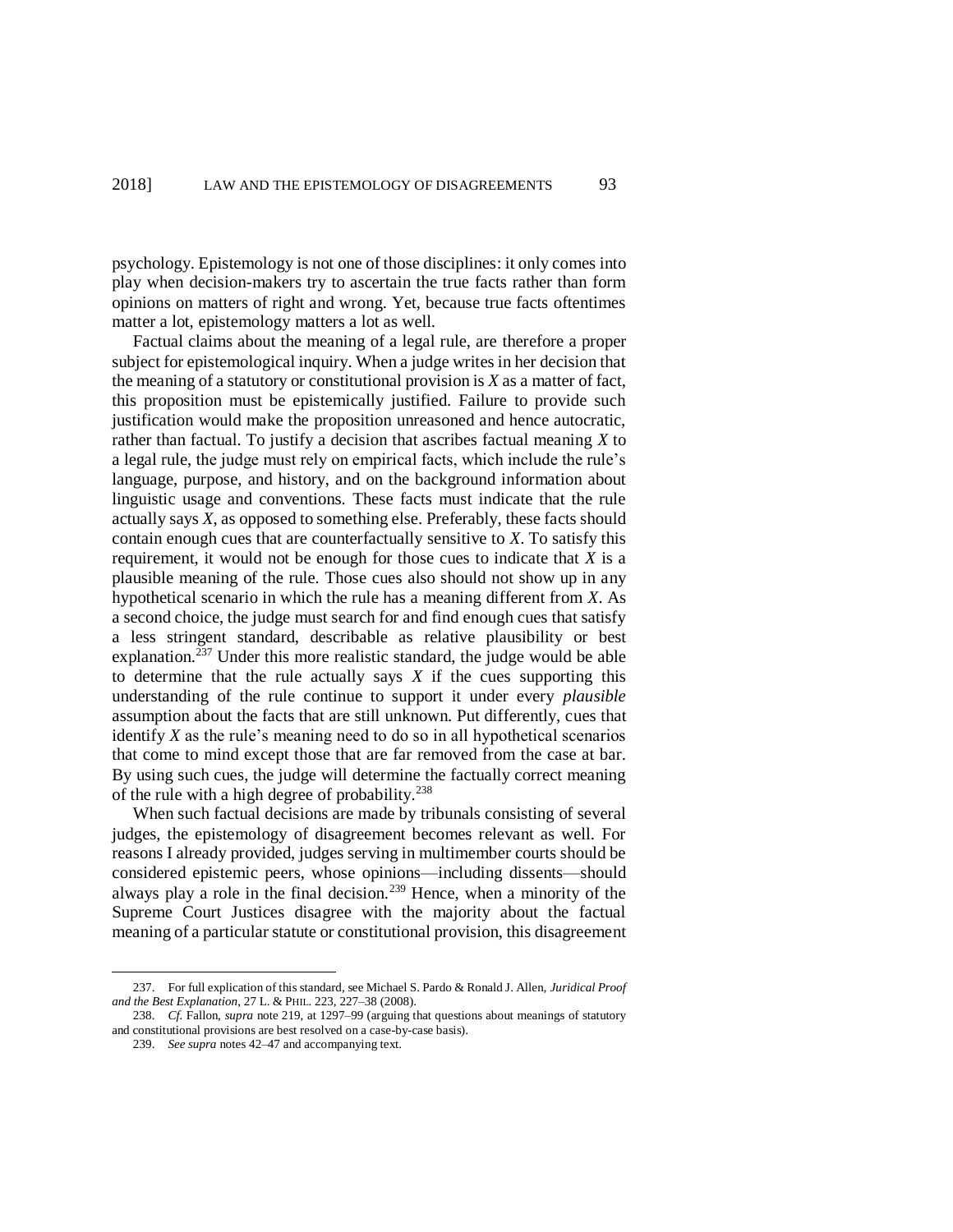should not be buried under the weight of the ensuing precedent. Instead, it should reduce the precedent's weight and make it open to future revision. The extent to which the Court's precedent should be open to such revisions will depend on the number of dissenters. With four dissenting Justices, the precedent should be reassessed when the first opportunity to reexamine it presents itself. When the number of dissenters goes down to three, two, and one, the precedent becomes weightier, and the Court should justifiably feel more reluctant to revise it. This principle should apply to precedents delivered by state supreme courts as well.

## *3. Illustrations*

The following illustrations will clarify how this proposal will work. The first of these illustrations is a classic Supreme Court decision on statutory interpretation, *West Virginia University Hospitals v. Casey*. <sup>240</sup> My second illustration features the Supreme Court's decision *Melendez-Diaz v. Massachusetts*<sup>241</sup> that ascribed meaning to the Sixth Amendment's word "witness."<sup>242</sup> Both decisions were delivered by the Court's majority that overrode the opinions of dissenting Justices.<sup>243</sup>

In *West Virginia University Hospitals v. Casey*, <sup>244</sup> the Supreme Court had to determine the scope of the Civil Rights Act (CRA) provision that authorized courts to award "a reasonable attorney's fee" to a plaintiff who successfully prosecuted a civil rights suit.<sup>245</sup> Specifically, the Court had to decide whether the "attorney's fee" that courts could shift to the losing defendant included the plaintiff's expenditures on experts who helped her attorney prepare and prosecute the suit.<sup>246</sup> This question arose in connection with a Medicaid reimbursement suit won by West Virginia University Hospitals.<sup>247</sup> The suit's preparation and prosecution was assisted by an accounting firm and three doctors specializing in hospital finance.<sup>248</sup> These experts collectively received over  $$100,000$  for their services.<sup>249</sup>

 $\overline{\phantom{a}}$ 

<sup>240.</sup> 499 U.S. 83 (1991) [hereinafter *WVUH*].

<sup>241.</sup> 557 U.S. 305 (2009).

<sup>242.</sup> *See* U.S. CONST. amend. VI (entitling every criminal defendant to confront "witnesses against him").

<sup>243.</sup> *See WVUH*, 499 U.S. at 84, 102; *Melendez-Diaz*, 557 U.S. at 306, 330.

<sup>244.</sup> 499 U.S. 83 (1991).

<sup>245.</sup> *See* 42 U.S.C. § 1988 (1964), superseded by the Civil Rights Act of 1991, § 113, codified as 42 U.S.C. § 1988(c).

<sup>246.</sup> *WVUH*, 499 U.S. at 84.

<sup>247.</sup> *Id.* at 85.

<sup>248.</sup> *Id.*

<sup>249.</sup> *Id.*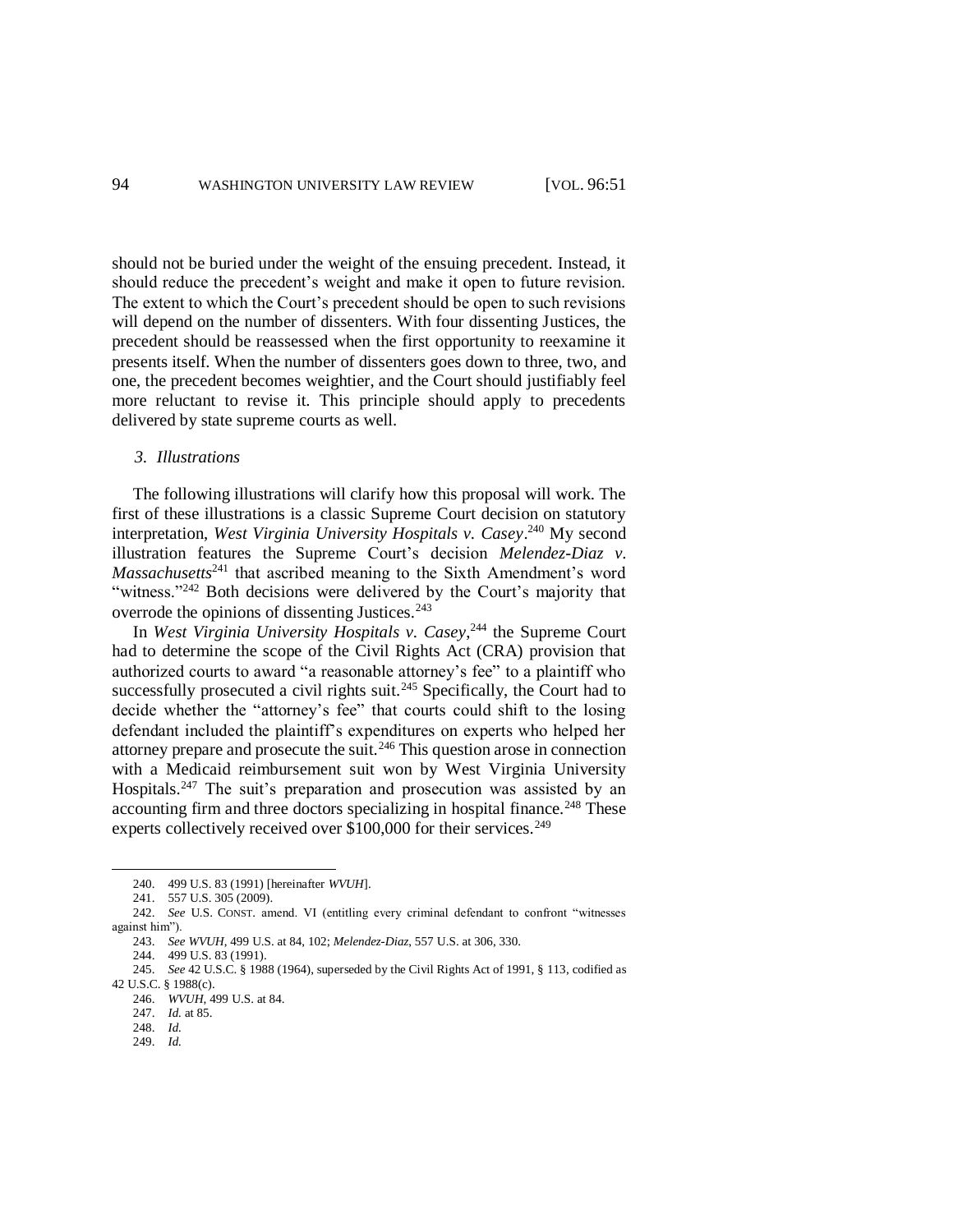The Court answered the question in the negative in a  $6-3$  decision.<sup>250</sup> Justice Scalia delivered the majority opinion,<sup>251</sup> which relied primarily on the statutory text and its usage.<sup>252</sup> First and foremost, Justice Scalia observed that, alongside the CRA, Congress has enacted numerous other statutes with fee-shifting provisions that explicitly encompass expenditures on experts and consultants.<sup>253</sup> Moreover, in its reference to general testimonial services, the CRA limited witnesses' compensation to a daily attendance fee in the amount of  $$30.^{254}$  Additionally, when the CRA's fee-shifting provision was enacted, "neither statutory nor judicial usage regarded the phrase 'attorney's fees' as embracing fees for experts' services."<sup>255</sup> These three factors strongly indicated that the CRA's fee-shifting provision did not cover the plaintiff's expenditures on experts.<sup>256</sup> Because Congress was well aware of those expenses and acted on multiple occasions to affirmatively authorize courts to shift them to the losing defendant, the proposition that it simply forgot to include a similar authorization in the CRA or, conversely, granted it by allowing courts to award plaintiffs "attorney's fees" flatly contradicted statutory texts.<sup>257</sup>

The dissenting Justices disagreed with this analysis because it paid no regard to the congressional intent.<sup>258</sup> By enacting the CRA's fee-shifting provision, Congress intended to incentivize the filing and prosecution of public interest suits.<sup>259</sup> When prospective plaintiffs anticipate recovering no reimbursement for their expenditures on experts, many of them might prefer not to sue and let civil rights' violators go scot free. This consequence undercuts the CRA's social purpose and therefore runs against Congress's intent.<sup>260</sup> According to the dissenting Justices, Congress simply forgot to specify the expression "attorney's fee" as including the plaintiff attorneys'

- 252. *Id.* at 88–92.
- 253. *Id.* at 88.

<sup>250.</sup> *Id.* at 102.

<sup>251.</sup> *Id.* at 84.

<sup>254.</sup> *Id.* at 96–97 (quoting 28 U.S.C. §§ 1920(3), 1821(b)).

<sup>255.</sup> *Id.* at 97.

<sup>256.</sup> *Id.* at 88–89.

<sup>257.</sup> *Id.* at 92, 99.

<sup>258.</sup> *Id.* at 102 (Marshall, J., dissenting); 115 (Stevens, J., dissenting).

<sup>259.</sup> *See id.* at 102 (Marshall, J., dissenting); 103 (Stevens, J., dissenting).

<sup>260.</sup> *See id.* at 102–03 (Marshall, J., dissenting) (citing Hidle v. Geneva County Bd. of Ed., 681 F. Supp. 752, 758–59 (M.D. Ala. 1988)). *See also* Gideon Parchomovsky & Alex Stein, *Empowering Individual Plaintiffs*, 102 CORNELL L. REV. 1319, 1330–35 (2017) (identifying structural disparities in litigation costs between individual plaintiffs and institutional defendants and showing that plaintiffs facing such disparities have no rational incentive to sue).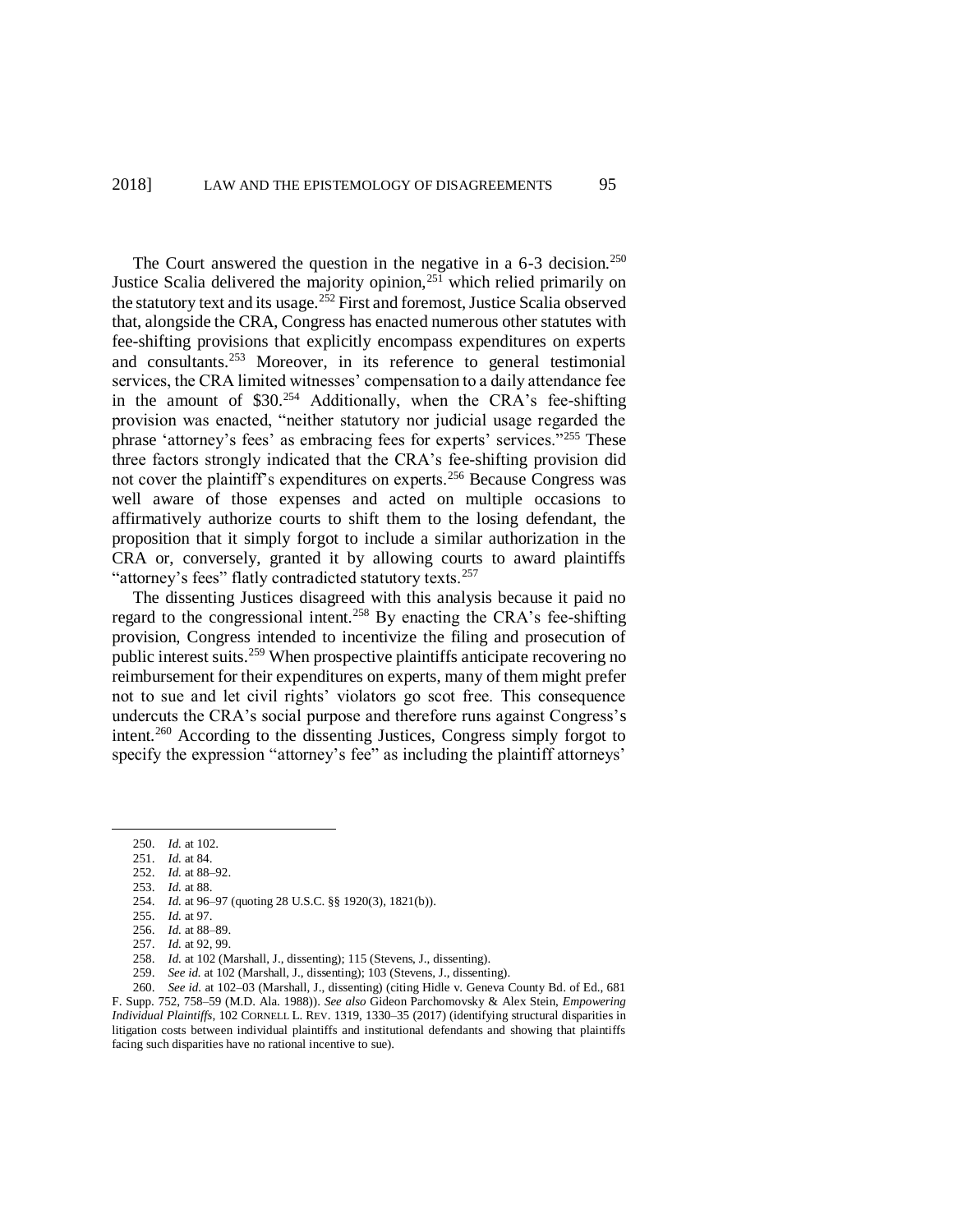expenses on experts and consultants; $^{261}$  and it is also possible that "attorney's fee" was actually meant to include those expenses as well.<sup>262</sup>

Aptly identified by Professor John Manning as "intent skeptic,"<sup>263</sup> Justice Scalia dismissed this argument rather cavalierly by saying that "the purpose of a statute includes not only what it sets out to change, but also what it resolves to leave alone."<sup>264</sup> This response begs the question because whether Congress actually *resolved* to leave expert expenses alone or left them alone inadvertently was the very issue that the Court had to decide. Another issue on which the Court had to rule was whether Congress had indeed left expert expenses alone instead of incorporating them in "attorney's fees." Arguably, therefore, Justice Marshall made a valid point when he wrote that the Court's majority "uses the implements of literalism to wound, rather than to minister to, congressional intent in this case."<sup>265</sup>

From an epistemological perspective, none of these analyses could claim to have identified the meaning of the CRA's fee-shifting provision with absolute certainty. The majority's understanding that "attorney's fees" do not include expenses on experts could be unquestionably correct if the inclusion and the inadvertent-omission scenarios, favored by the dissenting Justices, had a zero probability to be correct. This, however, was not the case. By the same token, the dissent's opinion that one of its interpretations—inclusion or inadvertent omission—is unquestionably correct could only hold if the majority's exclusion scenario had a zero probability to be correct. This zero-probability assumption was patently false as well. The exclusion, the inclusion, and the inadvertent-omission scenarios were all in the realm of the probable. Each of those scenarios had a non-negligible probability of being true. The Justices consequently had no choice but to base their interpretation of "attorney's fees" on the most probable scenario. Arguably, this is also what they actually did notwithstanding their rhetoric of certainty.<sup>266</sup>

<sup>261.</sup> *See WVUH*, 499 U.S. at 115 (Stevens, J., dissenting) ("[W]e do the country a disservice when we needlessly ignore persuasive evidence of Congress' actual purpose and require it . . . to restate its purpose in more precise English whenever its work product suffers from an omission or inadvertent error.").

<sup>262.</sup> *See id.* at 107–08 (Stevens, J., dissenting) (observing that attorneys nowadays need expert help to effectively represent clients).

<sup>263.</sup> *See* John F. Manning, *Inside Congress's Mind*, 115 COLUM. L. REV. 1911, 1911, 1932–33 (2015) (discussing Justice Scalia's refusal to treat Congress's intent as a benchmark for statutory interpretation).

<sup>264.</sup> *WVUH*, 499 U.S. at 98 (citing Rodriguez v. United States, 480 U.S. 522, 525–26 (1987)).

<sup>265.</sup> *Id.* at 102 (Marshall, J., dissenting).

<sup>266.</sup> The Justices' disagreement can also be understood as a clash between strict textualism and unrestricted purposivism. From an epistemological standpoint, these extreme methodologies are unacceptable because they suppress valuable information that courts must consider. Strict textualism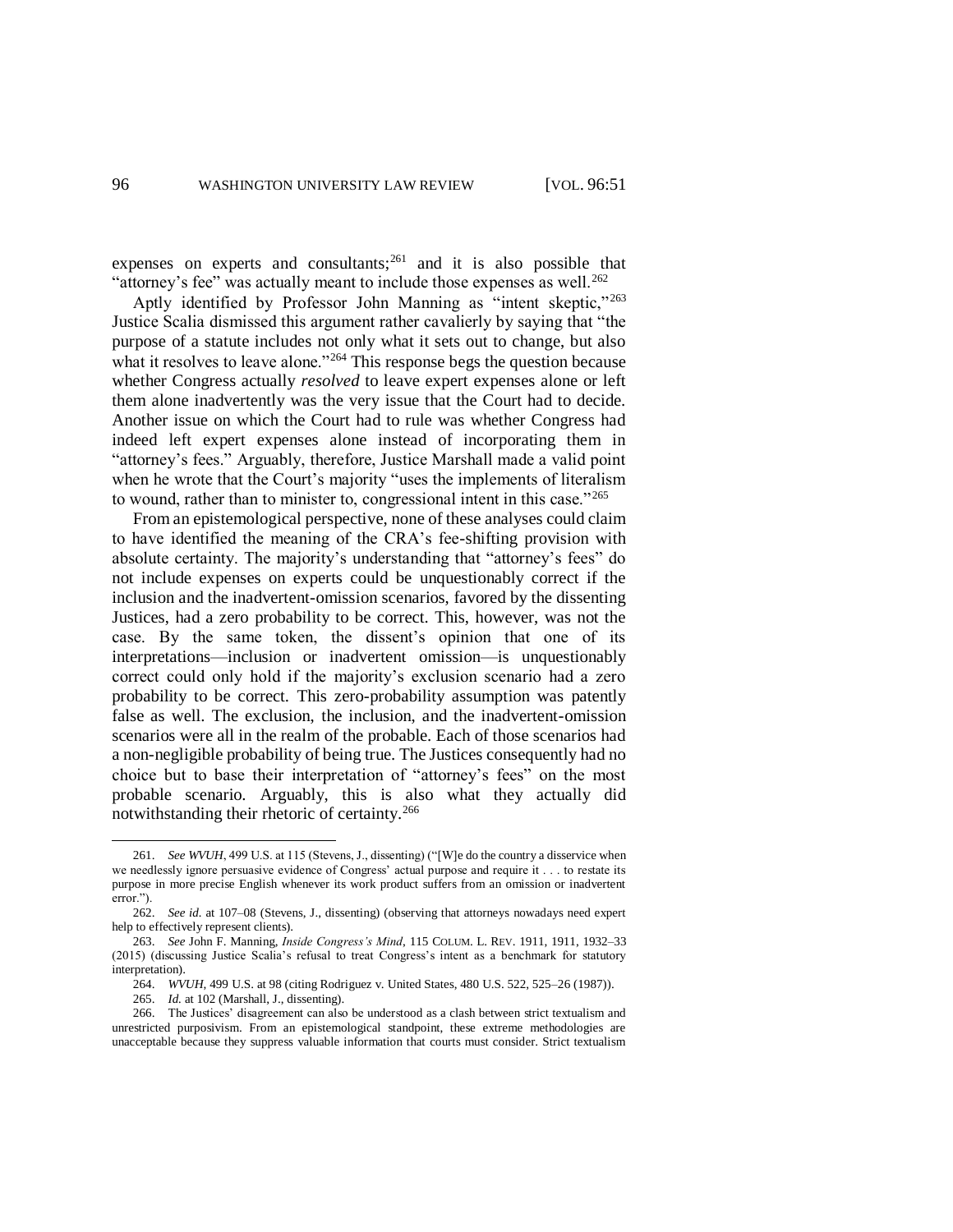Epistemological principles also require that the Court's decision account for its members' disagreement about relevant probabilities. Assume that six Justices out of nine had decided, as they did in the *WVUH* case, that the meaning of "attorney's fees" as excluding expert expenses has the highest probability of being correct. This decision surely deserves to carry the day because it attracted a sizable majority of the Justices. But should it preclude future revisions, given that the remaining three Justices have chosen to ascribe the highest probability to a much broader interpretation of "attorney's fees"? I believe it should not. The dissent voiced by the majority's epistemic peers, who make one-third of the Court, did not win, but it also did not lose its epistemic value.<sup>267</sup> As I explained earlier in this Article, this epistemic value is best conceptualized as second-order evidence that goes to the reliability of the majority's decision.<sup>268</sup> This evidence should reduce the decision's epistemic strength in proportion with the number of dissenters. The majority's decision consequently becomes less reliable than it would have been had it faced fewer dissenters or no dissenters at all. Decisions supported by a majority of five, or even six, Justices out of nine therefore should remain open to reconsideration as a precedent.<sup>269</sup>

Consider now the *Melendez-Diaz* decision,<sup>270</sup> in which a majority of five Justices ruled that state laws cannot constitutionally allow the prosecution in a criminal case to use a forensic expert's "certificate of analysis" as evidence of drug identification unless the expert testifies in court and makes

suppresses information about the legislature's intent and unrestricted purposivism overrides statutory text. Instead of categorically preferring text over intent, or vice versa, courts should integrate both types of information in a decision that determines the most probable meaning of the underlying statutory or constitutional provision. This integrative approach strikes me as the best approximation of what courts actually do, but whether my intuition is correct is a big question that deserves a separate article-length treatment. *Cf.* William Baude & Ryan D. Doerfler, *The (Not So) Plain Meaning Rule*, 84 U. CHI. L. REV. 539, 541, 546–47 (2017) (arguing that courts should consider all information relevant to ascertaining the meaning of a legal rule when the rule seems clear); Abbe R. Gluck, *Congress, Statutory Interpretation, and the Failure of Formalism: The CBO Canon and Other Ways That Courts Can Improve on What They Are Already Trying to Do*, 84 U. CHI. L. REV. 177 (2017) (criticizing formalist rules of statutory interpretation and arguing that courts should ascertain the meanings of federal statutes by accounting for the realities of the legislative process and congressional drafting practices).

<sup>267.</sup> Tellingly, the dissent in the *WVUH* case may well have gotten it right. Congress's enactment of the Civil Rights Act of 1991, § 113, Pub. L. No. 102–166, indicates that the inadvertent-omission scenario was correct. *See* 42 U.S.C. § 1988(c) ("In awarding an attorney's fee under subsection (b) of this section in any action or proceeding to enforce a provision of section 1981 or 1981(a) of this title, the court, in its discretion, may include expert fees as part of the attorney's fee."); Landgraf v. USI Film Products, 511 U.S. 244, 251 (1994) (acknowledging that the Civil Rights Act of 1991, § 113, codified as 42 U.S.C. § 1988(c), responded to the *WVUH* decision).

<sup>268.</sup> *See supra* note[s 11,](#page-4-1) [32](#page-9-0)[–33](#page-9-1) and accompanying text.

<sup>269.</sup> Whether such reconsideration should result in overruling the precedent is a question of policy that cannot be resolved on epistemological grounds. *See infra* notes [297–](#page-50-0)[303](#page-51-0) and accompanying text.

<sup>270.</sup> Melendez-Diaz v. Massachusetts, 557 U.S. 305 (2009).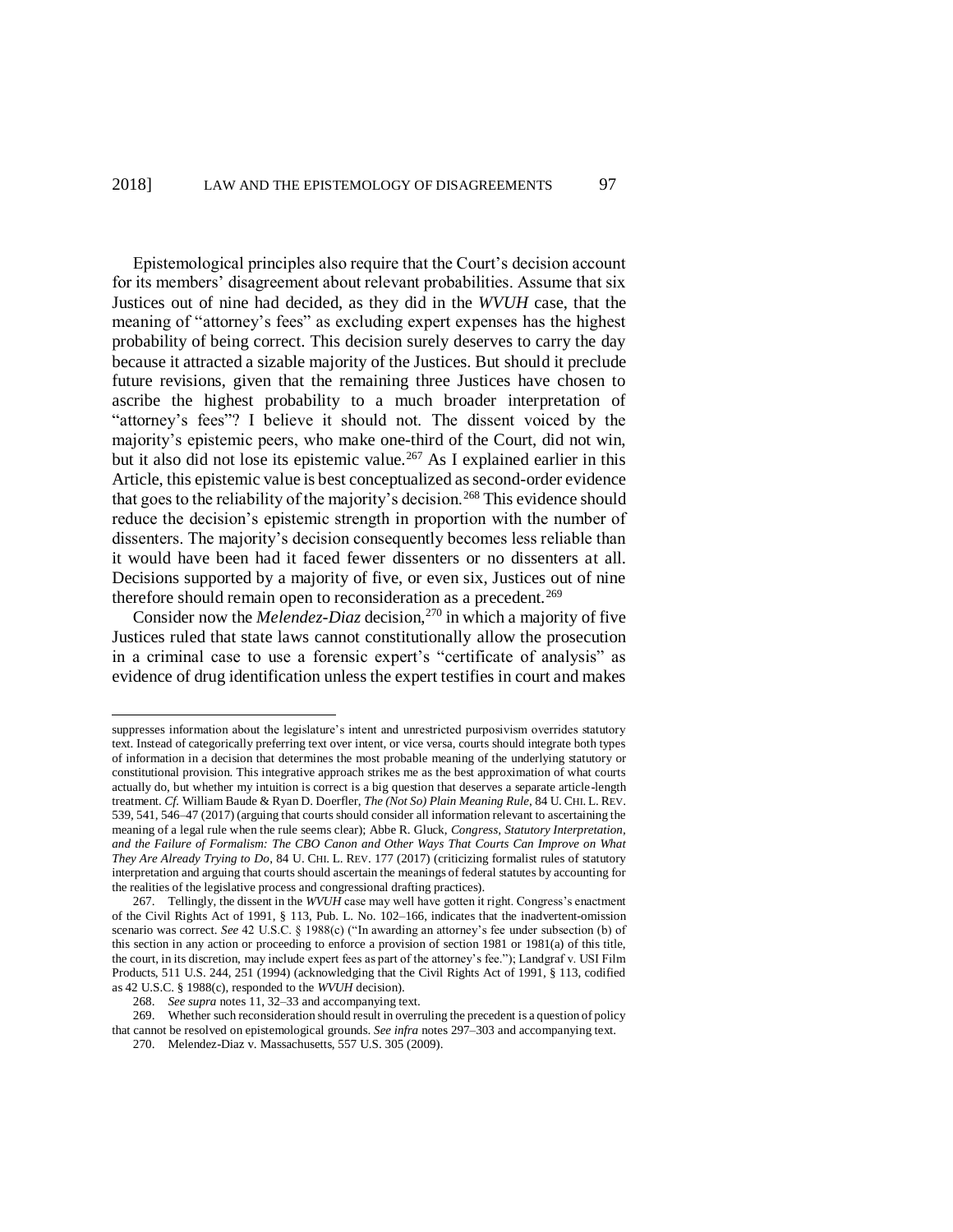herself available for cross-examination by the defendant's attorney.<sup>271</sup> This ruling relied on the Sixth Amendment that entitles a criminal defendant "to be confronted with the witnesses against him."<sup>272</sup> According to this ruling, an expert who produces a certificate of analysis identifying a substance seized from the defendant as a controlled drug counts as a "witness" for purposes of the Sixth Amendment Confrontation Clause.<sup>273</sup> Justice Scalia, joined by Justices Stevens, Thomas, Souter, and Ginsburg, reasoned that this ruling squarely aligns with the Framers' intent.<sup>274</sup> Part of this decision drew upon Justice Scalia's historical analysis of the Confrontation Clause in *Crawford v. Washington*. <sup>275</sup> This analysis revealed that the Framers intended the Clause to forestall the abhorrent practice of trial by ex parte affidavits, which took place in the British treason trials throughout the sixteenth and the seventeenth centuries.<sup>276</sup> As part of that practice, the government enlisted informants and other producers of information incriminating the defendant—usually, a persona non grata—who would sign a sworn affidavit or give the government another formal statement in the defendant's absence.<sup>277</sup> The government would subsequently adduce the affidavit or statement into evidence while taking advantage of the defendant's inability to confront and question his accuser.<sup>278</sup> The Framers formulated the Confrontation Clause in order to deny the government this one-sided power over the flow of information into the courtroom.<sup>279</sup>

Based on this analysis, Justice Scalia decided that experts generating forensic documentation that the government subsequently uses as inculpatory evidence are no different from the old-day ex parte declarants whose word sent defendants to jail or to gallows.<sup>280</sup> Historical evidence, however, could not justify this holding. Because forensic experts did not

l

279. *Id.* at 51, 53, 66 ("An accuser who makes a formal statement to government officers bears testimony in a sense that a person who makes a casual remark to an acquaintance does not. The constitutional text, like the history underlying the common-law right of confrontation, thus reflects an especially acute concern with a specific type of out-of-court statement. . . . The involvement of government officers in the production of testimonial evidence presents the same risk, whether the officers are police or justices of the peace. . . . The Framers would be astounded to learn that *ex parte* testimony could be admitted against a criminal defendant because it was elicited by "neutral" government officers.").

280. *Melendez-Diaz*, 557 U.S. at 310 ("There is little doubt that the documents at issue in this case fall within the 'core class of testimonial statements' thus described.").

<sup>271.</sup> *Id.* at 309–11, 329.

<sup>272.</sup> U.S. CONST. amend. VI.

<sup>273.</sup> *Melendez-Diaz*, 557 U.S. at 309–11.

<sup>274.</sup> *Id.* at 315–17.

<sup>275.</sup> 541 U.S. 36 (2004).

<sup>276.</sup> *Id.* at 42–50, 62. 277. *Id.*

<sup>278.</sup> *Id.*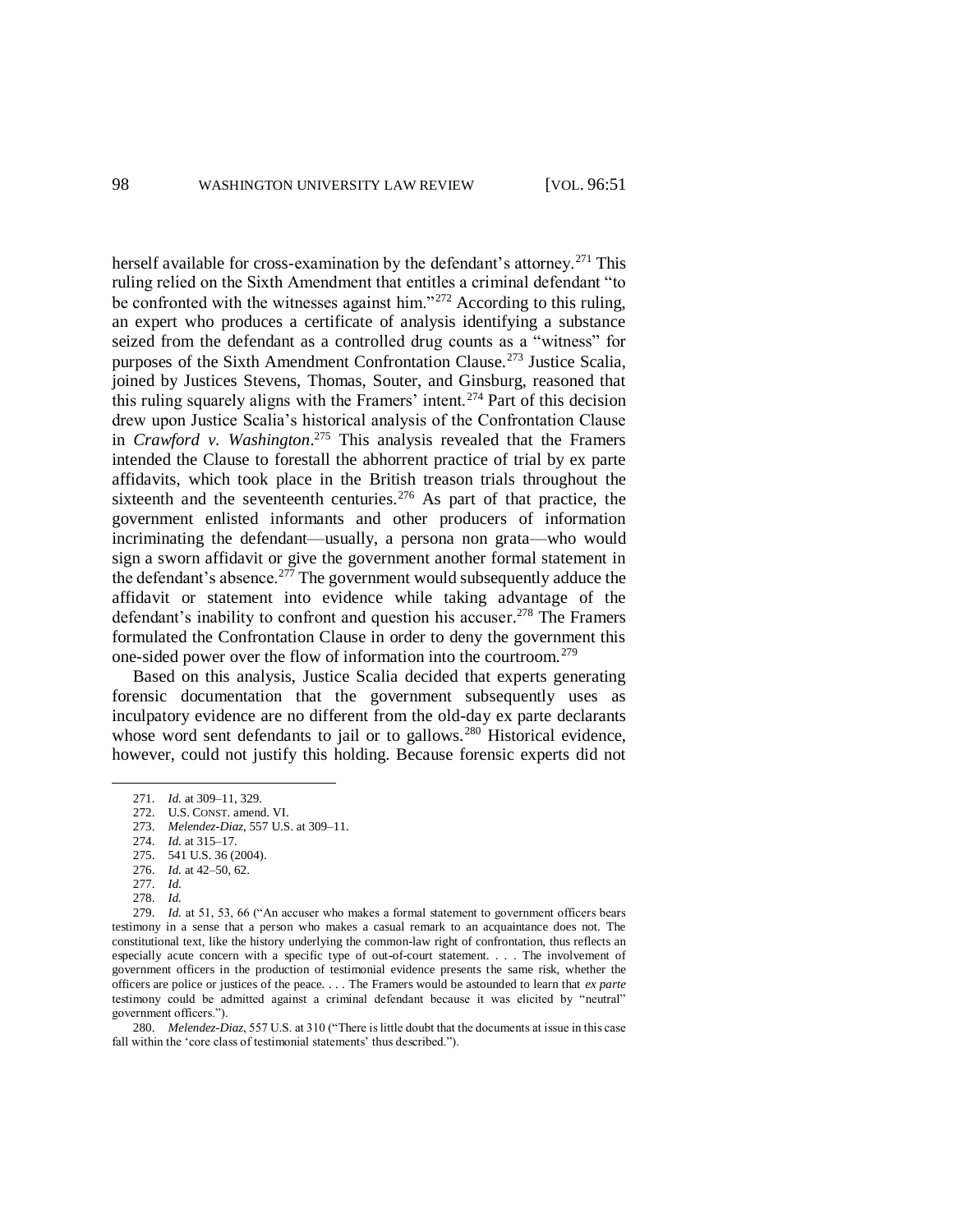exist at the time of the old British treason trials, the hypothesis that the Framers wanted to preclude the government from using their certificates as evidence against the accused was factually false. This simple point was made by Justice Kennedy, who wrote the dissenting opinion joined by Chief Justice Roberts and Justices Breyer and Alito.<sup>281</sup> For Justice Kennedy, the word "witnesses" that the Framers used in the Confrontation Clause referred to conventional witnesses, rather than to "laboratory analysts who perform scientific tests."<sup>282</sup>

The dissent was also right in suggesting that the majority's holding could not be justified by logic. Unlike conventional witnesses, who hold a lot of private information that cannot be verified, forensic experts use scientific methodologies that open their evidence to scrutiny.<sup>283</sup> Anything they say or write can be examined and effectively challenged by other experts.<sup>284</sup> Forensic experts also differ from conventional witnesses motivationally. Each of those experts "is equally remote from the scene, has no personal stake in the outcome, does not even know the accused, and is concerned only with the performance of his or her role in conducting the test."<sup>285</sup>

These factors reduce the majority's probability of being factually correct about the meaning of "witnesses." This probability, however, still remains high on account of Justice Scalia's general historical observations. As he explained in both *Melendez-Diaz* and the *Crawford* decision, the gist of the Confrontation Clause is mistrust of the government, not mistrust of the evidence.<sup>286</sup> For that reason, "the paradigmatic [British treason] case identifies the core of the right to confrontation, not its limits."<sup>287</sup> Forensic experts are surely not conventional witnesses, but malevolent government officers can fabricate forensic evidence as well.<sup>288</sup>

From an epistemological point of view, this 5–4 decision makes *Melendez-Diaz* a weak precedent. Five Justices out of nine have decided that the Sixth Amendment's word "witnesses" includes forensic experts who submit their reports to the government. The remaining four Justices

<sup>281.</sup> *Id.* at 330 (Kennedy, J., dissenting).

<sup>282.</sup> *Id.*

<sup>283.</sup> *Id.* 337–40.

<sup>284.</sup> *Id.* at 340.

<sup>285.</sup> *Id.*

<sup>286.</sup> *Id.* at 317–19. *See also Crawford*, 541 U.S. at 61–62 ("To be sure, the Clause's ultimate goal is to ensure reliability of evidence, but it is a procedural rather than a substantive guarantee. It commands, not that evidence be reliable, but that reliability be assessed in a particular manner: by testing in the crucible of cross-examination. . . . Dispensing with confrontation because testimony is obviously reliable is akin to dispensing with jury trial because a defendant is obviously guilty.").

<sup>287.</sup> *Melendez-Diaz*, 557 U.S. at 315.

<sup>288.</sup> *Id.* at 318–19.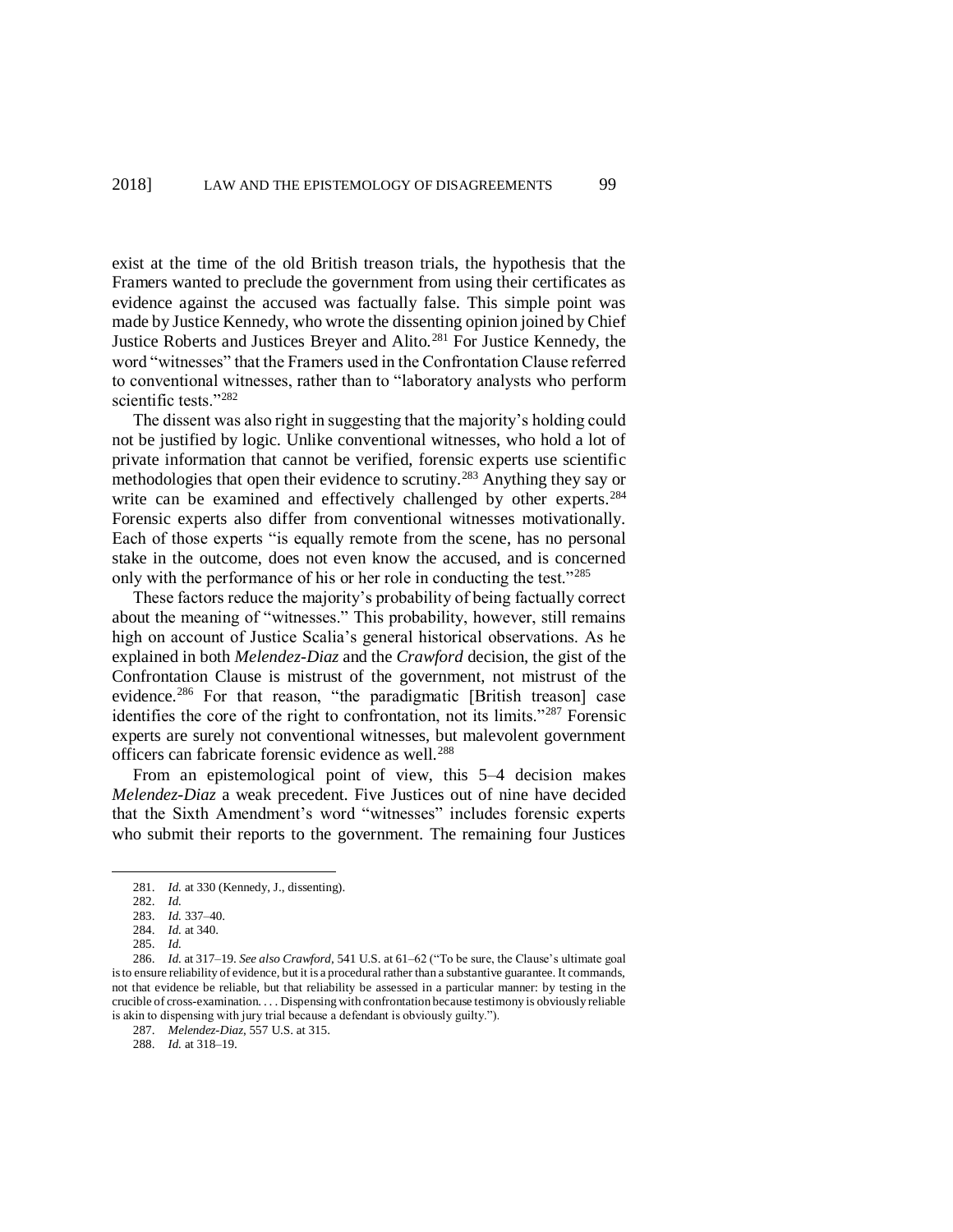have opined that this word does not refer to forensic experts. Both coalitions made factual claims about the meaning of a recurrent legal term and the Framers' intent. Those claims could be simultaneously false, but not simultaneously correct. One of the claims was therefore necessarily false, but both of them still had a non-negligible probability of being true. Critically, the four-Justice minority opinion substantially reduced the reliability of the Court's decision.

Under these epistemic conditions, the majority's interpretation of the word "witnesses" calls for reexamination at the earliest occasion. Unsurprisingly, therefore, the Supreme Court has already revisited *Melendez-Diaz* twice. In its 2011 decision, *Bullcoming v. New Mexico*, 289 the Court reconfirmed *Melendez-Diaz* by a new five-Justice majority.<sup>290</sup> In 2012, the Court decided *Williams v. Illinois*, <sup>291</sup> a complex decision that weakened the precedential force of the *Melendez-Diaz* ruling.<sup>292</sup>

## *B. Doctrine*

Whether the precedent doctrine evolving in the Supreme Court's jurisprudence aligns with the epistemology of disagreement is hard to tell. While delivering the Court's decision in *Payne v. Tennessee*, <sup>293</sup> Chief Justice Rehnquist wrote that the general principles governing judicial adherence to precedent allow overturning prior rulings "decided by the narrowest of margins, over spirited dissents challenging the basic underpinnings of those decisions."<sup>294</sup> The Chief Justice also observed that the Court's application of these principles "has during the past 20 Terms overruled in whole or in part 33 of its previous constitutional decisions."<sup>295</sup> Based on the "narrow margin and spirited dissent" criterion, the Chief Justice controversially decided to overturn the Court's previous precedents that blocked the introduction of victim impact statements in capital cases.<sup>296</sup>

l

293. 501 U.S. 808 (1991).

<sup>289.</sup> 564 U.S. 647 (2011).

<sup>290.</sup> *Id.* at 651–52.

<sup>291.</sup> 567 U.S. 50 (2012).

<sup>292.</sup> *Williams* features a plurality opinion of Justice Alito, who was joined by Chief Justice Roberts and Justices Kennedy and Breyer. This opinion categorized a DNA lab report "not prepared for the primary purpose of accusing a targeted individual" and not having a "prospect of fabrication" or "incentive to produce anything other than a scientifically sound and reliable profile" as nontestimonial*. Id.* at 84–85. The report's preparer and similarly situated experts were consequently removed from the Sixth Amendment's definition of "witnesses" who testify against the accused. *See id.* at 82, 84–85.

<sup>294.</sup> *Id.* at 828–29.

<sup>295.</sup> *Id.* at 828.

<sup>296.</sup> *Id.* at 828–30, 832–33, 835 (overturning Booth v. Maryland, 482 U.S. 496 (1987), and South Carolina v. Gathers, 490 U.S. 805 (1989)). *See also id.* at 834 (Scalia, J., concurring) ("[W]hat would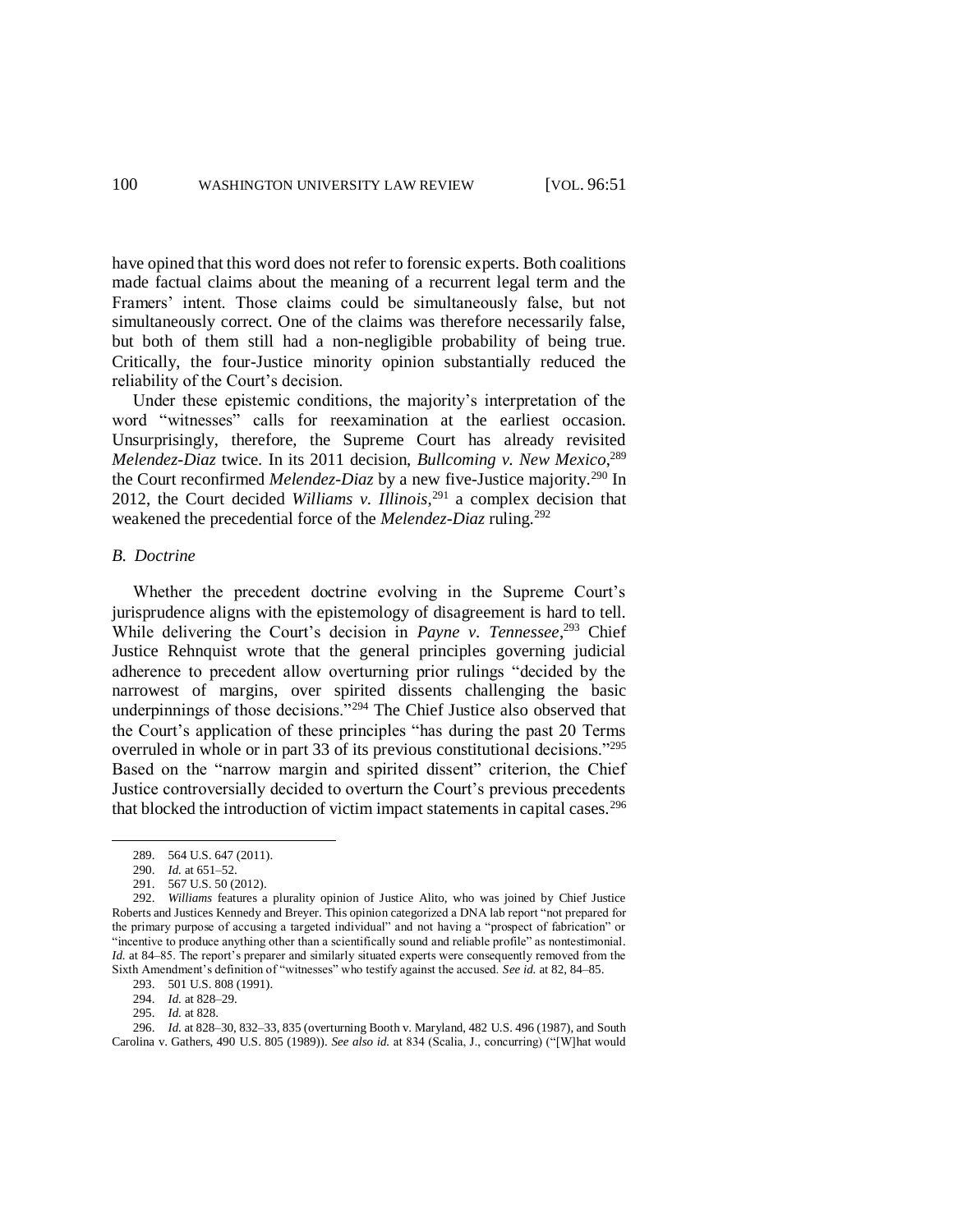<span id="page-50-1"></span><span id="page-50-0"></span>The "narrow margin and spirited dissent" criterion for overturning precedent has been harshly criticized, $297$  and its doctrinal status is yet to be determined.<sup>298</sup> A recent study of precedents carried out by Professor Randy Kozel<sup>299</sup> identifies two jurisprudential strands that pull the doctrine in different directions. On the one hand, a "major question in defining the strength of precedent is whether a decision's unsound reasoning and flawed result are themselves sufficient to warrant its overruling."<sup>300</sup> Furthermore, precedents also play an important economic role in our legal system. By applying a discrete court ruling to a question of law in multiple cases, this system generates substantial economies of scale. For that reason, judicial time and effort that go into a fact-based revision of a broadly applicable precedent will virtually always pay off. This investment may be costly, but

enshrine power [instead of reason] as the governing principle of this Court is the notion that an important constitutional decision with plainly inadequate rational support *must* be left in place for the sole reason that it once attracted five votes.").

<sup>297.</sup> The strongest criticism came from Justice Thurgood Marshall:

Taking into account the majority's additional criterion for overruling—that a case either was decided or reaffirmed by a 5–4 margin "over spirited dissent"—the continued vitality of literally scores of decisions must be understood to depend on nothing more than the proclivities of the individuals who now comprise a majority of this Court. . . . [T]his campaign to resurrect yesterday's "spirited dissents" will squander the authority and the legitimacy of this Court as a protector of the powerless.

*Id.* at 851, 856 (Marshall, J., dissenting) (citations and emphasis omitted). *See also* Michael J. Gerhardt, *The Role of Precedent in Constitutional Decisionmaking and Theory*, 60 GEO. WASH. L. REV. 68, 113 (1991) ("[T]he argument that 5-4 decisions with vigorous dissents are entitled to less than the usual (low) level of deference given to constitutional precedents is inimical to the rule of law in our society. These decisions state rules of law, no more nor less than any of the other of the Court's decisions. Moreover, many of the Court's 5-4 decisions . . . practically are immune to reconsideration or overruling, even though they included vigorous dissents. It would disrupt our legal system severely for anyone on or off the Court to treat a 5-4 vote with a vigorous dissent as a rule of law entitled to less respect from the Court and other government decisionmakers than any of the Court's other constitutional law decisions." (citations omitted)); Amy L. Padden, Note, *Overruling Decisions in the Supreme Court: The Role of a Decision's Vote, Age, and Subject Matter in the Application of Stare Decisis After* Payne v. Tennessee, 82 GEO. L.J. 1689, 1708–09 (1994) (arguing that "giving reduced precedential weight to [5– 4] decisions undermines the very goals that stare decisis was designed to achieve" and criticizing the proponents of this approach, Chief Justice Rehnquist and Justice Scalia, for forming similar 5–4 coalitions to establish precedents they support).

<sup>298.</sup> Chief Justice Roberts's concurrence in the Court's *Citizens United* decision relied on that criterion as a ground for overruling Austin v. Mich. Chamber of Commerce, 494 U.S. 652 (1990), a 5– 4 majority holding that state-imposed restrictions on corporate electioneering expenditures are constitutional. *See* Citizens United v. FEC, 558 U.S. 310, 380 (2010) ("[T]he validity of *Austin*'s rationale—itself adopted over two 'spirited dissents'—has proved to be the consistent subject of dispute among Members of this Court ever since" (citing *Payne*, 501 U.S. at 829)). *See also* Michel Rosenfeld, *Comparing Constitutional Review by the European Court of Justice and the U.S. Supreme Court*, 4 INT'L J.CONST. L. 618, 639 (2006) (describing a 5–4 United States Supreme Court decision as "a binding opinion without seeming authoritarian" and providing illustrations).

<sup>299.</sup> RANDY J. KOZEL, SETTLED VERSUS RIGHT: A THEORY OF PRECEDENT (2017).

<sup>300.</sup> *Id.* at 23–24.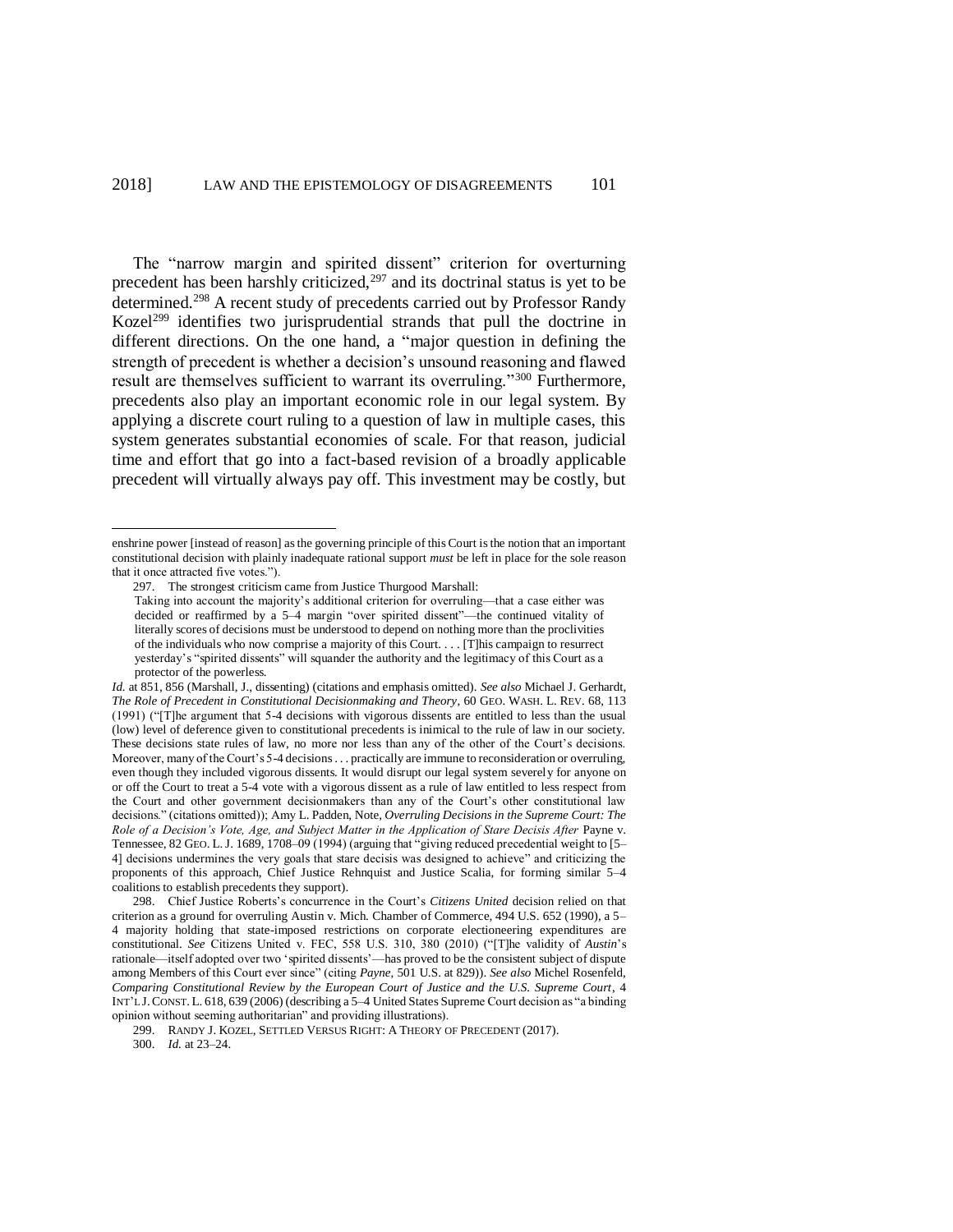the legal system will spread its cost across many cases.<sup>301</sup> On the other hand, adherence to precedent protects stability and people's expectations. From that perspective, the whole point of a precedent is to stand despite being wrong.<sup>302</sup>

Choosing between the settled and the right is not easy  $303$  and epistemology offers no guidance on how to make such tradeoffs. Epistemology, however, both can and should play a pivotal role in identifying the very need to reconsider a precedent. When a precedent alludes to the factual correctness of the meaning it ascribes to a legal rule, this allusion becomes a proper subject of the epistemological inquiry. This inquiry must utilize all epistemic indicators of the truth. Disagreement among members of the same court as to what the legal rule actually means is among those indicators.

#### <span id="page-51-0"></span>**CONCLUSION**

Mahatma Gandhi famously observed that "[h]onest disagreement is often a good sign of progress."<sup>304</sup> Disagreements may indeed improve people's decisions, but this can only happen when people give their dissenters the epistemic credit they deserve instead of simply "agreeing to disagree." When a person considers all available information, makes a factual finding, and then hears from an equally informed and honest individual that, according to her judgment, the facts are different, the person will do well to scale down his level of confidence in the finding. From an epistemological standpoint, the person cannot rationally remain as confident about that finding as he initially was. Our legal system disregards this epistemological mandate when it validates as unanimous jury verdicts that show no alignment between reasons and decisions, when it authorizes appellate courts to determine by a simple majority that a violation of the accused's constitutional trial right was harmless beyond a reasonable doubt, and when it accords the status of an unreservedly binding precedent to a 5– 4 decision of the United States Supreme Court. By fixing these distortions, our system will improve its functioning across multiple areas of the law.

<sup>301.</sup> *See* RICHARD A. POSNER, ECONOMIC ANALYSIS OF LAW § 21.2 at 762 (9th ed. 2014) (observing that precedents generate economies of scale by reducing the cost of decisions across the board).

<sup>302.</sup> *Id.*

<sup>303.</sup> KOZEL, *supra* note [299,](#page-50-1) at 3 (explaining a choice between keeping and overturning bad precedent as a complex tradeoff).

<sup>304.</sup> Stuart Brock, *Is Philosophy Progressing Fast Enough?*, *in* PHILOSOPHY'S FUTURE: THE PROBLEM OF PHILOSOPHICAL PROGRESS 119 (Russell Blackford & Damien Broderick eds., 2017) (citing Gandhi's observation).